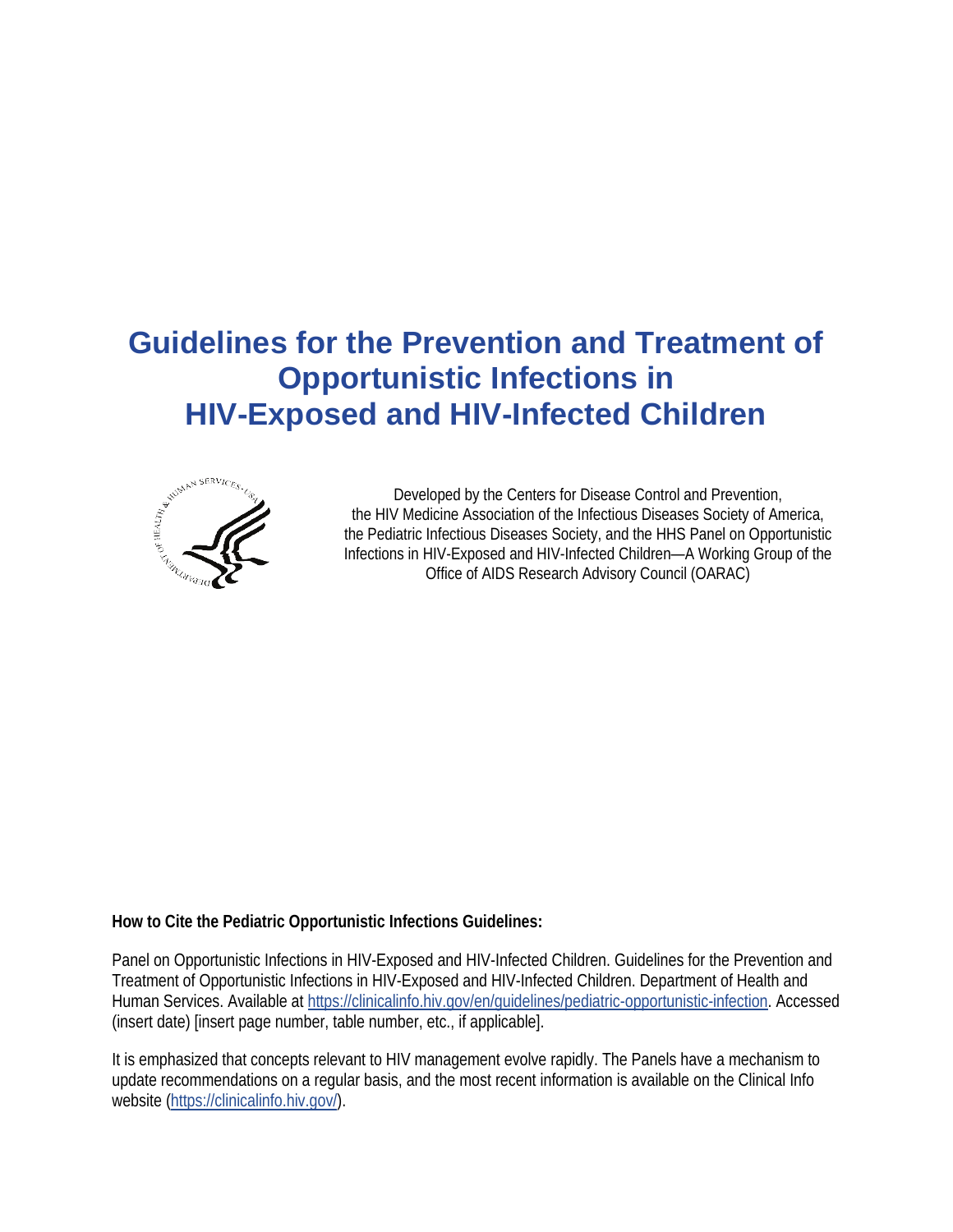# **Bacterial Infections (Last updated November 6, 2013; last reviewed November 6, 2013)**

| <b>Indication</b>                                                                                     | <b>First Choice</b>                                                                                                                                                            | <b>Alternative</b>                                                                         | <b>Comments/Special Issues</b>                                                                                                                                                                                                                                           |
|-------------------------------------------------------------------------------------------------------|--------------------------------------------------------------------------------------------------------------------------------------------------------------------------------|--------------------------------------------------------------------------------------------|--------------------------------------------------------------------------------------------------------------------------------------------------------------------------------------------------------------------------------------------------------------------------|
| <b>Primary</b><br><b>Prophylaxis</b>                                                                  | · Pneumococcal,<br>meningococcal, and Hib                                                                                                                                      | • TMP-SMX 75/375 mg/m <sup>2</sup><br>body surface area per                                | See Figures 1 and 2 for detailed vaccines<br>recommendations.                                                                                                                                                                                                            |
| S. pneumoniae<br>and other<br>invasive bacteria                                                       | vaccines<br>• IVIG 400 mg/kg body weight<br>every 2-4 weeks                                                                                                                    | dose by mouth twice<br>daily                                                               | Vaccines Routinely Recommended for Primary<br>Prophylaxis. Additional Primary Prophylaxis<br>Indicated For:                                                                                                                                                              |
|                                                                                                       |                                                                                                                                                                                |                                                                                            | • Hypogammaglobulinemia (that is, IgG <400<br>mg/dL)                                                                                                                                                                                                                     |
|                                                                                                       |                                                                                                                                                                                |                                                                                            | <b>Criteria for Discontinuing Primary Prophylaxis:</b>                                                                                                                                                                                                                   |
|                                                                                                       |                                                                                                                                                                                |                                                                                            | • Resolution of hypogammaglobulinemia                                                                                                                                                                                                                                    |
|                                                                                                       |                                                                                                                                                                                |                                                                                            | <b>Criteria for Restarting Primary Prophylaxis:</b>                                                                                                                                                                                                                      |
|                                                                                                       |                                                                                                                                                                                |                                                                                            | • Relapse of hypogammaglobulinemia                                                                                                                                                                                                                                       |
| <b>Secondary</b>                                                                                      | • TMP-SMX 75/375 mg/m <sup>2</sup>                                                                                                                                             | • IVIG 400 mg/kg body                                                                      | Secondary Prophylaxis Indicated:                                                                                                                                                                                                                                         |
| <b>Prophylaxis</b><br>S. pneumoniae<br>and other                                                      | body surface area per dose<br>by mouth twice daily                                                                                                                             | weight every 2-4 weeks                                                                     | • > 2 serious bacterial infections in a 1-year period<br>in children who are unable to take cART                                                                                                                                                                         |
| invasive bacteria                                                                                     |                                                                                                                                                                                |                                                                                            | Criteria for Discontinuing Secondary Prophylaxis:                                                                                                                                                                                                                        |
|                                                                                                       |                                                                                                                                                                                |                                                                                            | • Sustained ( $\geq$ 3 months) immune reconstitution<br>(CD4 percentage $\geq$ 25% if $\leq$ 6 years old; CD4<br>percentage $\geq$ 20% or CD4 count $>$ 350 cells/mm <sup>3</sup><br>if $>6$ years old)                                                                  |
|                                                                                                       |                                                                                                                                                                                |                                                                                            | <b>Criteria For Restarting Secondary Prophylaxis:</b>                                                                                                                                                                                                                    |
|                                                                                                       |                                                                                                                                                                                |                                                                                            | • > 2 serious bacterial infections in a 1-year period<br>despite cART                                                                                                                                                                                                    |
| <b>Treatment</b><br><b>Bacterial</b><br>pneumonia; S.<br>pneumoniae;<br>occasionally S.<br>aureus, H. | • Ceftriaxone 50-100 mg/kg<br>body weight per dose once<br>daily, or 25-50 mg/kg body<br>weight per dose twice daily<br>IV or IM (max 4 g/day), or<br>• Cefotaxime 40-50 mg/kg | • Cefuroxime, 35-50<br>mg/kg body weight per<br>dose 3 times daily (max<br>$4-6$ g/day) IV | For children who are receiving effective cART, have<br>mild or no immunosuppression, and have mild to<br>moderate community-acquired pneumonia, oral<br>therapy option would be amoxicillin 45 mg/kg<br>body weight per dose twice daily (maximum dose:<br>4 g per day). |
| influenzae, P.<br>aeruginosa                                                                          | body weight per dose 4 times<br>daily, or 50-65 mg/kg body<br>weight 3 times daily (max 8-<br>10 $g/day)$ IV                                                                   |                                                                                            | Add azithromycin for hospitalized patients to treat<br>other common community-acquired pneumonia<br>pathogens (M. pneumoniae, C. pneumoniae).                                                                                                                            |
|                                                                                                       |                                                                                                                                                                                |                                                                                            | Add clindamycin or vancomycin if methicillin-<br>resistant S. aureus is suspected (base the choice<br>on local susceptibility patterns).                                                                                                                                 |
|                                                                                                       |                                                                                                                                                                                |                                                                                            | For patients with neutropenia, chronic lung disease<br>other than asthma (e.g., LIP, bronchiectasis) or<br>indwelling venous catheter, consider regimen that<br>includes activity against P. aeruginosa (such as<br>ceftazidime or cefepime instead of ceftriaxone).     |
|                                                                                                       |                                                                                                                                                                                |                                                                                            | Consider PCP in patients with severe pneumonia<br>or more advanced HIV disease.                                                                                                                                                                                          |
|                                                                                                       |                                                                                                                                                                                |                                                                                            | Evaluate for tuberculosis, cryptococcosis, and<br>endemic fungi as epidemiology suggests.                                                                                                                                                                                |

#### **Dosing Recommendations for Prevention and Treatment of Invasive Bacterial Infections**

**Key to Acronyms:** cART = combination antiretroviral therapy; CD4 = CD4 T lymphocyte; IgG = immunoglobulin G; IM = intramuscular; IV = intravenous; IVIG = intravenous immune globulin; LIP = lymphocytic interstitial pneumonia; PCP = *Pneumocystis jirovecii* pneumonia; TMP-SMX = trimethoprim-sulfamethoxazole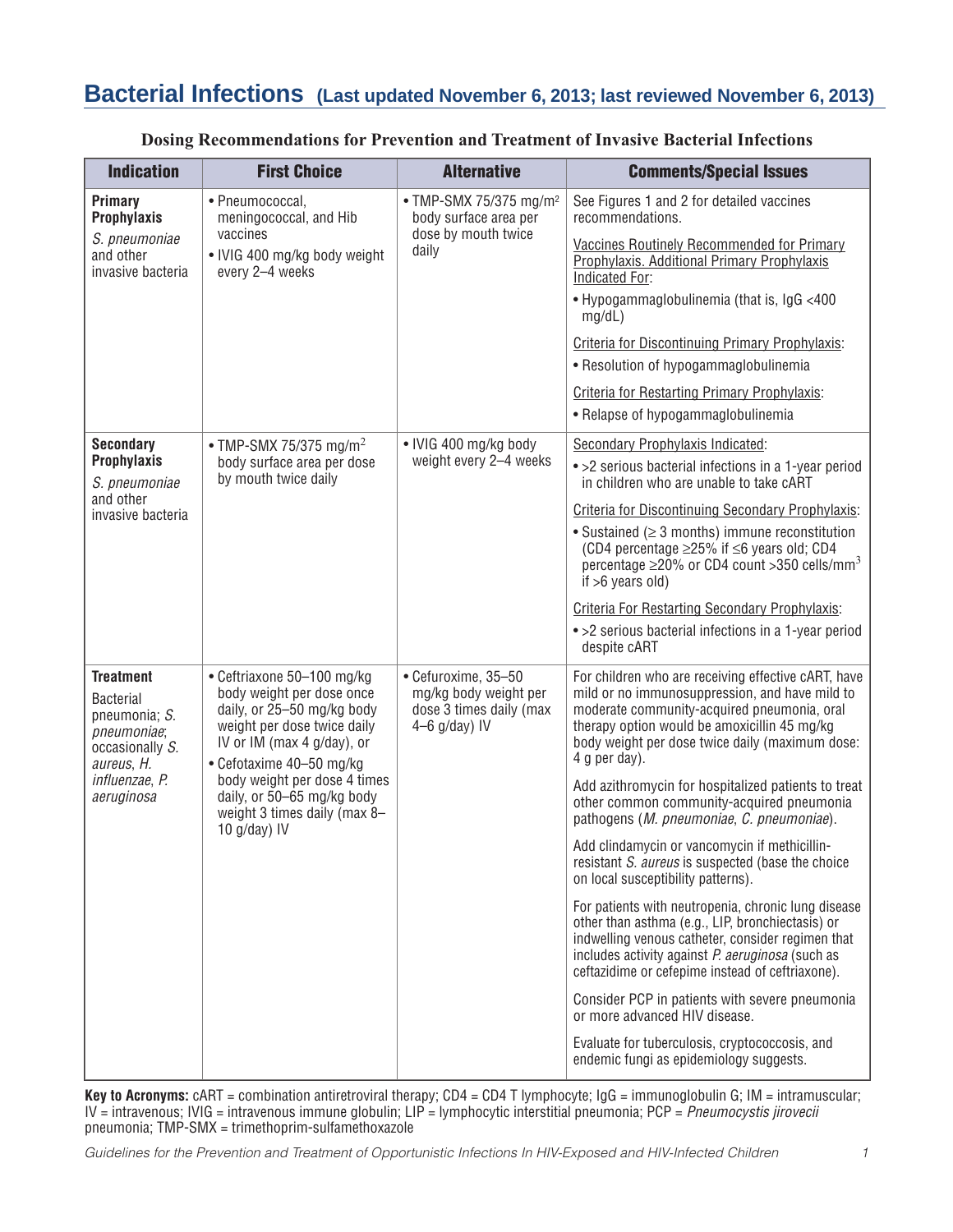## *Candida* **Infections (Last updated January 31, 2019; last reviewed January 31, 2019)**

**Dosing Recommendations for Prevention and Treatment of Candidiasis** (page 1 of 3)

| Indication               | <b>First Choice</b>                                                                                                                                                                                                                                                                                                                                                                                                                                                                                                                                                                                                                                                              | <b>Alternative</b>                                                                                                                                                                                                                                                                                                                                                                                                                                                                                                | <b>Comments/Special Issues</b>                                                                                                                                                                                                                                                                                                                                                                                                                                                                                                                                                                                                                                                                                                                                                                                                                                     |
|--------------------------|----------------------------------------------------------------------------------------------------------------------------------------------------------------------------------------------------------------------------------------------------------------------------------------------------------------------------------------------------------------------------------------------------------------------------------------------------------------------------------------------------------------------------------------------------------------------------------------------------------------------------------------------------------------------------------|-------------------------------------------------------------------------------------------------------------------------------------------------------------------------------------------------------------------------------------------------------------------------------------------------------------------------------------------------------------------------------------------------------------------------------------------------------------------------------------------------------------------|--------------------------------------------------------------------------------------------------------------------------------------------------------------------------------------------------------------------------------------------------------------------------------------------------------------------------------------------------------------------------------------------------------------------------------------------------------------------------------------------------------------------------------------------------------------------------------------------------------------------------------------------------------------------------------------------------------------------------------------------------------------------------------------------------------------------------------------------------------------------|
| Primary<br>Prophylaxis   | Not routinely recommended                                                                                                                                                                                                                                                                                                                                                                                                                                                                                                                                                                                                                                                        | N/A                                                                                                                                                                                                                                                                                                                                                                                                                                                                                                               | N/A                                                                                                                                                                                                                                                                                                                                                                                                                                                                                                                                                                                                                                                                                                                                                                                                                                                                |
| Secondary<br>Prophylaxis | Not routinely recommended but can<br>be considered for frequent severe<br>recurrences.<br>Fluconazole:<br>· Fluconazole 3-6 mg/kg body<br>weight daily (maximum 200 mg)<br>by mouth, or itraconazole oral<br>solution, 2.5 mg/kg body weight/<br>dose twice daily                                                                                                                                                                                                                                                                                                                                                                                                                | N/A                                                                                                                                                                                                                                                                                                                                                                                                                                                                                                               | Secondary Prophylaxis Indicated:<br>• Frequent or severe recurrences<br><b>Criteria for Discontinuing Secondary</b><br>Prophylaxis:<br>• When CD4 count or percentage has<br>risen to CDC immunologic Category<br>2 or 1<br><b>Criteria for Restarting Secondary</b>                                                                                                                                                                                                                                                                                                                                                                                                                                                                                                                                                                                               |
|                          |                                                                                                                                                                                                                                                                                                                                                                                                                                                                                                                                                                                                                                                                                  |                                                                                                                                                                                                                                                                                                                                                                                                                                                                                                                   | Prophylaxis:<br>• Frequent severe recurrences                                                                                                                                                                                                                                                                                                                                                                                                                                                                                                                                                                                                                                                                                                                                                                                                                      |
| <b>Treatment</b>         | Oropharyngeal:<br>· Fluconazole 6-12 mg/kg body<br>weight (maximum 400 mg/dose) by<br>mouth once daily<br>• Clotrimazole troches, 10-mg troche<br>by mouth 4-5 times daily<br>. Nystatin suspension 4-6 mL<br>by mouth 4 times daily, or 1-2,<br>200,000-unit flavored pastilles by<br>mouth 4-5 times daily<br>Treatment Duration:<br>• 7 to 14 days<br>Esophageal Disease:<br>· Fluconazole 6-12 mg/kg body<br>weight by mouth once daily<br>(maximum dose: 600 mg)<br>• Itraconazole oral solution, 2.5 mg/<br>kg body weight/dose by mouth<br>twice daily<br>Treatment Duration:<br>• Minimum of 3 weeks and for<br>at least 2 weeks following the<br>resolution of symptoms | Oropharyngeal (Fluconazole-Refractory):<br>· Itraconazole oral solution 2.5 mg/kg<br>body weight/dose by mouth twice daily<br>(maximum 200-400 mg/day)<br><b>Esophageal Disease:</b><br>· Amphotericin B (deoxycholate) 0.3-0.7<br>g/kg body weight IV once daily<br>Echinocandins<br>Anidulafungin:<br>· Aged 2-17 Years: Loading dose of<br>3 mg/kg body weight/daily and then<br>maintenance at 1.5 mg/kg body weight/<br>dose daily IV<br>• Aged ≥18 Years: 200-mg loading dose,<br>then 100 mg/dose daily IV | Itraconazole oral solution should<br>not be used interchangeably with<br>itraconazole capsules. Itraconazole<br>capsules are generally ineffective for<br>treatment of esophageal disease.<br>Central venous catheters should be<br>removed, when feasible, in children<br>with HIV with fungemia.<br>In uncomplicated catheter-associated<br>C. albicans candidemia, an initial<br>course of amphotericin B followed by<br>fluconazole to complete treatment can<br>be used (use invasive disease dosing).<br>Voriconazole has been used to treat<br>esophageal candidiasis in a small<br>number of immunocompromised<br>children without HIV.<br>Voriconazole Dosing in Pediatric<br>Patients:<br>• Voriconazole 9 mg/kg body weight/<br>dose every 12 hours IV loading for<br>day 1, followed by voriconazole 8<br>mg/kg body weight/dose IV every 12<br>hours. |
|                          |                                                                                                                                                                                                                                                                                                                                                                                                                                                                                                                                                                                                                                                                                  | Caspofungin:<br>• Infants Aged < 3 Months: 25 mg/m <sup>2</sup><br>BSA/dose daily IV<br>• Aged 3 Months-17 Years: 70 mg/m <sup>2</sup> /<br>day IV loading dose followed by 50 mg/<br>m <sup>2</sup> /day IV (maximum 70 mg). Note:<br>Dosing of caspofungin for children<br>should be based on body surface area.<br>• Aged ≥18 Years: 70-mg loading dose<br>IV, then 50 mg/dose daily IV                                                                                                                        | • Conversion to oral voriconazole<br>should be at 9 mg/kg body weight/<br>dose orally every 12 hours.<br>• Children aged ≥12 years and<br>weighing at least 40 kg can use adult<br>dosing (load voriconazole 6 mg/kg<br>body weight/dose every 12 hours<br>IV on day 1, followed by 4 mg/kg<br>body weight/dose every 12 hours IV.<br>Conversion to oral therapy at 200 mg<br>every 12 hours by mouth).                                                                                                                                                                                                                                                                                                                                                                                                                                                            |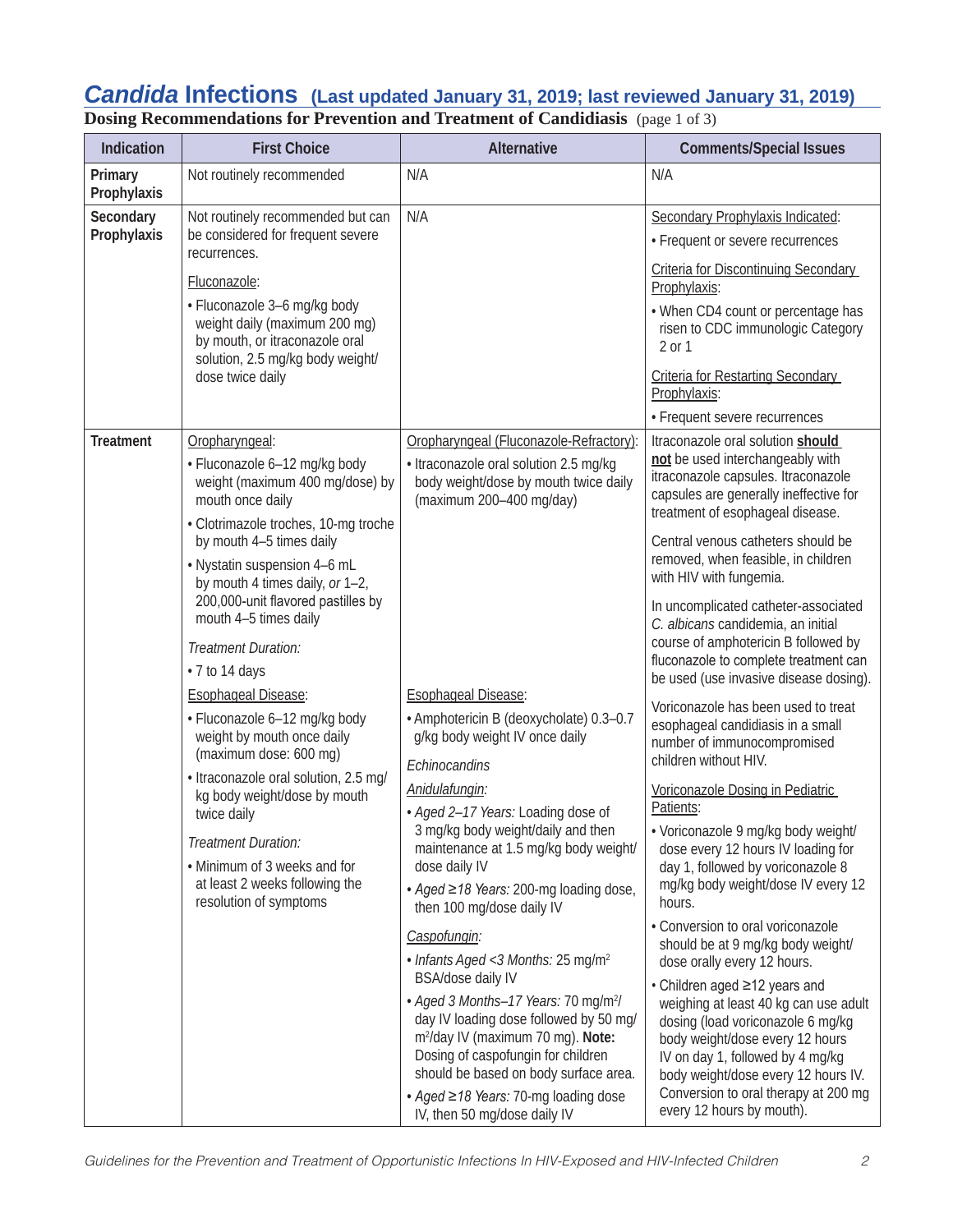| Indication              | <b>First Choice</b>                                                                                                                                                                                                                                                                                                                                                                                                                                                                                                                                                                                                                                                            | Alternative                                                                                                                                                                                                                                                                                                                                                                                                                                                                                                                                                                                                                                                                                                                                                                                                                                                                                                                                                                                                                                                                                                                                                                                                                           | <b>Comments/Special Issues</b>                                                                                                                                                                                                                                                                                                                                                                                                                                                                                                                                     |
|-------------------------|--------------------------------------------------------------------------------------------------------------------------------------------------------------------------------------------------------------------------------------------------------------------------------------------------------------------------------------------------------------------------------------------------------------------------------------------------------------------------------------------------------------------------------------------------------------------------------------------------------------------------------------------------------------------------------|---------------------------------------------------------------------------------------------------------------------------------------------------------------------------------------------------------------------------------------------------------------------------------------------------------------------------------------------------------------------------------------------------------------------------------------------------------------------------------------------------------------------------------------------------------------------------------------------------------------------------------------------------------------------------------------------------------------------------------------------------------------------------------------------------------------------------------------------------------------------------------------------------------------------------------------------------------------------------------------------------------------------------------------------------------------------------------------------------------------------------------------------------------------------------------------------------------------------------------------|--------------------------------------------------------------------------------------------------------------------------------------------------------------------------------------------------------------------------------------------------------------------------------------------------------------------------------------------------------------------------------------------------------------------------------------------------------------------------------------------------------------------------------------------------------------------|
| Treatment,<br>continued | <b>Invasive Disease</b><br><b>Critically ill</b><br>Echinocandin Recommended<br>Anidulafungin:<br>• Aged 2-17 Years: Load with 3 mg/<br>kg body weight/daily dose IV and<br>then maintenance dose at 1.5 mg/<br>kg body weight once daily<br>• Aged ≥18 Years: 200-mg loading<br>dose, then 100 mg once daily<br>Caspofungin:<br>• Infants Aged < 3 Months: 25 mg/m <sup>2</sup><br>BSA/dose once daily IV<br>· Aged 3 months-17 years: 70<br>mg/m <sup>2</sup> BSA/day loading dose<br>followed by 50 mg/m <sup>2</sup> once daily<br>(maximum 70 mg). Note: Dosing<br>of caspofungin in children should<br>be based on body surface area.<br>• Aged ≥18 Years: 70-mg loading | Micafungin:<br>. Note: In the United States, optimal<br>dosing for children is not yet<br>established, and there is no pediatric<br>indication yet. Studies indicate linear<br>PK; age and clearance are inversely<br>related (see recommended doses<br>below).<br>• Neonates: Up to 10-12 mg/kg body<br>weight/dose daily IV may be required to<br>achieve therapeutic concentrations.<br>· Infants <15 kg body weight, 5-7 mg/kg<br>body weight/dose daily IV<br>• Children ≤40 kg body weight and aged<br>2-8 years, 3-4 mg/kg body weight/<br>dose daily IV<br>• Children ≤40 kg body weight and aged<br>9-17 years, 2-3 mg/kg body weight/<br>dose daily IV<br>· Children >40 kg body weight, 100 mg/<br>dose daily IV<br>IV Fluconazole:<br>· Children: 6-12 mg/kg body weight/dose<br>daily for infants and children of all ages<br>(maximum dose: 600 mg daily).<br><b>Invasive Disease:</b><br>• Fluconazole 12 mg/kg body weight<br>IV once daily (maximum 600 mg/<br>day) for minimum 2 weeks after last<br>positive blood culture (if uncomplicated<br>candidemia)<br>• Lipid formulations of amphotericin B, 5<br>mg/kg body weight IV once daily<br>· Amphotericin B deoxycholate, 1 mg/kg<br>body weight IV once daily | Anidulafungin in Children Aged 2-17<br>Years:<br>• Loading dose of 3 mg/kg body<br>weight/once daily followed by 1.5<br>mg/kg body weight/once daily (100<br>mg/day maximum).<br><b>Fluconazole Dosing Considerations:</b><br>· If a neonate's creatinine level is<br>>1.2 mg/dL for >3 consecutive<br>doses, the dosing interval for<br>fluconazole 12 mg/kg body weight<br>may be prolonged to one dose<br>every 48 hours until the serum<br>creatinine level is <1.2 mg/dL.<br>• Aged ≥18 Years: 400 mg/dose<br>once daily (6 mg/kg body weight<br>once daily). |
|                         | dose, then 50 mg once daily                                                                                                                                                                                                                                                                                                                                                                                                                                                                                                                                                                                                                                                    |                                                                                                                                                                                                                                                                                                                                                                                                                                                                                                                                                                                                                                                                                                                                                                                                                                                                                                                                                                                                                                                                                                                                                                                                                                       |                                                                                                                                                                                                                                                                                                                                                                                                                                                                                                                                                                    |

### **Dosing Recommendations for Prevention and Treatment of Candidiasis** (page 2 of 3)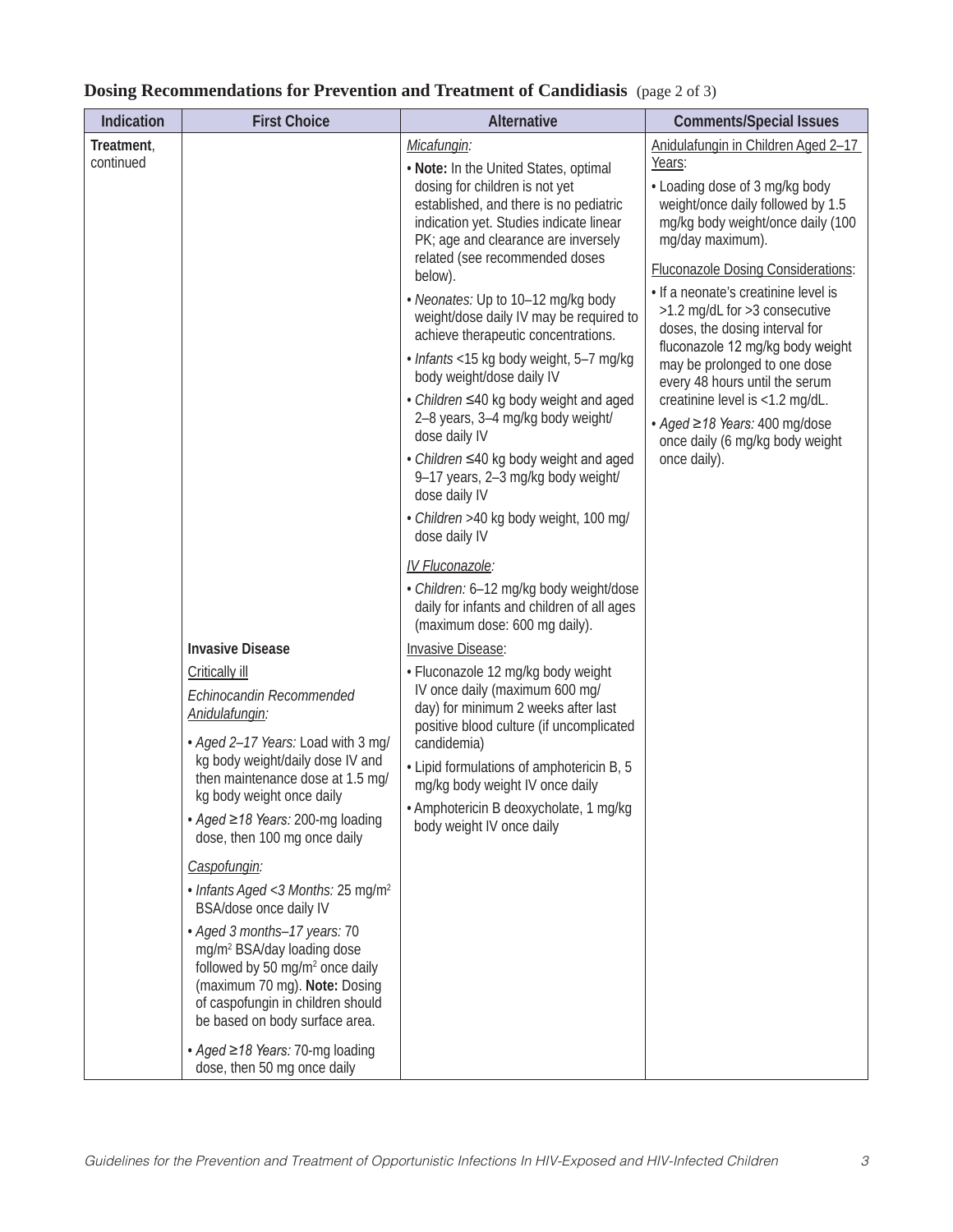### **Dosing Recommendations for Prevention and Treatment of Candidiasis** (page 3 of 3)

| Indication              | <b>First Choice</b>                                                                                                                                                                                                                                             | <b>Alternative</b> | <b>Comments/Special Issues</b> |
|-------------------------|-----------------------------------------------------------------------------------------------------------------------------------------------------------------------------------------------------------------------------------------------------------------|--------------------|--------------------------------|
| Treatment,<br>continued | Micafungin:<br>. Note: In the United States,<br>optimal dosing for children is not<br>yet established, and there is no<br>pediatric indication yet. Studies<br>indicate linear PK; age and<br>clearance are inversely related<br>(see recommended doses below). |                    |                                |
|                         | • Neonates: Up to 10-12 mg/kg<br>body weight/dose daily IV may be<br>required to achieve therapeutic<br>concentrations.                                                                                                                                         |                    |                                |
|                         | · Infants <15 kg body weight: 5-7<br>mg/kg/day                                                                                                                                                                                                                  |                    |                                |
|                         | • Children ≤40 kg body weight and<br>aged 2-8 years: 3-4 mg/kg body<br>weight/dose daily IV                                                                                                                                                                     |                    |                                |
|                         | • Children ≤40 kg body weight and<br>aged 9-17 years: 2-3 mg/kg body<br>weight/dose daily                                                                                                                                                                       |                    |                                |
|                         | · Children >40 kg body weight: 100<br>mg/dose daily IV                                                                                                                                                                                                          |                    |                                |
|                         | Treatment Duration:                                                                                                                                                                                                                                             |                    |                                |
|                         | • Based on presence of deep-<br>tissue foci and clinical response;<br>in patients with candidemia, treat<br>until 2 weeks after last positive<br>blood culture.                                                                                                 |                    |                                |
|                         | Not critically ill                                                                                                                                                                                                                                              |                    |                                |
|                         | Fluconazole Recommended:                                                                                                                                                                                                                                        |                    |                                |
|                         | • 12 mg/kg body weight/dose daily<br>IV (maximum dose: 600 mg) for<br>infants and children of all ages                                                                                                                                                          |                    |                                |
|                         | • Avoid fluconazole for C. krusei and<br>C. glabrata, avoid echinocandin for<br>C. parapsilosis.                                                                                                                                                                |                    |                                |
|                         | Treatment Duration:                                                                                                                                                                                                                                             |                    |                                |
|                         | • Based on presence of deep-<br>tissue foci and clinical response;<br>in patients with candidemia, treat<br>until 2 weeks after last positive<br>blood culture.                                                                                                 |                    |                                |

**Key to Abbreviations:** BSA = body surface area; CD4 = CD4 T lymphocyte; CDC = Centers for Disease Control and Prevention; IV = intravenous; PK = pharmacokinetic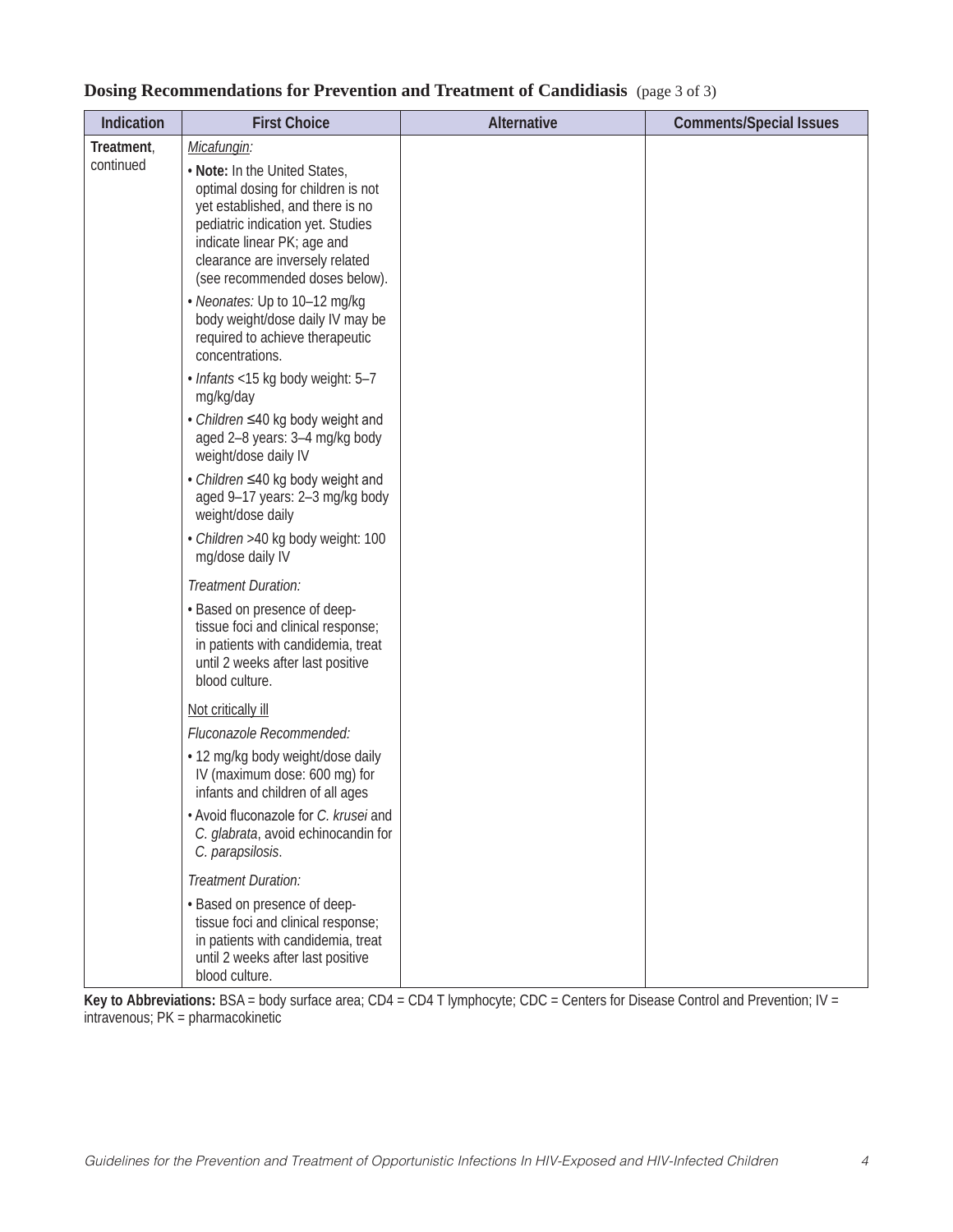# **Coccidioidomycosis (Last updated November 6, 2013; last reviewed November 6, 2013)**

| <b>Indication</b>                      | <b>First Choice</b>                                                                                                                                                                                                                                                                                                                                                                                                                                                                                                                                                                                                                                                                          | <b>Alternative</b>                                                                                                                                                                                                                                                                                                                                                                                                                                                                                                                                                                                       | <b>Comments/Special Issues</b>                                                                                                                                                                                                                                                                                                                                                                                                                                                                                                                         |
|----------------------------------------|----------------------------------------------------------------------------------------------------------------------------------------------------------------------------------------------------------------------------------------------------------------------------------------------------------------------------------------------------------------------------------------------------------------------------------------------------------------------------------------------------------------------------------------------------------------------------------------------------------------------------------------------------------------------------------------------|----------------------------------------------------------------------------------------------------------------------------------------------------------------------------------------------------------------------------------------------------------------------------------------------------------------------------------------------------------------------------------------------------------------------------------------------------------------------------------------------------------------------------------------------------------------------------------------------------------|--------------------------------------------------------------------------------------------------------------------------------------------------------------------------------------------------------------------------------------------------------------------------------------------------------------------------------------------------------------------------------------------------------------------------------------------------------------------------------------------------------------------------------------------------------|
| Primary<br><b>Prophylaxis</b>          | N/A                                                                                                                                                                                                                                                                                                                                                                                                                                                                                                                                                                                                                                                                                          | N/A                                                                                                                                                                                                                                                                                                                                                                                                                                                                                                                                                                                                      | Primary prophylaxis not routinely<br>indicated in children.                                                                                                                                                                                                                                                                                                                                                                                                                                                                                            |
| <b>Secondary</b><br><b>Prophylaxis</b> | Fluconazole 6 mg/kg body weight<br>(maximum 400 mg) by mouth once daily                                                                                                                                                                                                                                                                                                                                                                                                                                                                                                                                                                                                                      | Itraconazole 2–5 mg/kg body<br>weight (maximum 200 mg) by<br>mouth per dose twice daily                                                                                                                                                                                                                                                                                                                                                                                                                                                                                                                  | Lifelong secondary prophylaxis<br>with fluconazole for patients with<br>meningitis or disseminated disease<br>in the immunocompromised patient<br>is recommended. Secondary<br>prophylaxis should be considered<br>after treatment of milder disease if<br>CD4 count remains $<$ 250 cells/mm <sup>3</sup><br>or CD4 percentage <15%.                                                                                                                                                                                                                  |
| <b>Treatment</b>                       | <b>Severe Illness with Respiratory</b><br>Compromise due to Diffuse Pulmonary<br>or Disseminated Non-Meningitic Disease:<br>• Amphotericin B deoxycholate 0.5-<br>1.0 mg/kg body weight IV once daily,<br>until clinical improvement.<br>• A lipid amphotericin B preparation can<br>be substituted at a dose of 5 mg/kg<br>body weight IV once daily (dosage of<br>the lipid preparation can be increased to<br>as much as 10 mg/kg body weight IV<br>once daily for life-threatening infection).<br>• After the patient is stabilized, therapy<br>with an azole (fluconazole or<br>itraconazole) can be substituted and<br>continued to complete a 1-year course<br>of antifungal therapy. | <b>Severe Illness with Respiratory</b><br>Compromise Due to Diffuse<br><b>Pulmonary or Disseminated Non-</b><br>Meningitic Disease (If Unable to<br>Use Amphotericin):<br>• Fluconazole 12mg/kg body<br>weight (maximum 800 mg) per<br>dose IV or by mouth once daily<br>• Treatment is continued for total of<br>1 year, followed by secondary<br>prophylaxis.                                                                                                                                                                                                                                          | Surgical debridement of bone,<br>joint, and/or excision of cavitary<br>lung lesions may be helpful.<br>Itraconazole is the preferred azole<br>for treatment of bone infections.<br>Some experts initiate an azole<br>during amphotericin B therapy;<br>others defer initiation of the azole<br>until after amphotericin B is<br>stopped.<br>For treatment failure, can consider<br>voriconazole, caspofungin, or<br>posaconazole (or combinations).<br>However, experience is limited and<br>definitive pediatric dosages have<br>not been determined. |
|                                        | Meningeal Infection:<br>• Fluconazole 12 mg/kg body weight<br>(maximum 800 mg) IV or by mouth<br>once daily followed by secondary<br>lifelong prophylaxis.<br>Mild-to-Moderate Non-Meningeal<br>Infection (e.g., Focal Pneumonia):<br>• Fluconazole 6-12 mg/kg body weight<br>(maximum 400 mg) per dose IV or by<br>mouth once daily.                                                                                                                                                                                                                                                                                                                                                        | <b>Meningeal Infection (Unresponsive</b><br>to Fluconazole):<br>• IV amphotericin B plus intrathecal<br>amphotericin B followed by<br>secondary prophylaxis. Note:<br><b>Expert consultation</b><br>recommended.<br>Mild-to-Moderate Non-Meningeal<br>Infection (e.g., Focal Pneumonia):<br>• Itraconazole 2–5 mg/kg body<br>weight per dose (maximum dose<br>200 mg) per dose IV or by mouth<br>3 times daily for 3 days, then<br>2-5 mg/kg body weight<br>(maximum dose 200 mg) by<br>mouth per dose twice daily<br>thereafter.<br>• Duration of treatment determined<br>by rate of clinical response. | Options should be discussed with<br>an expert in the treatment of<br>coccidioidomycosis.<br>Chronic suppressive therapy<br>(secondary prophylaxis) with<br>fluconazole or itraconazole is<br>routinely recommended following<br>initial induction therapy for<br>disseminated disease and is<br>continued lifelong for meningeal<br>disease.<br>Therapy with amphotericin results<br>In a more rapid clinical response<br>in severe, non-meningeal disease.                                                                                            |

### **Dosing Recommendations for Prevention and Treatment of Coccidioidomycosis**

**Key to Abbreviations:** CD4 = CD4 T lymphocyte; IV = intravenous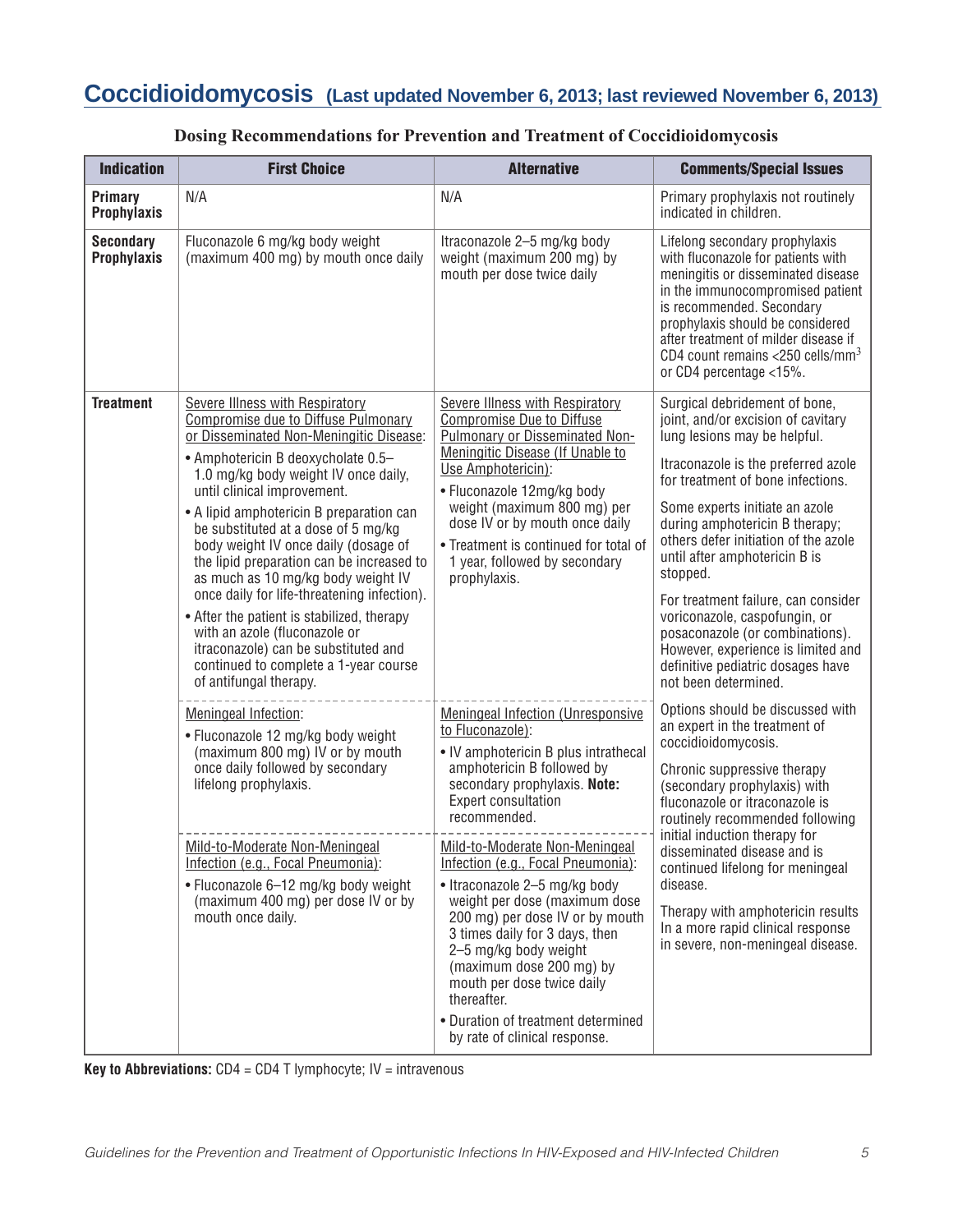# **Cryptococcosis (Last updated November 6, 2013; last reviewed November 6, 2013)**

| <b>Indication</b>                            | <b>First Choice</b>                                                                                                                                                                                                                                                                                                                                  | <b>Alternative</b>                                                                                                                                                                                                                                                                                                                                                                                                                                                                                                                                                                                                                                                       | <b>Comments/Special Issues</b>                                                                                                                                                                                                                                                                                                                                                                                                                                                                              |
|----------------------------------------------|------------------------------------------------------------------------------------------------------------------------------------------------------------------------------------------------------------------------------------------------------------------------------------------------------------------------------------------------------|--------------------------------------------------------------------------------------------------------------------------------------------------------------------------------------------------------------------------------------------------------------------------------------------------------------------------------------------------------------------------------------------------------------------------------------------------------------------------------------------------------------------------------------------------------------------------------------------------------------------------------------------------------------------------|-------------------------------------------------------------------------------------------------------------------------------------------------------------------------------------------------------------------------------------------------------------------------------------------------------------------------------------------------------------------------------------------------------------------------------------------------------------------------------------------------------------|
| Primary<br><b>Prophylaxis</b>                | Not recommended                                                                                                                                                                                                                                                                                                                                      | Not recommended                                                                                                                                                                                                                                                                                                                                                                                                                                                                                                                                                                                                                                                          | N/A                                                                                                                                                                                                                                                                                                                                                                                                                                                                                                         |
| <b>Secondary</b><br>Prophylaxis <sup>a</sup> | Fluconazole 6 mg/kg body<br>weight (maximum 200 mg)<br>by mouth once daily                                                                                                                                                                                                                                                                           | Itraconazole oral solution 5 mg/kg body<br>weight (maximum 200 mg) by mouth once<br>daily                                                                                                                                                                                                                                                                                                                                                                                                                                                                                                                                                                                | Secondary Prophylaxis Indicated:<br>• Documented disease<br><b>Criteria For Discontinuing Secondary</b><br>Prophylaxis<br>If All of the Following Criteria are<br>Fulfilled:<br>$\bullet$ Age $\geq$ 6 years<br>$\bullet$ Asymptomatic on $\geq$ 12 months of<br>secondary prophylaxis<br>• CD4 count $\geq$ 100 cells/mm <sup>3</sup> with<br>undetectable HIV viral load on cART<br>for $>3$ months<br><b>Criteria for Restarting Secondary</b><br>Prophylaxis:<br>$\cdot$ CD4 count <100/mm <sup>3</sup> |
| <b>Treatment</b>                             | <b>CNS Disease</b><br><b>Acute Therapy (Minimum</b><br>2-Week Induction<br><b>Followed by Consolidation</b><br>$Theray$ :<br>• Amphotericin B<br>deoxycholate 1.0 mg/kg<br>body weight (or<br>liposomal amphotericin B<br>6 mg/kg body weight) IV<br>once daily PLUS<br>flucytosine 25 mg/kg<br>body weight per dose by<br>mouth given 4 times daily | <b>CNS Disease</b><br>Acute Therapy (Minimum 2-Week Induction<br><b>Followed by Consolidation Therapy)</b><br>If Flucytosine Not Tolerated or Unavailable:<br>• A. Liposomal amphotericin B, 6 mg/kg body<br>weight IV once daily, or Amphotericin B<br>Lipid Complex, 5 mg/kg body weight IV<br>once daily, or Amphotericin B deoxycholate,<br>1.0-1.5 mg/kg body weight IV once daily<br>alone or B. in combination with high-dose<br>fluconazole (12 mg/kg body weight on day<br>1 and then 10–12 mg/kg body weight [max<br>800 mg] IV). Note: Data-driven pediatric<br>dosing guidelines are unavailable for<br>fluconazole with use of such combination<br>therapy. | In patients with meningitis, CSF culture<br>should be negative prior to initiating<br>consolidation therapy.<br>Overall, in vitro resistance to antifungal<br>agents used to treat cryptococcosis<br>remains uncommon. Newer azoles<br>(voriconazole, posaconazole,<br>ravuconazole) are all very active in vitro<br>against C. neoformans, but published<br>clinical experience on their use for<br>cryptococcosis is limited.                                                                             |

### **Dosing Recommendations for Prevention and Treatment of Cryptococcosis** (page 1 of 2)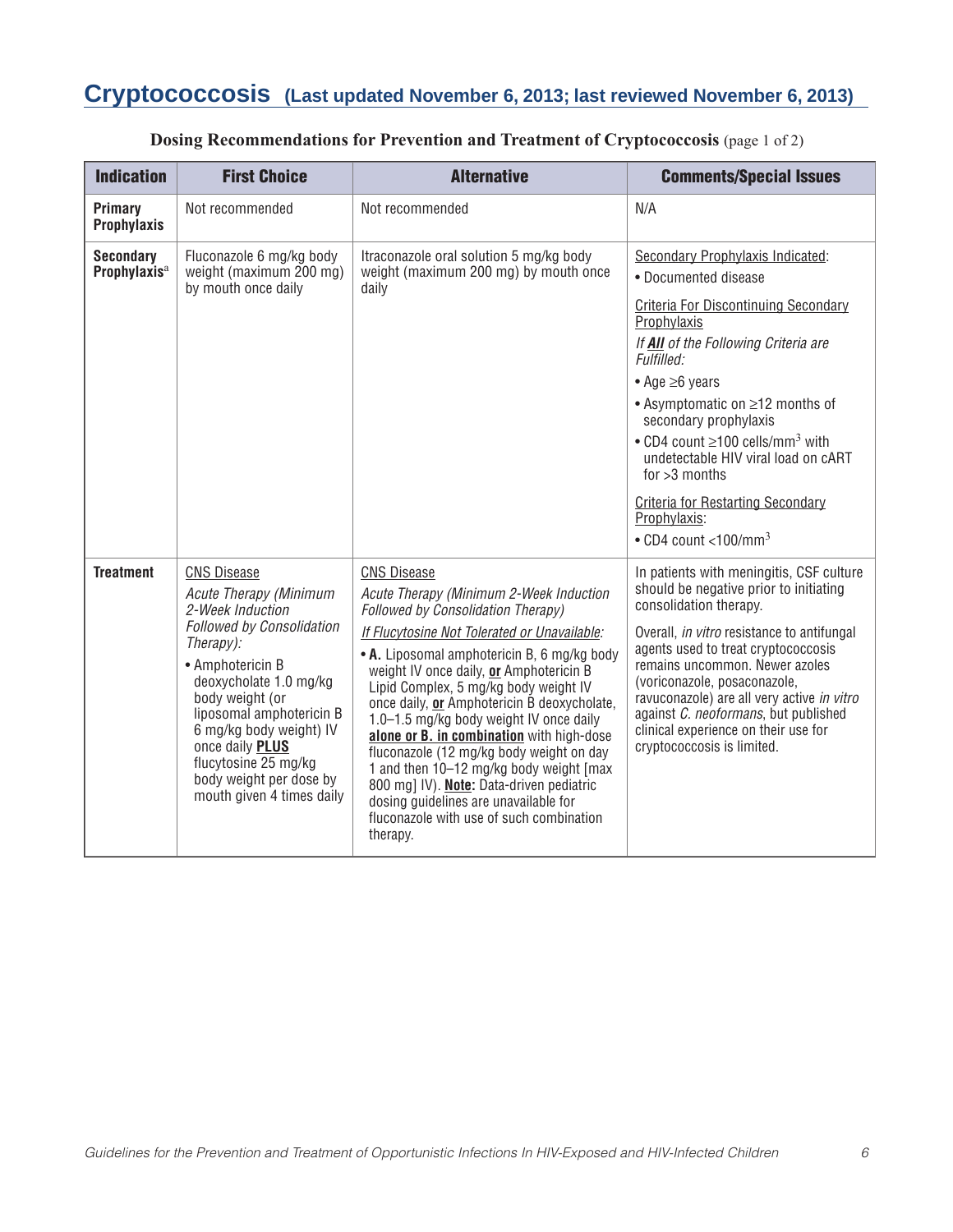|  | Dosing Recommendations for Prevention and Treatment of Cryptococcosis (page 2 of 2) |  |  |  |  |
|--|-------------------------------------------------------------------------------------|--|--|--|--|
|--|-------------------------------------------------------------------------------------|--|--|--|--|

| <b>Indication</b>       | <b>First Choice</b>                                                                                                                                                                                                                                                                                                                                                                                                                                                                                                         | <b>Alternative</b>                                                                                                                                                                                                                                                                                                                                                                                                                                                                                                                                                                                                                                                                                                                                                           | <b>Comments/Special Issues</b>                                                                                                                                                                                                                                                                                                                                                                                                                                                                                                                                                                                                                                                                                                                                              |
|-------------------------|-----------------------------------------------------------------------------------------------------------------------------------------------------------------------------------------------------------------------------------------------------------------------------------------------------------------------------------------------------------------------------------------------------------------------------------------------------------------------------------------------------------------------------|------------------------------------------------------------------------------------------------------------------------------------------------------------------------------------------------------------------------------------------------------------------------------------------------------------------------------------------------------------------------------------------------------------------------------------------------------------------------------------------------------------------------------------------------------------------------------------------------------------------------------------------------------------------------------------------------------------------------------------------------------------------------------|-----------------------------------------------------------------------------------------------------------------------------------------------------------------------------------------------------------------------------------------------------------------------------------------------------------------------------------------------------------------------------------------------------------------------------------------------------------------------------------------------------------------------------------------------------------------------------------------------------------------------------------------------------------------------------------------------------------------------------------------------------------------------------|
| Treatment,<br>continued | <b>Consolidation Therapy</b><br>(Followed by Secondary<br>Prophylaxis):<br>• Fluconazole 12 mg/kg body<br>weight on day 1, then<br>10-12 mg/kg body weight<br>(max 800 mg) once daily IV<br>or by mouth for a minimum<br>of 8 weeks<br>Localized Disease, Including                                                                                                                                                                                                                                                         | If Amphotericin B-Based Therapy Not<br>Tolerated:<br>· Fluconazole, 12 mg/kg body weight on<br>day 1 and then 10-12 mg/kg body weight<br>(maximum 800 mg) IV or by mouth once<br>daily <b>PLUS</b> flucytosine, 25 mg/kg body<br>weight per dose by mouth given 4 times<br>daily<br>Consolidation Therapy (followed by<br>secondary prophylaxis):<br>• Itraconazole 5-10 mg/kg body weight by<br>mouth given once daily, or 2.5–5 mg/kg<br>body weight given twice daily (maximum<br>200 mg/dose) for a minimum of 8 weeks.<br>A loading dose (2.5–5 mg/kg body<br>weight per dose 3 times daily) is given<br>for the first 3 days (maximum 200 mg/<br>dose; 600 mg/day). See comment on<br>itraconazole under Other Options/Issues.<br>Localized Disease Including Isolated | Liposomal amphotericin and<br>amphotericin B lipid complex are<br>especially useful for children with renal<br>insufficiency or infusion-related toxicity<br>to amphotericin B deoxycholate.<br>Liposomal amphotericin and<br>amphotericin B lipid complex are<br>significantly more expensive than<br>amphotericin B deoxycholate.<br>Liquid preparation of itraconazole (if<br>tolerated) is preferable to tablet<br>formulation because of better<br>bioavailability, but it is more expensive.<br>Bioavailability of the solution is better<br>than the capsule, but there were no<br>upfront differences in dosing range<br>based on preparation used. Ultimate<br>dosing adjustments should be guided by<br>itraconazole levels.<br>Serum itraconazole concentrations |
|                         | <b>Isolated Pulmonary Disease</b><br>(CNS Not Involved) $^b$ :<br>• Fluconazole 12 mg/kg body<br>weight on day 1 and then<br>6-12 mg/kg body weight<br>(maximum 600 mg) IV or<br>by mouth once daily<br><b>Disseminated Disease (CNS)</b><br>Not Involved) or Severe,<br>Pulmonary Disease <sup>b</sup> :<br>• Amphotericin B 0.7-1.0 mg/<br>kg body weight, or<br>• Liposomal amphotericin, 3-<br>5 mg/kg body weight, or<br>• Amphotericin B lipid<br>complex 5 mg/kg body<br>weight IV once daily $(\pm$<br>flucytosine) | Pulmonary Disease (CNS Not Involved) <sup>b</sup> :<br>• Amphotericin B, 0.7-1.0 mg/kg body<br>weight, or<br>• Amphotericin liposomal 3-5 mg/kg body<br>weight, or<br>• Amphotericin lipid complex, 5 mg/kg<br>body weight IV once daily<br>Disseminated disease (CNS not involved)<br>or severe, pulmonary disease <sup>b</sup> :<br>· Fluconazole, 12 mg/kg body weight on<br>day 1 and then 6-12 mg/kg body weight<br>(maximum 600 mg) IV or by mouth once<br>daily                                                                                                                                                                                                                                                                                                       | should be monitored to optimize drug<br>dosing.<br>Amphotericin B may increase toxicity of<br>flucytosine by increasing cellular uptake,<br>or impair its renal excretion, or both.<br>Flucytosine dose should be adjusted to<br>keep 2-hour post-dose drug levels at<br>$40-60 \mu q/mL$<br>Oral acetazolamide should not be used<br>for reduction of ICP in cryptococcal<br>meningitis.<br>Corticosteroids and mannitol have been<br>shown to be ineffective in managing ICP<br>in adults with cryptococcal meningitis.<br>Secondary prophylaxis is recommended<br>following completion of initial therapy<br>(induction plus consolidation)-drugs<br>and dosing listed above.                                                                                            |

<sup>a</sup> Secondary prophylaxis is also referred to as maintenance therapy or suppressive therapy.

 $<sup>b</sup>$  Duration of therapy for non-CNS disease depends on site and severity of infection and clinical response</sup>

**Key to Acronyms:** cART = combination antiretroviral therapy; CNS = central nervous system; CSF = cerebrospinal fluid;  $ICP =$  intracranial pressure;  $IV =$  intravenous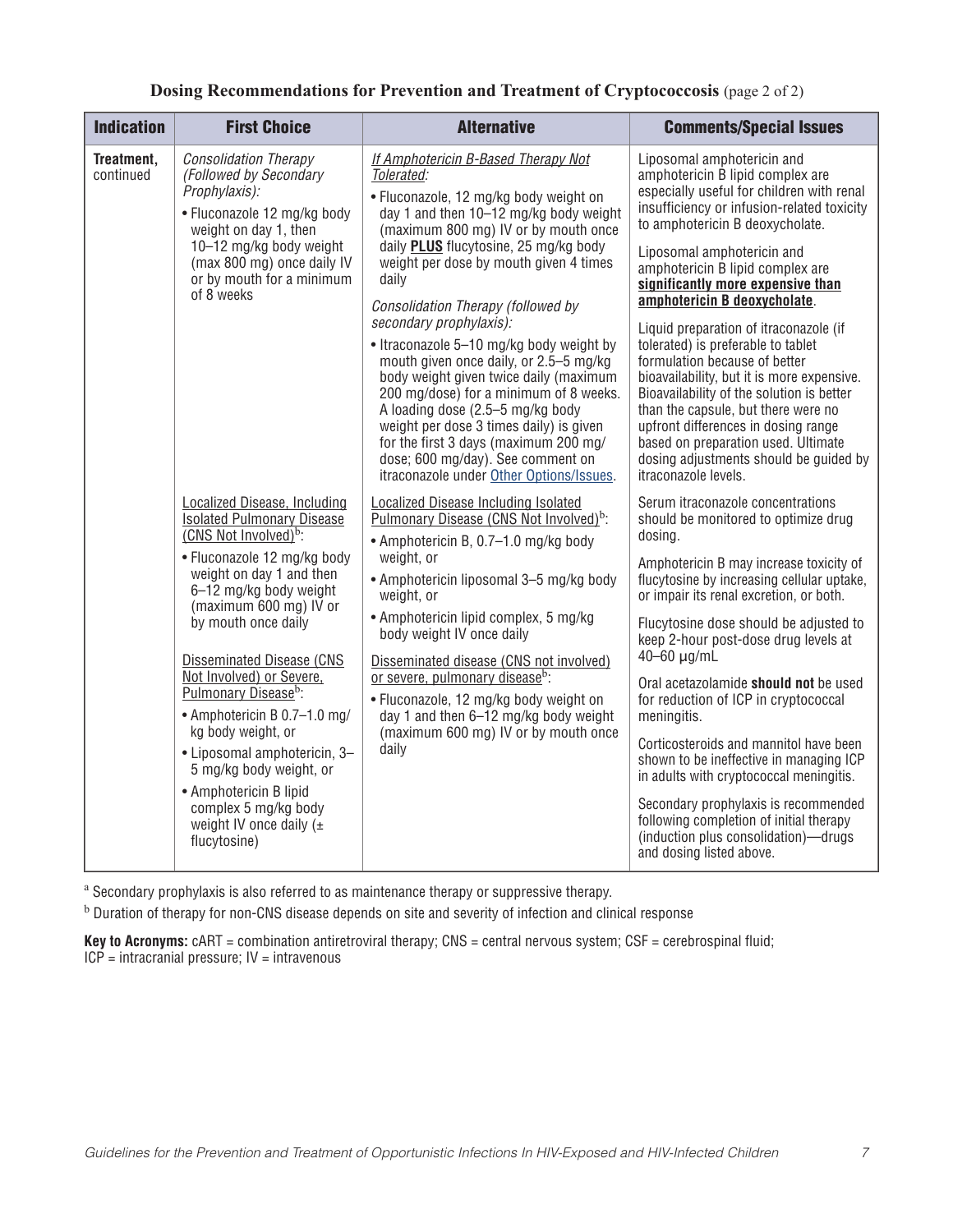# **Cryptosporidiosis (Last updated November 6, 2013; last reviewed November 6, 2013)**

| <b>Preventive Regimen</b>    |                                                                                                  |                                                                                                                                                                                                                                                                                                                                                                                                                                                                                                                                                                                                                          |                                                                                                                                                                                                   |  |  |
|------------------------------|--------------------------------------------------------------------------------------------------|--------------------------------------------------------------------------------------------------------------------------------------------------------------------------------------------------------------------------------------------------------------------------------------------------------------------------------------------------------------------------------------------------------------------------------------------------------------------------------------------------------------------------------------------------------------------------------------------------------------------------|---------------------------------------------------------------------------------------------------------------------------------------------------------------------------------------------------|--|--|
| <b>Indication</b>            | <b>First Choice</b>                                                                              | <b>Alternative</b>                                                                                                                                                                                                                                                                                                                                                                                                                                                                                                                                                                                                       | <b>Comments/Special Issues</b>                                                                                                                                                                    |  |  |
| <b>Primary Prophylaxis</b>   | ARV therapy to avoid advanced<br>immune deficiency                                               | N/A                                                                                                                                                                                                                                                                                                                                                                                                                                                                                                                                                                                                                      | N/A                                                                                                                                                                                               |  |  |
| <b>Secondary Prophylaxis</b> | N/A                                                                                              | N/A                                                                                                                                                                                                                                                                                                                                                                                                                                                                                                                                                                                                                      | N/A                                                                                                                                                                                               |  |  |
| <b>Treatment</b>             | Effective cART:<br>• Immune reconstitution may lead<br>to microbiologic and clinical<br>response | There is no consistently<br>effective therapy for<br>cryptosporidiosis in HIV-<br>infected individuals; optimized<br>cART and a trial of nitazoxanide<br>can be considered.<br>Nitazoxanide (BI, HIV-<br>Uninfected; BII*, HIV-Infected in<br><b>Combination with Effective</b><br>$cART$ :<br>• 1-3 years: Nitazoxanide (20<br>mg/mL oral solution) 100 mg<br>orally twice daily with food<br>• 4-11 years: Nitazoxanide (20<br>mg/mL oral solution) 200 mg<br>orally twice daily with food<br>• ≥12 years: Nitazoxanide tablet<br>500 mg orally twice daily with<br>food<br>Treatment duration:<br>$\bullet$ 3-14 days | Supportive Care:<br>• Hydration, correct electrolyte<br>abnormalities, nutritional<br>support<br>Antimotility agents (such as<br>loperamide) should be used<br>with caution in young<br>children. |  |  |

### **Dosing Recommendations for Prevention and Treatment of Cryptosporidiosis**

**Key to Acronyms:** ARV = antiretroviral; cART = combination antiretroviral therapy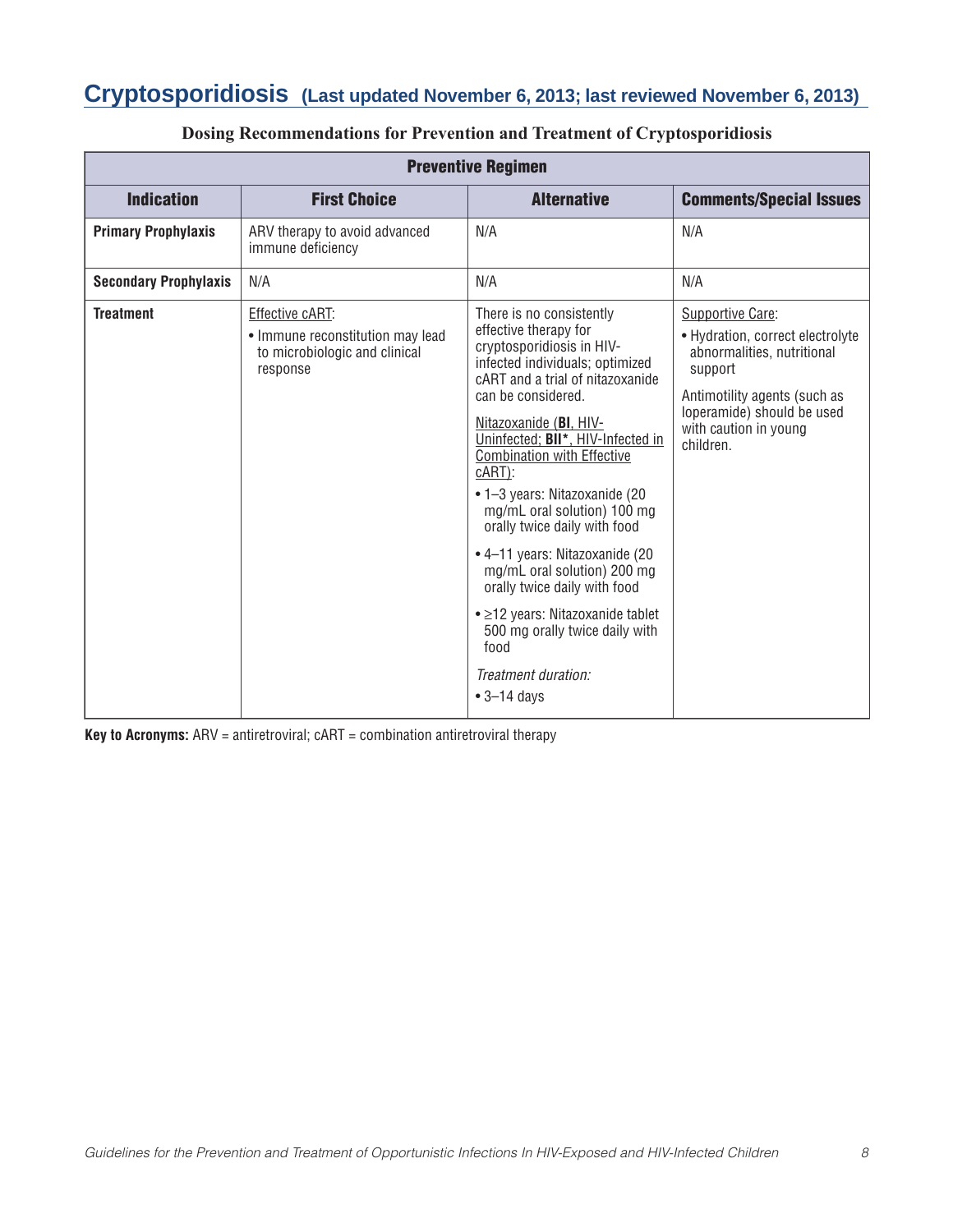# **Cytomegalovirus (Last updated November 6, 2013; last reviewed November 6, 2013)**

| <b>Indication</b>                      | <b>First Choice</b>                                                                                                                                                                                                                                                                                                                                                                                                                                                                            | <b>Alternative</b>                                                                                                     | <b>Comments/Special Issues</b>                                                                                                                                                                                                                                                                                                                                                                                                                                                                                                                                                                                                                                                                                                                                                                                                                                                                                                  |
|----------------------------------------|------------------------------------------------------------------------------------------------------------------------------------------------------------------------------------------------------------------------------------------------------------------------------------------------------------------------------------------------------------------------------------------------------------------------------------------------------------------------------------------------|------------------------------------------------------------------------------------------------------------------------|---------------------------------------------------------------------------------------------------------------------------------------------------------------------------------------------------------------------------------------------------------------------------------------------------------------------------------------------------------------------------------------------------------------------------------------------------------------------------------------------------------------------------------------------------------------------------------------------------------------------------------------------------------------------------------------------------------------------------------------------------------------------------------------------------------------------------------------------------------------------------------------------------------------------------------|
| <b>Primary</b><br><b>Prophylaxis</b>   | • For older children who can receive<br>adult dose (based on their BSA),<br>valganciclovir tablets 900 mg orally<br>once daily with food<br>• For children aged 4 months-16<br>years, valganciclovir oral solution 50<br>mg/mL at dose in milligrams = $7 x$<br>BSA x CrCl (up to maximum CrCl of<br>150 mL/min/1.73 m <sup>2</sup> ) orally once<br>daily with food (maximum dose 900<br>mg/day)                                                                                              | N/A                                                                                                                    | <b>Primary Prophylaxis Can Be</b><br>Considered for:<br>• CMV antibody positivity and severe<br>immunosuppression (i.e., CD4 cell<br>count <50 cells/mm <sup>3</sup> in children $\geq 6$<br>years; CD4 percentage <5% in<br>children $<$ 6 years)<br><b>Criteria for Discontinuing Primary</b><br>Prophylaxis:<br>• CD4 cell count >100 cells/mm <sup>3</sup> for<br>children $\geq 6$ years; CD4 percentage<br>>10% in children <6 years<br><b>Criteria for Considering Restarting</b><br>Primary Prophylaxis:<br>• CD4 cell count <50 cells/mm <sup>3</sup> in<br>children $\geq 6$ years; CD4 percentage<br><5% in children <6 years                                                                                                                                                                                                                                                                                        |
| <b>Secondary</b><br><b>Prophylaxis</b> | • Ganciclovir 5 mg/kg body weight IV<br>once daily, or<br>• For older children who can receive<br>adult dose (based on their BSA),<br>valganciclovir tablets 900 mg orally<br>once daily with food, or<br>• For children age 4 months-16 years,<br>valganciclovir oral solution 50<br>mg/mL (at dose in milligrams = $7 x$<br>BSA x CrCl up to maximum CrCl of<br>150 mL/min/1.73 m <sup>2</sup> ) orally once<br>daily with food, or<br>• Foscarnet 90-120 mg/kg body<br>weight IV once daily | • Cidofovir 5 mg/kg body weight<br>per dose IV every other week.<br>Must be given with probenecid<br>and IV hydration. | Secondary Prophylaxis Indicated For:<br>· Prior disseminated disease, retinitis,<br>neurologic disease, or GI disease<br>with relapse<br><b>Criteria for Discontinuing Secondary</b><br>Prophylaxis<br>If All of the Following Criteria Are<br>Fulfilled:<br>• Completed ≥6 months of cART<br>• Consultation with ophthalmologist<br>(if retinitis)<br>• Age <6 years with CD4 percentage<br>$\geq$ 15% for $>6$ consecutive months<br>$\bullet$ Age $\geq$ 6 years with CD4 cell count<br>$>100$ cells/mm <sup>3</sup> for $>6$ consecutive<br>months<br>. For retinitis, routine (i.e., every 3-6<br>months) ophthalmological follow-up<br>is recommended for early detection<br>of relapse or immune restoration<br>uveitis.<br><b>Criteria for Restarting Secondary</b><br>Prophylaxis:<br>• Age <6 years with CD4 percentage<br>< 15%<br>$\bullet$ Age $\geq$ 6 years with CD4 cell count<br>$< 100$ cells/mm <sup>3</sup> |

### **Dosing Recommendations for Preventing and Treating CMV** (page 1 of 2)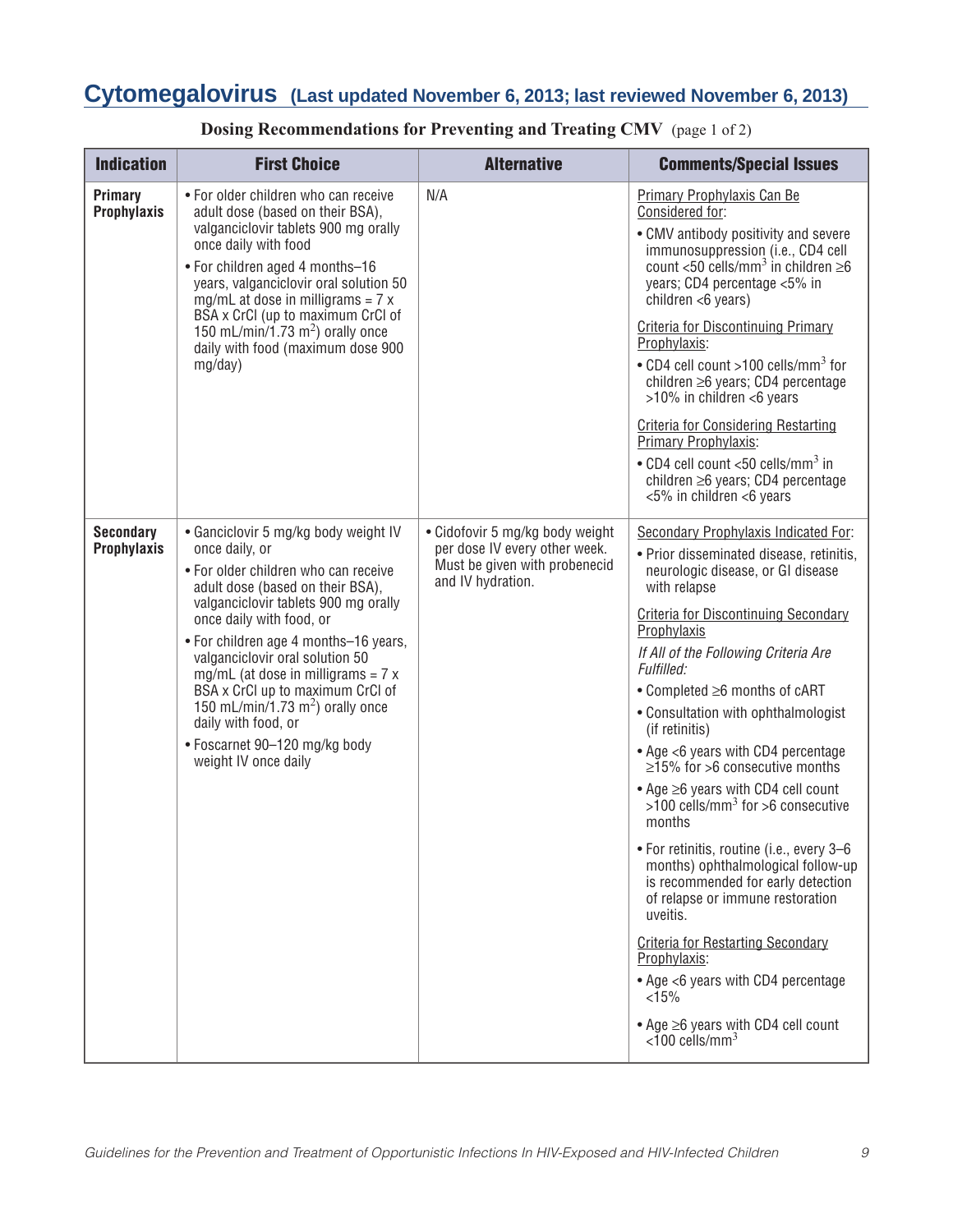### **Dosing Recommendations for Preventing and Treating CMV** (page 2 of 2)

| <b>Indication</b> | <b>First Choice</b>                                                                                                                                                                                                                                                                                                                                                                                                                                                                                                                                                                                                                                                                                                                                                                                                                                                                                                                   | <b>Alternative</b>                                                                                                                                                                                                                                                                                                                                                                                                                                                                                                                                                                                                                                                                                                                               | <b>Comments/Special Issues</b>                                                                                                                                                                                                                                                                                                                                                                                                                                                                                                                                                                                                                                                                                                      |
|-------------------|---------------------------------------------------------------------------------------------------------------------------------------------------------------------------------------------------------------------------------------------------------------------------------------------------------------------------------------------------------------------------------------------------------------------------------------------------------------------------------------------------------------------------------------------------------------------------------------------------------------------------------------------------------------------------------------------------------------------------------------------------------------------------------------------------------------------------------------------------------------------------------------------------------------------------------------|--------------------------------------------------------------------------------------------------------------------------------------------------------------------------------------------------------------------------------------------------------------------------------------------------------------------------------------------------------------------------------------------------------------------------------------------------------------------------------------------------------------------------------------------------------------------------------------------------------------------------------------------------------------------------------------------------------------------------------------------------|-------------------------------------------------------------------------------------------------------------------------------------------------------------------------------------------------------------------------------------------------------------------------------------------------------------------------------------------------------------------------------------------------------------------------------------------------------------------------------------------------------------------------------------------------------------------------------------------------------------------------------------------------------------------------------------------------------------------------------------|
| <b>Treatment</b>  | <b>Symptomatic Congenital Infection</b><br>with Neurologic Involvement:<br>• Ganciclovir 6 mg/kg body weight per<br>dose IV every 12 hours for 6 weeks<br>Disseminated Disease and Retinitis:<br>Induction Therapy (Followed by<br>Chronic Suppressive Therapy):<br>• Ganciclovir 5 mg/kg body weight per<br>dose IV every 12 hours for 14-21<br>days (may be increased to 7.5 mg/kg<br>body weight per dose IV twice daily),<br>then 5 mg/kg body weight once daily<br>for 5-7 days per week for chronic<br>suppression<br><b>Central Nervous System Disease</b><br>(Followed by Chronic Suppressive<br>Therapy: See Secondary Prophylaxis):<br>• Ganciclovir 5 mg/kg body weight per<br>dose IV every 12 hours <b>PLUS</b><br>foscarnet 60 mg/kg body weight per<br>dose IV every 8 hours (or 90 mg/kg<br>body weight per dose IV every 12<br>hours) continued until symptomatic<br>improvement, followed by chronic<br>suppression | Disseminated Disease and<br>Retinitis:<br>Induction Therapy (Followed by<br>Chronic Suppressive Therapy):<br>• Foscarnet, 60 mg/kg body<br>weight per dose IV every 8<br>hours or 90 mg/kg body weight<br>per dose IV every 12 hours x 14<br>to 21 days, then 90-120 mg/kg<br>body weight IV once daily for<br>chronic suppression<br><b>Alternatives for Retinitis</b><br>(Followed by Chronic<br><b>Suppressive Therapy; See</b><br>Secondary Prophylaxis):<br>• Valganciclovir tablets 900 mg<br>per dose orally twice daily for                                                                                                                                                                                                              | • Data on valganciclovir dosing in<br>young children for treatment of                                                                                                                                                                                                                                                                                                                                                                                                                                                                                                                                                                                                                                                               |
|                   |                                                                                                                                                                                                                                                                                                                                                                                                                                                                                                                                                                                                                                                                                                                                                                                                                                                                                                                                       | (see above). Note: This is an<br>option in older children who<br>can receive the adult dose<br>(based on their BSA).<br>• IV ganciclovir plus IV foscarnet<br>(at above induction doses) may<br>be considered as initial<br>induction therapy in children<br>with sight-threatening disease<br>or for treatment following<br>failure/relapse on monotherapy.<br>• Cidofovir is also used to treat<br>CMV retinitis in adults<br>intolerant to other therapies.<br>Induction dosing in adults is 5<br>mg/kg body weight IV once<br>weekly for 2 weeks, followed by<br>chronic suppressive therapy<br>(see secondary prophylaxis);<br>however, data on dosing in<br>children are unavailable. Must<br>be given with probenecid and<br>IV hydration | transitioning from IV ganciclovir to<br>oral valganciclovir after<br>improvement of retinitis is noted.<br>• Intravitreal injections of ganciclovir,<br>foscarnet, or cidofovir are used in<br>adults for retinitis but are not<br>practical for most children.<br>• Combination ganciclovir and<br>foscarnet is associated with<br>substantial rates of adverse effects,<br>and optimal treatment for neurologic<br>disease in children is unknown,<br>particularly if receiving optimized<br>cART.<br>• Chronic suppressive therapy<br>(secondary prophylaxis) is<br>recommended in adults and children<br>following initial therapy of<br>disseminated disease, retinitis,<br>neurologic disease, or GI disease<br>with relapse. |

**Key to Acronyms:** BSA = body surface area; cART = combined antiretroviral therapy; CD4 = CD4 T lymphocyte; CMV = cytomegalovirus; CrCl = creatinine clearance; GI = gastrointestinal; IV = intravenous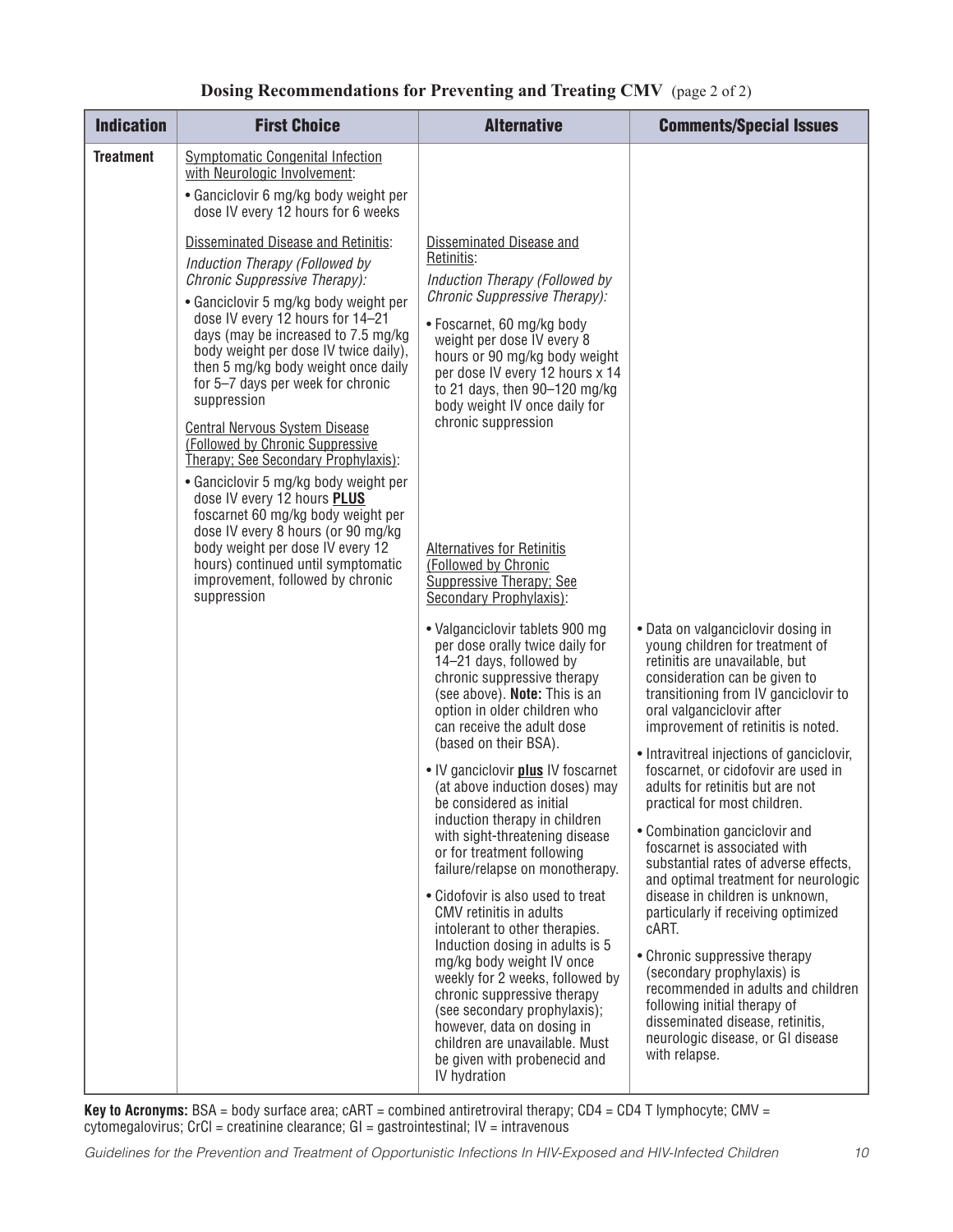### **Giardiasis (Last updated November 6, 2013; last reviewed November 6, 2013)**

| <b>Indication</b>                      | <b>First Choice</b>                                                                                                                                                                                                                                                                                                                                                                                                                                                               | <b>Alternative</b>                                                                                                             | <b>Comments/Special Issues</b>                                                                                                                                                                                                                                                                                                                                                                                                                                                                                                                                                                      |
|----------------------------------------|-----------------------------------------------------------------------------------------------------------------------------------------------------------------------------------------------------------------------------------------------------------------------------------------------------------------------------------------------------------------------------------------------------------------------------------------------------------------------------------|--------------------------------------------------------------------------------------------------------------------------------|-----------------------------------------------------------------------------------------------------------------------------------------------------------------------------------------------------------------------------------------------------------------------------------------------------------------------------------------------------------------------------------------------------------------------------------------------------------------------------------------------------------------------------------------------------------------------------------------------------|
| Primary<br><b>Prophylaxis</b>          | cART to avoid advanced<br>immunodeficiency                                                                                                                                                                                                                                                                                                                                                                                                                                        | N/A                                                                                                                            | N/A                                                                                                                                                                                                                                                                                                                                                                                                                                                                                                                                                                                                 |
| <b>Secondary</b><br><b>Prophylaxis</b> | N/A                                                                                                                                                                                                                                                                                                                                                                                                                                                                               | N/A                                                                                                                            | N/A                                                                                                                                                                                                                                                                                                                                                                                                                                                                                                                                                                                                 |
| <b>Treatment</b>                       | • Tinidazole, 50 mg/kg by mouth,<br>administered as 1 dose given<br>with food (maximum 2 g). Note:<br>Based on data from HIV-<br>uninfected children<br>· Nitazoxanide. Note: Based on<br>data from HIV-uninfected<br>children<br>• 1-3 years: 100 mg by mouth<br>every 12 hours with food for<br>3 days<br>$\cdot$ 4–11 years: 200 mg by<br>mouth every 12 hours with<br>food for 3 days<br>$\bullet$ $\geq$ 12 years: 500 mg by mouth<br>every 12 hours with food for<br>3 days | Metronidazole 5 mg/kg by<br>mouth every 8 hours for 5-7<br>days.<br><b>Note:</b> Based on data from<br>HIV-uninfected children | Tinidazole is approved in the United States<br>for children aged $\geq$ 3 years. It is available in<br>tablets that can be crushed.<br>Metronidazole has high frequency of<br>gastrointestinal side effects. A pediatric<br>suspension of metronidazole is not<br>commercially available but can be<br>compounded from tablets. It is not FDA-<br>approved for the treatment of giardiasis.<br>Supportive Care:<br>• Hydration<br>• Correction of electrolyte abnormalities<br>• Nutritional support<br>Antimotility agents (e.g., loperamide)<br>should be used with caution in young<br>children. |

### **Dosing Recommendations for Prevention and Treatment of Giardiasis**

**Key to Abbreviations:** cART = combination antiretroviral therapy; FDA = U.S. Food and Drug Administration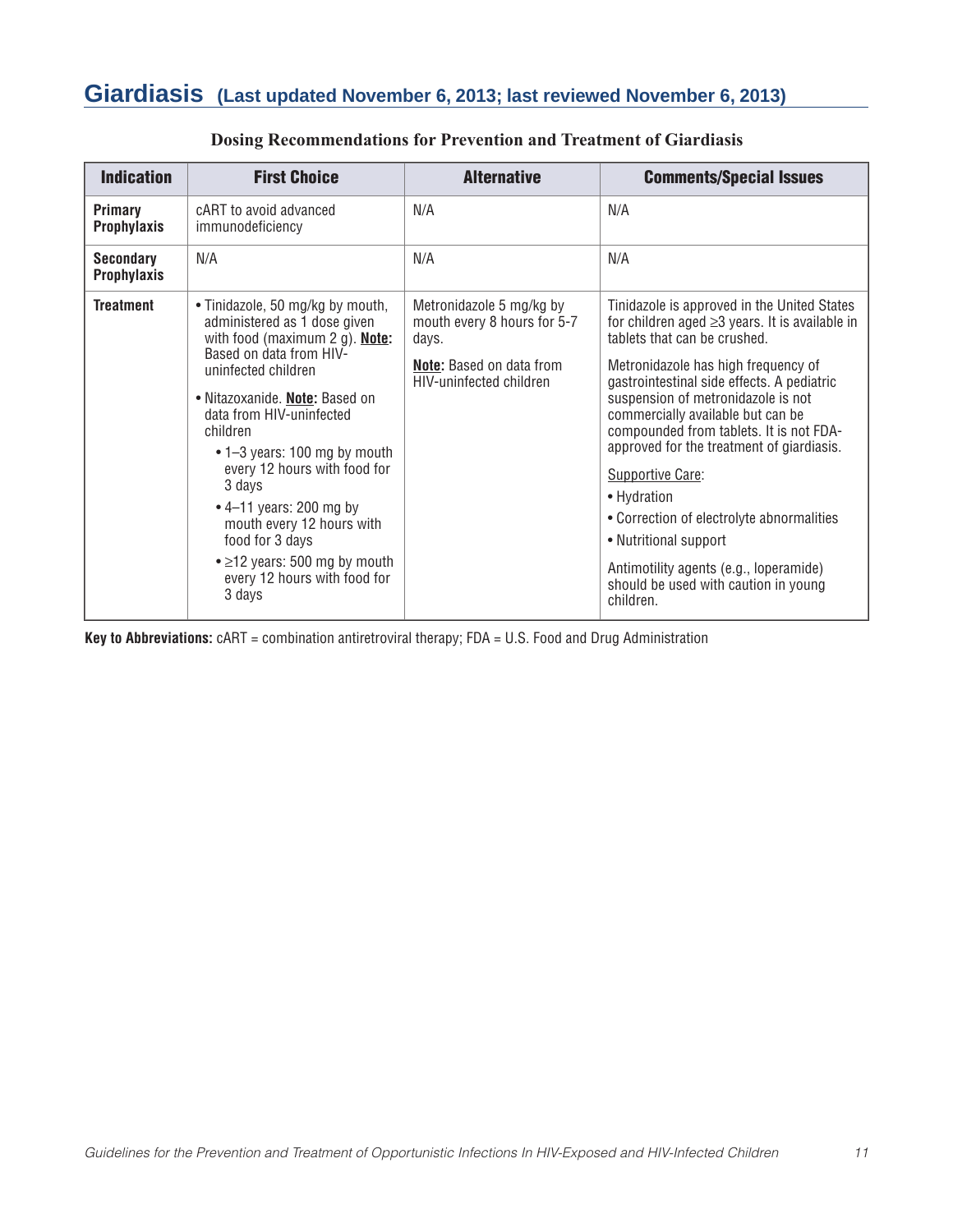### **Hepatitis B Virus (Last updated November 6, 2013; last reviewed November 6, 2013)**

### **Dosing Recommendations for Prevention and Treatment of HBV in HIV/HBV Coinfected Children** (page 1 of 2)

|                                        | <b>Preventive Regimen</b>                                                                                                                                                                                                                                                                                                                                                                                                                                                                                                                                                                                                                                                                      |                                                                                                                                                                                                                                                                                          |                                                                                                                                                                                                                                                                                                                                                                                                                                                                                                                                                                                                                                                                                                                                                                                                                                               |  |  |
|----------------------------------------|------------------------------------------------------------------------------------------------------------------------------------------------------------------------------------------------------------------------------------------------------------------------------------------------------------------------------------------------------------------------------------------------------------------------------------------------------------------------------------------------------------------------------------------------------------------------------------------------------------------------------------------------------------------------------------------------|------------------------------------------------------------------------------------------------------------------------------------------------------------------------------------------------------------------------------------------------------------------------------------------|-----------------------------------------------------------------------------------------------------------------------------------------------------------------------------------------------------------------------------------------------------------------------------------------------------------------------------------------------------------------------------------------------------------------------------------------------------------------------------------------------------------------------------------------------------------------------------------------------------------------------------------------------------------------------------------------------------------------------------------------------------------------------------------------------------------------------------------------------|--|--|
| <b>Indication</b>                      | <b>First Choice</b>                                                                                                                                                                                                                                                                                                                                                                                                                                                                                                                                                                                                                                                                            | <b>Alternative</b>                                                                                                                                                                                                                                                                       | <b>Comments/Special Issues</b>                                                                                                                                                                                                                                                                                                                                                                                                                                                                                                                                                                                                                                                                                                                                                                                                                |  |  |
| Primary<br><b>Prophylaxis</b>          | • Hepatitis B vaccine<br>• Combination of hepatitis B<br>immunoglobulin and hepatitis B vaccine<br>for infants born to mothers with<br>hepatitis B infection                                                                                                                                                                                                                                                                                                                                                                                                                                                                                                                                   | Hepatitis B<br>immunoglobulin<br>following exposure                                                                                                                                                                                                                                      | See Figures 1 and 2 for detailed vaccine<br>recommendations.<br>Primary Prophylaxis Indicated for:<br>• All individuals who are not HBV infected<br>Criteria for Discontinuing Primary Prophylaxis:<br>$\bullet$ N/A<br><b>Criteria for Restarting Primary Prophylaxis:</b><br>$\bullet$ N/A                                                                                                                                                                                                                                                                                                                                                                                                                                                                                                                                                  |  |  |
| <b>Secondary</b><br><b>Prophylaxis</b> | <b>Hepatitis A Vaccine</b>                                                                                                                                                                                                                                                                                                                                                                                                                                                                                                                                                                                                                                                                     | N/A                                                                                                                                                                                                                                                                                      | Secondary Prophylaxis Indicated for:<br>• Chronically HBV-infected individuals to prevent<br>further liver injury<br><b>Criteria for Discontinuing Secondary Prophylaxis:</b><br>$\bullet$ N/A<br><b>Criteria for Restarting Secondary Prophylaxis:</b><br>$\bullet$ N/A                                                                                                                                                                                                                                                                                                                                                                                                                                                                                                                                                                      |  |  |
| <b>Treatment</b>                       | Treatment of Only HBV Required (Child<br>Does Not Require cART):<br>• IFN- $\alpha$ 3 million units/m <sup>2</sup> body surface<br>area SQ 3 times a week for 1 week,<br>followed by dose escalation to 6 million<br>units/ $m^2$ body surface area (max 10<br>million units/dose), to complete a 24-<br>week course, or<br>• For children aged ≥12 years, adefovir<br>10 mg by mouth once daily for a<br>minimum of 12 months (uncertain if<br>risk of HIV resistance)<br>Treatment of Both HIV And HBV Required<br>(Child Not Already Receiving 3TC or FTC)<br>• 3TC 4 mg/kg body weight (maximum<br>150 mg) per dose by mouth twice daily<br>as part of a fully suppressive cART<br>regimen | $\bullet$ IFN- $\alpha$ 10 million<br>units/ $m^2$ body<br>surface area SQ 3<br>times a week for 6<br>months<br>(sometimes used<br>for retreatment of<br>failed lower-dose<br>interferon therapy)<br>• Alternative for 3TC:<br>FTC 6 mg/kg body<br>weight (maximum<br>200 mg) once daily | Indications for Treatment Include:<br>· Detectable serum HBV DNA, irrespective of<br>HBeAg status, for >6 months; and<br>• Persistent (>6 months) elevation of serum<br>transaminases ( $\geq$ twice the upper limit of<br>normal); or<br>• Evidence of chronic hepatitis on liver biopsy<br>$IFN-\alpha$ is contraindicated in children with<br>decompensated liver disease; significant<br>cytopenias, severe renal, neuropsychiatric, or<br>cardiac disorders; and autoimmune disease.<br>Choice of HBV treatment options for HIV/HBV-co-<br>infected children depends upon whether<br>concurrent HIV treatment is warranted.<br>3TC and FTC have similar activity (and have cross-<br>resistance) and should not be given together. FTC<br>is not FDA-approved for treatment of HBV.<br>Tenofovir is approved for use in treatment of HIV |  |  |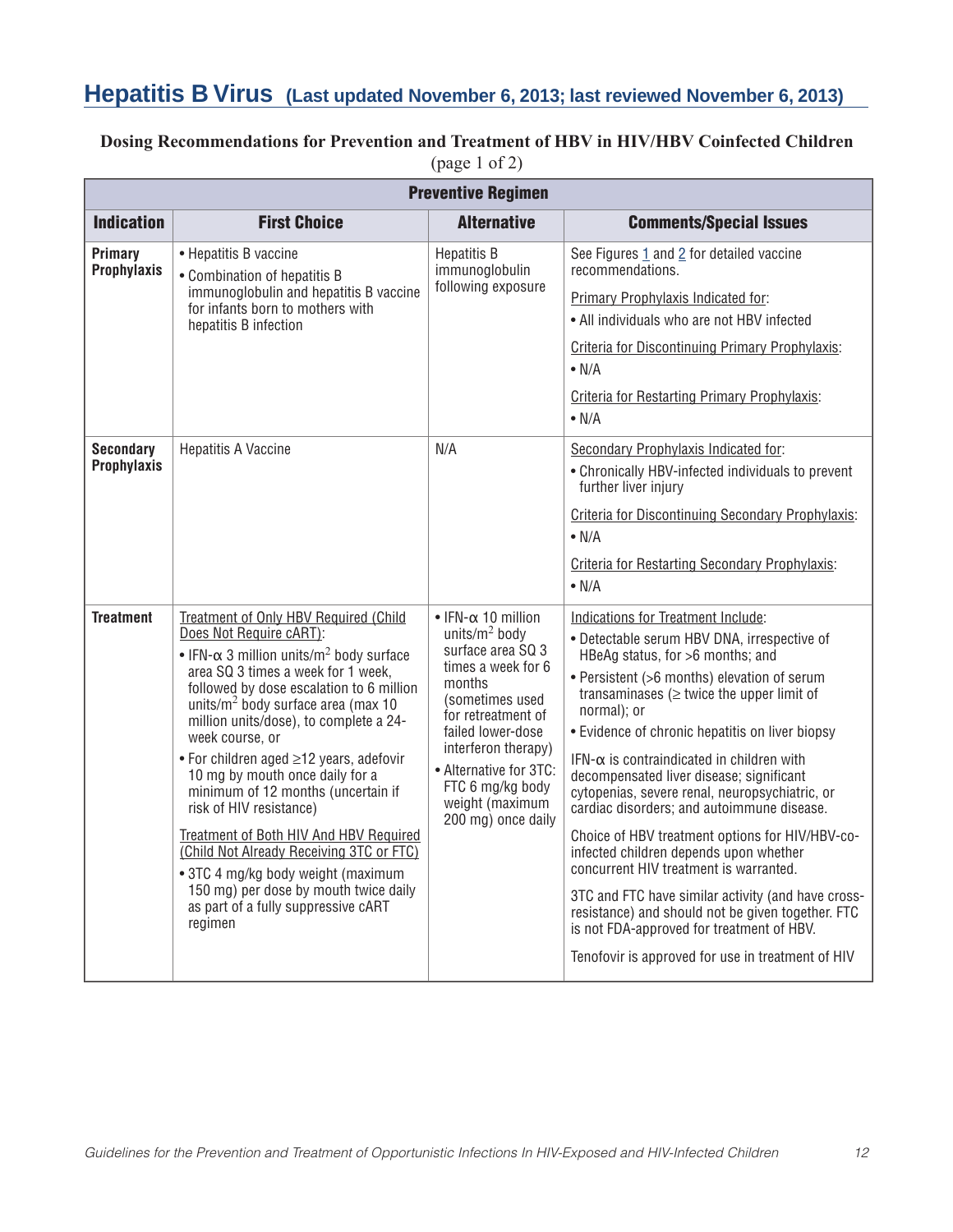### **Dosing Recommendations for Prevention and Treatment of HBV in HIV/HBV Coinfected Children** (page 2 of 2)

| <b>Preventive Regimen</b> |                                                                                                                                                                                                                                                                                                                                                                                                                                                                                                                                                                                                                                                                                                                                                                                                                                                                                                                                                                                  |                    |                                                                                                                                                                                                                                                                                                                                                                                                                                                                                                                                                                                                                                                                                                                                                                                                                                                                                                                                                                                                                                                                                                                                                                                                                                                                                                                                                                                                                                                                                                                                                                                                                                                                                                                                          |  |  |
|---------------------------|----------------------------------------------------------------------------------------------------------------------------------------------------------------------------------------------------------------------------------------------------------------------------------------------------------------------------------------------------------------------------------------------------------------------------------------------------------------------------------------------------------------------------------------------------------------------------------------------------------------------------------------------------------------------------------------------------------------------------------------------------------------------------------------------------------------------------------------------------------------------------------------------------------------------------------------------------------------------------------|--------------------|------------------------------------------------------------------------------------------------------------------------------------------------------------------------------------------------------------------------------------------------------------------------------------------------------------------------------------------------------------------------------------------------------------------------------------------------------------------------------------------------------------------------------------------------------------------------------------------------------------------------------------------------------------------------------------------------------------------------------------------------------------------------------------------------------------------------------------------------------------------------------------------------------------------------------------------------------------------------------------------------------------------------------------------------------------------------------------------------------------------------------------------------------------------------------------------------------------------------------------------------------------------------------------------------------------------------------------------------------------------------------------------------------------------------------------------------------------------------------------------------------------------------------------------------------------------------------------------------------------------------------------------------------------------------------------------------------------------------------------------|--|--|
| <b>Indication</b>         | <b>First Choice</b>                                                                                                                                                                                                                                                                                                                                                                                                                                                                                                                                                                                                                                                                                                                                                                                                                                                                                                                                                              | <b>Alternative</b> | <b>Comments/Special Issues</b>                                                                                                                                                                                                                                                                                                                                                                                                                                                                                                                                                                                                                                                                                                                                                                                                                                                                                                                                                                                                                                                                                                                                                                                                                                                                                                                                                                                                                                                                                                                                                                                                                                                                                                           |  |  |
| <b>Treatment</b>          | $\bullet$ For children aged $\geq$ 2 years, include<br>tenofovir as part of cART regimen with<br>3TC or FTC. For children aged ≥12,<br>tenofovir dose is 300 mg once daily. For<br>children aged <12 year, and 8 mg/kg<br>body weight per dose once daily<br>(maximum dose 300 mg)<br>Treatment of Both HIV and HBV Required<br>(Child Already Receiving cART<br>Containing 3TC or FTC, Suggesting<br>3TC/FTC Resistance):<br>• For children aged ≥2 years, include<br>tenofovir as part of cART regimen with<br>3TC or FTC. For children aged ≥12 years,<br>tenofovir dose is 300 mg once daily. For<br>children aged <12 years,<br>8 mg/kg body weight per dose once daily<br>(maximum dose 300 mg)<br>• For children aged ≥12 years, add<br>adefovir 10 mg by mouth once daily or<br>entecavir 0.5 mg by mouth once daily in<br>addition to cART regimen.<br>• For children aged <12 years, give 6-<br>month course of IFN- $\alpha$ as above in<br>addition to cART regimen. |                    | infection in children aged $\geq$ years but it is not<br>approved for treatment of HBV infection in<br>children aged <12 years. It should only be used<br>for HBV in HIV/HBV-infected children as part of<br>a cART regimen.<br>Adefovir is approved for use in children aged<br>$\geq$ 12 years.<br>ETV is not approved for use in children<br>younger than age 16 years, but is under study<br>in HIV-uninfected children for treatment of<br>chronic hepatitis B. Can be considered for older<br>HIV-infected children who can receive adult<br>dosage. It should only be used for HBV in<br>HIV/HBV-infected children who also receive an<br>HIV-suppressive cART regimen.<br>IRIS may be manifested by dramatic increase<br>in transaminases as CD4 cell counts rise within<br>the first 6 to 12 weeks of cART. It may be<br>difficult to distinguish between drug-induced<br>hepatotoxicity and other causes of hepatitis<br>and IRIS.<br>In children receiving tenofovir and 3TC or FTC,<br>clinical and laboratory exacerbations of<br>hepatitis (flare) may occur if the drug is<br>discontinued; thus, once anti-HIV/HBV therapy<br>has begun, it should be continued unless<br>contraindicated or until the child has been<br>treated for >6 months after HBeAg<br>seroconversion and can be closely monitored<br>on discontinuation.<br>If anti-HBV therapy is discontinued and a flare<br>occurs, reinstitution of therapy is<br>recommended because a flare can be life<br>threatening.<br>Telbivudine has been approved for use in<br>people aged $\geq$ 16 years with HBV; there are no<br>data on safety or efficacy in children aged <16<br>years; a pharmacokinetic study is under way in<br>HIV-uninfected children. |  |  |

**Key to Acronyms:** 3TC = lamivudine; cART = combined antiretroviral therapy; CD4 = CD4 T lymphocyte; FTC = emtricitabine; HBeAg = hepatitis B antigen; HBV = hepatitis B virus; IFN- $\alpha$  = interferon alfa; IRIS = immune reconstitution inflammatory syndrome; SQ = subcutaneous; tenofovir = tenofovir disoproxil fumarate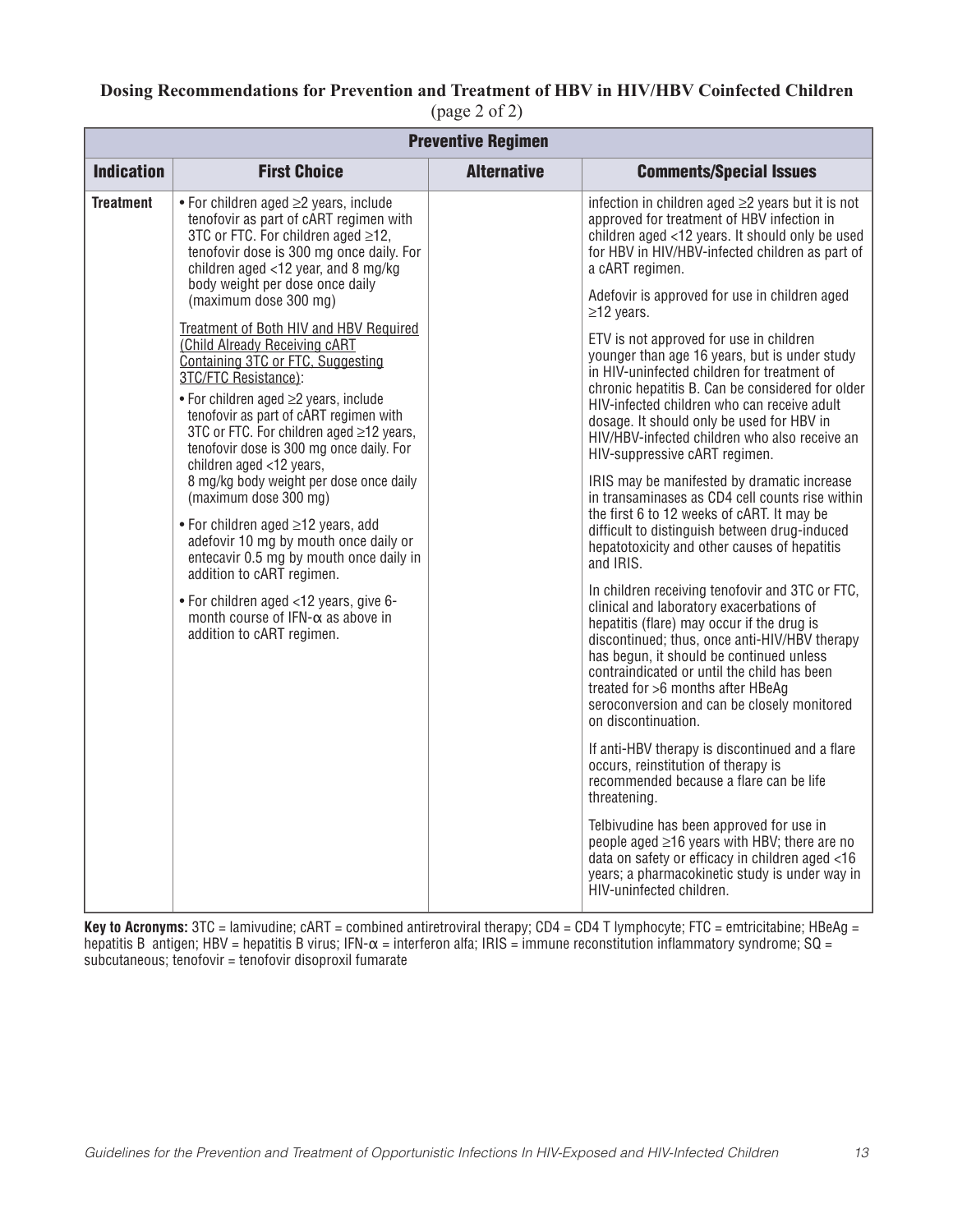## **Hepatitis C Virus (Last updated November 6, 2013; last reviewed November 6, 2013)**

|                                        | <b>Preventive Regimen</b>                                                                                                                                                                                                                                                                                                                                                                                                                                                                                                                                                                                                                                                                                                     |                    |                                                                                                                                                                                                                                                                                                                                                                                                                                                                                                                                                                                                                                                                                                                                                                                                                                                                                                                                                                                                                                                                                                                                                                                                                                                                                                                                                                                                                                                                                                                                                                                                                                                                                                   |  |
|----------------------------------------|-------------------------------------------------------------------------------------------------------------------------------------------------------------------------------------------------------------------------------------------------------------------------------------------------------------------------------------------------------------------------------------------------------------------------------------------------------------------------------------------------------------------------------------------------------------------------------------------------------------------------------------------------------------------------------------------------------------------------------|--------------------|---------------------------------------------------------------------------------------------------------------------------------------------------------------------------------------------------------------------------------------------------------------------------------------------------------------------------------------------------------------------------------------------------------------------------------------------------------------------------------------------------------------------------------------------------------------------------------------------------------------------------------------------------------------------------------------------------------------------------------------------------------------------------------------------------------------------------------------------------------------------------------------------------------------------------------------------------------------------------------------------------------------------------------------------------------------------------------------------------------------------------------------------------------------------------------------------------------------------------------------------------------------------------------------------------------------------------------------------------------------------------------------------------------------------------------------------------------------------------------------------------------------------------------------------------------------------------------------------------------------------------------------------------------------------------------------------------|--|
| <b>Indication</b>                      | <b>First Choice</b>                                                                                                                                                                                                                                                                                                                                                                                                                                                                                                                                                                                                                                                                                                           | <b>Alternative</b> | <b>Comments/Special Issues</b>                                                                                                                                                                                                                                                                                                                                                                                                                                                                                                                                                                                                                                                                                                                                                                                                                                                                                                                                                                                                                                                                                                                                                                                                                                                                                                                                                                                                                                                                                                                                                                                                                                                                    |  |
| Primary<br><b>Prophylaxis</b>          | None                                                                                                                                                                                                                                                                                                                                                                                                                                                                                                                                                                                                                                                                                                                          | N/A                | N/A                                                                                                                                                                                                                                                                                                                                                                                                                                                                                                                                                                                                                                                                                                                                                                                                                                                                                                                                                                                                                                                                                                                                                                                                                                                                                                                                                                                                                                                                                                                                                                                                                                                                                               |  |
| <b>Secondary</b><br><b>Prophylaxis</b> | None                                                                                                                                                                                                                                                                                                                                                                                                                                                                                                                                                                                                                                                                                                                          | N/A                | N/A                                                                                                                                                                                                                                                                                                                                                                                                                                                                                                                                                                                                                                                                                                                                                                                                                                                                                                                                                                                                                                                                                                                                                                                                                                                                                                                                                                                                                                                                                                                                                                                                                                                                                               |  |
| <b>Treatment</b>                       | IFN-α Plus Ribavirin<br><b>Combination Therapy:</b><br>• Pegylated IFN- $\alpha$ : Peg-IFN 2a<br>$180 \mu g/1.73 \text{ m}^2$ body surface<br>area subcutaneously once<br>per week (maximum dose<br>180 µg) OR Peg-IFN 2b<br>60 $\mu$ g/m <sup>2</sup> body surface area<br>once per week<br><b>PLUS</b><br>• Ribavirin (oral) 7.5 mg/kg<br>body weight twice daily<br>(fixed dose by weight<br>recommended):<br>• 25-36 kg: 200 mg a.m.<br>and p.m.<br>• > 36 to 49 kg: 200 mg<br>a.m. and 400 mg p.m.<br>• >49 to 61 kg: 400 mg<br>a.m. and p.m.<br>• > 61 to 75 kg: 400 mg<br>a.m. and 600 mg p.m.<br>$\bullet$ >75 kg: 600 mg a.m. and<br>p.m.<br><b>Treatment Duration:</b><br>• 48 weeks, regardless of HCV<br>genotype | None               | Optimal duration of treatment for HIV/HCV-coinfected children is<br>unknown and based on recommendations for HIV/HCV-coinfected<br>adults<br>Treatment of HCV in children <3 years generally is not recommended.<br>Indications for treatment are based on recommendations in<br>HIV/HCV-coinfected adults; because HCV therapy is more likely to<br>be effective in younger patients and in those without advanced<br>disease or immunodeficiency, treatment should be considered for<br>all HIV/HCV-coinfected children aged >3 years in whom there are no<br>contraindications to treatment<br>For recommendations related to use of telaprevir or boceprevir in<br>adults, including warnings about drug interactions between HCV<br>protease inhibitors and HIV protease inhibitors and other<br>antiretroviral drugs, see Adult OI guidelines.<br>IRIS may be manifested by dramatic increase in transaminases as<br>CD4 cell counts rise within the first 6-12 weeks of cART. It may be<br>difficult to distinguish between IRIS and drug-induced<br>hepatotoxicity or other causes of hepatitis.<br>$IFN-\alpha$ is contraindicated in children with decompensated liver<br>disease, significant cytopenias, renal failure, severe cardiac<br>disorders and non-HCV-related autoimmune disease.<br>Ribavirin is contraindicated in children with unstable cardiopulmonary<br>disease, severe pre-existing anemia or hemoglobinopathy.<br>Didanosine combined with ribavirin may lead to increased<br>mitochondrial toxicities; concomitant use is contraindicated.<br>Ribavirin and zidovudine both are associated with anemia, and<br>when possible, should not be administered together |  |

#### **Dosing Recommendations for Prevention and Treatment of Hepatitis C Virus (HCV)**

**Key to Acronyms:** cART = combined antiretroviral therapy; HCV = hepatitis C virus; IFN = interferon; IRIS = immune reconstitution inflammatory syndrome; Peg-IFN = pegylated interferon; SQ = subcutaneous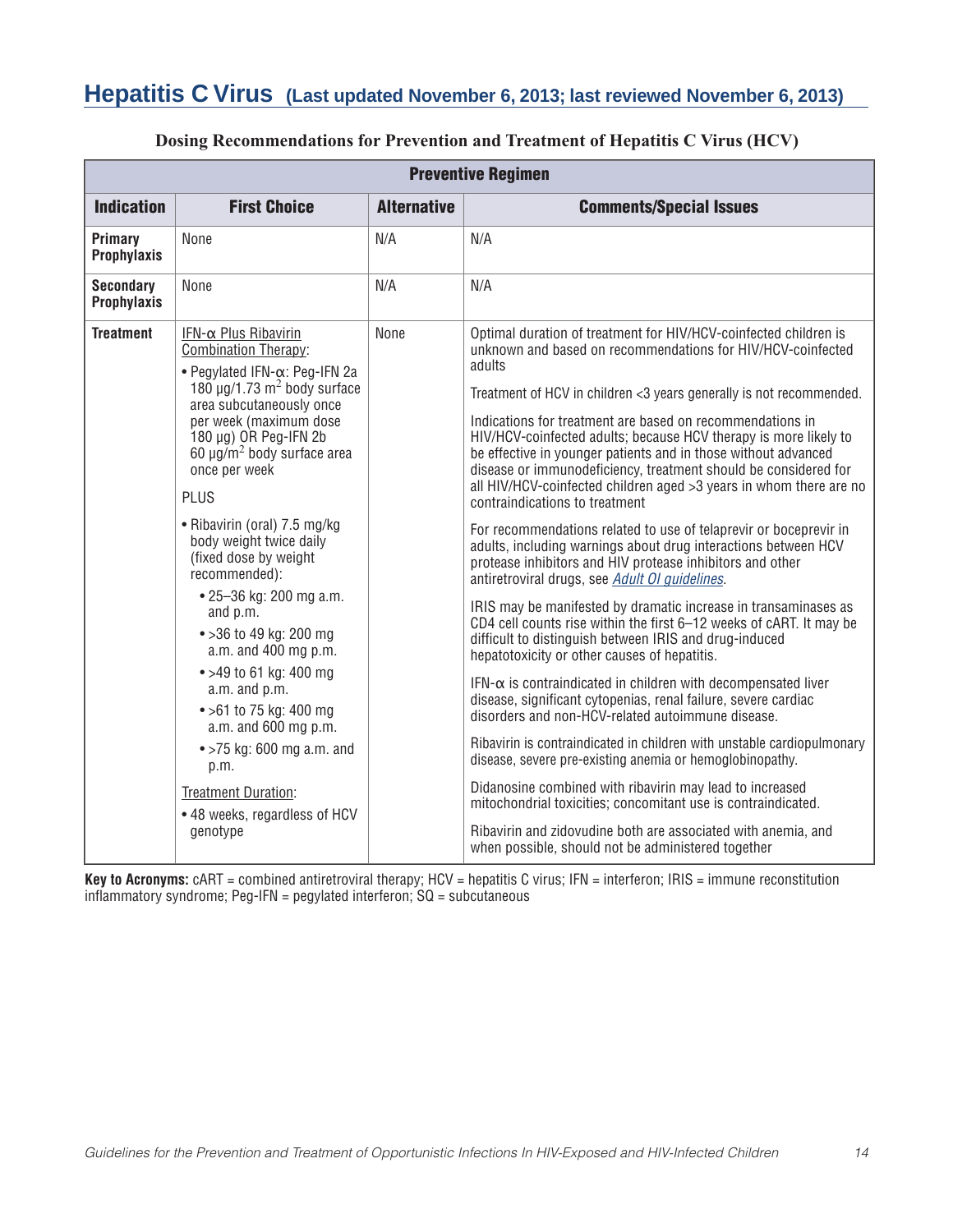# **Herpes Simplex Virus Infections (Last updated November 6, 2013; last**

### **reviewed November 6, 2013)**

# **Dosing Recommendations for Prevention and Treatment of Herpes Simplex Virus (HSV) Infections**

(page 1 of 2)

| <b>Indication</b>                      | <b>First Choice</b>                                                                                                                                                                                                                                                                                                                                                                                                                                                                                                                                                                                                                                                                                                                                                                                                               | <b>Alternative</b>                                                                                                                                                                                                                                                                                                                      | <b>Comments/Special</b><br><b>Issues</b>                                                                                                                                                                                                                                                                                                                                                                                                                                                                                                                                          |
|----------------------------------------|-----------------------------------------------------------------------------------------------------------------------------------------------------------------------------------------------------------------------------------------------------------------------------------------------------------------------------------------------------------------------------------------------------------------------------------------------------------------------------------------------------------------------------------------------------------------------------------------------------------------------------------------------------------------------------------------------------------------------------------------------------------------------------------------------------------------------------------|-----------------------------------------------------------------------------------------------------------------------------------------------------------------------------------------------------------------------------------------------------------------------------------------------------------------------------------------|-----------------------------------------------------------------------------------------------------------------------------------------------------------------------------------------------------------------------------------------------------------------------------------------------------------------------------------------------------------------------------------------------------------------------------------------------------------------------------------------------------------------------------------------------------------------------------------|
| <b>Primary</b><br><b>Prophylaxis</b>   | None.                                                                                                                                                                                                                                                                                                                                                                                                                                                                                                                                                                                                                                                                                                                                                                                                                             | None.                                                                                                                                                                                                                                                                                                                                   | Primary prophylaxis is not<br>indicated.                                                                                                                                                                                                                                                                                                                                                                                                                                                                                                                                          |
| <b>Secondary</b><br><b>Prophylaxis</b> | Mucocutaneous Disease:<br>• Acyclovir 20 mg/kg body weight/dose<br>(maximum 800 mg/dose) by mouth BID<br>Suppressive Therapy After Neonatal Skin, Eye.<br>Mouth, or CNS Disease:<br>• Acyclovir 300 mg/m <sup>2</sup> body surface area/dose<br>by mouth TID for 6 months                                                                                                                                                                                                                                                                                                                                                                                                                                                                                                                                                         | Mucocutaneous Disease, For Adolescents<br>Old Enough to Receive Adult Dosing:<br>• Valacyclovir 500 mg by mouth BID, or<br>• Famciclovir 500 mg by mouth BID                                                                                                                                                                            | <b>Secondary Prophylaxis</b><br>Indicated:<br>• Suppressive secondary<br>prophylaxis can be<br>considered for children<br>with severe and recurrent<br>mucocutaneous (oral or<br>genital) disease<br>Criteria for Discontinuing<br>Secondary Prophylaxis:<br>• After a prolonged period<br>$(e.g., 1 year)$ of<br>prophylaxis, consider<br>suspending prophylaxis<br>and determine with the<br>patient whether additional<br>prophylaxis is necessary.<br>Although level of immune<br>reconstitution is a<br>consideration, no specific<br>CD4 threshold has been<br>established. |
| <b>Treatment</b>                       | <b>Neonatal CNS or Disseminated Disease:</b><br>• Acyclovir 20 mg/kg body weight IV/dose TID<br>for $\geq$ 21 days<br>Neonatal Skin, Eye, or Mouth Disease:<br>• Acyclovir 20 mg/kg body weight IV/dose TID<br>for 14 days<br>CNS or Disseminated Disease in Children<br>Outside the Neonatal Period:<br>• Acyclovir 10 mg/kg body weight (up to 20<br>mg/kg body weight/dose in children <12<br>years) IV TID for 21 days<br>Moderate to Severe Symptomatic<br>Gingivostomatitis:<br>• Acyclovir 5-10 mg/kg body weight/dose IV<br>TID. Patients can be switched to oral therapy<br>after lesions have begun to regress and<br>therapy continued until lesions have<br>completely healed.<br>Mild Symptomatic Gingivostomatitis:<br>• Acyclovir 20 mg/kg body weight (maximum<br>400 mg/dose) dose by mouth QID for 7-10<br>days | • Valacyclovir is approved for immuno-<br>competent adults and adolescents with<br>first-episode mucocutaneous HSV at a dose<br>of 1 g/dose by mouth BID for 7-10 days;<br>also approved for recurrent herpes labialis<br>in children $\geq$ 12 years using two, 2 g doses<br>by mouth separated by 12 hours as single-<br>day therapy. | For Neonatal CNS Disease:<br>• Repeat CSF HSV DNA PCR<br>should be performed on<br>days 19 to 21 of therapy;<br>do not stop acyclovir until<br>repeat CSF HSV DNA PCR<br>is negative.                                                                                                                                                                                                                                                                                                                                                                                             |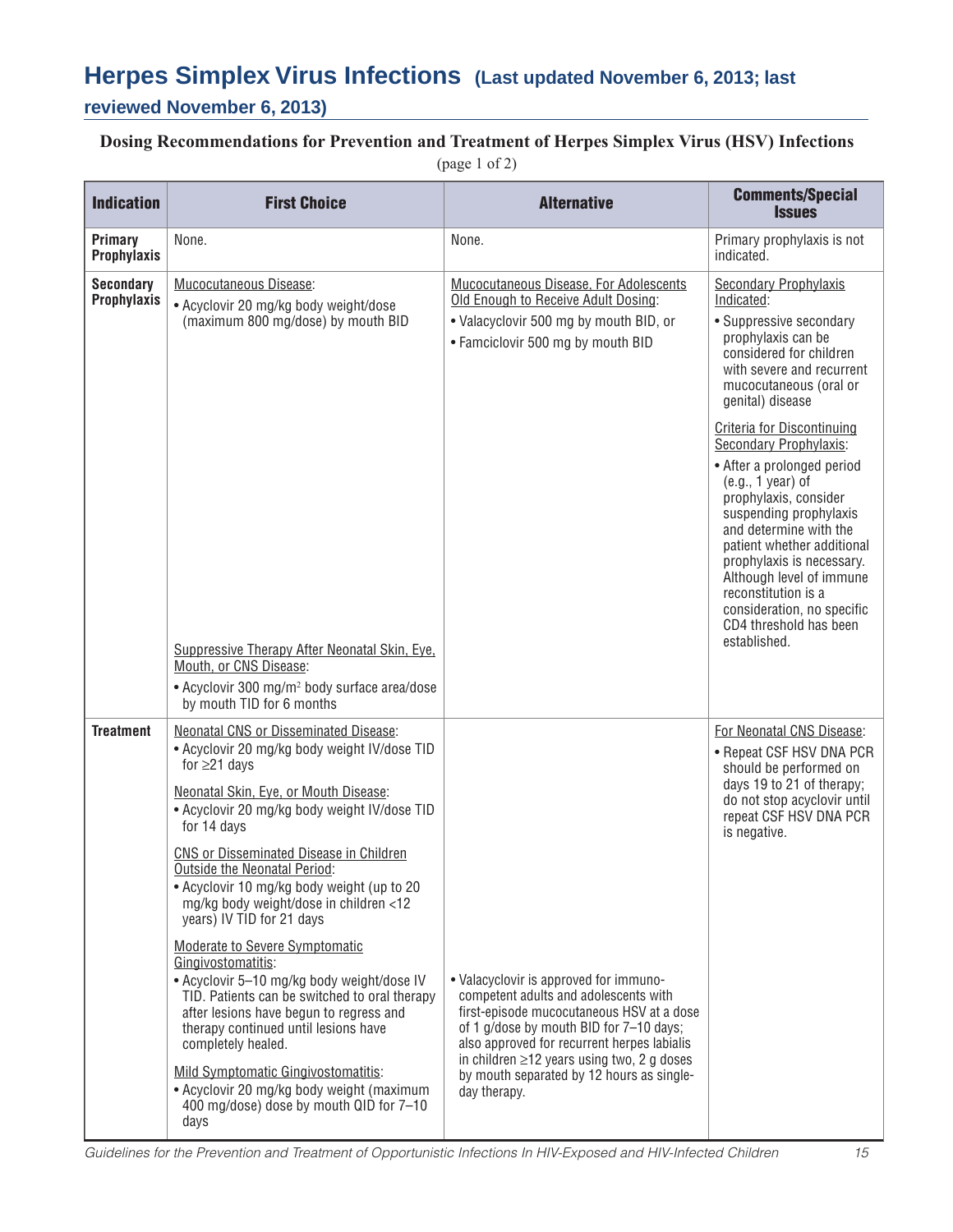### **Dosing Recommendations for Prevention and Treatment of Herpes Simplex Virus (HSV) Infections**

(page 2 of 2)

| <b>Indication</b>       | <b>First Choice</b>                                                                                                                                                                                                                                                                                                                                                                                                                                                                                                                                                                                                                                                           | <b>Alternative</b>                                                                                                                                                                                                                                                                                                                                                                                                                                                                                                                                                                                                                                                                                                       | <b>Comments/Special</b><br><b>Issues</b>                                                                                                                                                                                                                                                                                                                                                                                                                       |
|-------------------------|-------------------------------------------------------------------------------------------------------------------------------------------------------------------------------------------------------------------------------------------------------------------------------------------------------------------------------------------------------------------------------------------------------------------------------------------------------------------------------------------------------------------------------------------------------------------------------------------------------------------------------------------------------------------------------|--------------------------------------------------------------------------------------------------------------------------------------------------------------------------------------------------------------------------------------------------------------------------------------------------------------------------------------------------------------------------------------------------------------------------------------------------------------------------------------------------------------------------------------------------------------------------------------------------------------------------------------------------------------------------------------------------------------------------|----------------------------------------------------------------------------------------------------------------------------------------------------------------------------------------------------------------------------------------------------------------------------------------------------------------------------------------------------------------------------------------------------------------------------------------------------------------|
| Treatment,<br>continued | Recurrent Herpes Labialis:<br>• Acyclovir 20 mg/kg body weight (maximum<br>400 mg/dose) dose by mouth QID for 5 days<br>For First-Episode Genital Herpes (Adults and<br>Adolescents):<br>• Acyclovir 20 mg/kg body weight (maximim<br>400 mg/dose) dose by mouth TID for 7-10<br>days<br><b>Recurrent Genital Herpes (Adults and</b>                                                                                                                                                                                                                                                                                                                                          | • Recurrent genital HSV can be treated with<br>valacyclovir 500 mg BID for 3 days or 1 g<br>by mouth daily for 5 days.<br>• Immunocompetent adults with recurrent<br>herpes labialis can be treated with<br>famciclovir, 1 g/dose by mouth BID for 1 day.<br>• Famciclovir is approved to treat primary<br>genital HSV in immunocompetent adults at<br>a dose of 250 mg/dose by mouth TID for 7-<br>10 days.<br>• Recurrent genital HSV is treated with<br>famciclovir 1 g/dose by mouth BID at a 12-<br>hour interval for 2 doses<br>• Famciclovir is approved for use in HIV-<br>infected adults and adolescents with<br>recurrent mucocutaneous HSV infection at a<br>dose of 500 mg/dose by mouth BID for 7<br>days. | • There is no pediatric<br>preparation of valacyclovir<br>(although crushed capsules<br>can be used to make a<br>suspension) and data on<br>dosing in children are<br>limited; can be used by<br>adolescents able to receive<br>adult dosing.<br>• There is no pediatric<br>preparation of famciclovir<br>and data on dosing in<br>children are unavailable;<br>can be used by adolescents<br>able to receive adult<br>dosing.<br>Alternative and Short-       |
|                         | Adolescents):<br>• Acyclovir 20 mg/kg body weight (maximum<br>400 mg/dose) dose by mouth TID for 5 days<br>Children with HSV Keratoconjunctivitis:<br>• Often treated with topical trifluridine (1%) or<br>acyclovir (3%) applied as 1-2 drops 5 times<br>daily. Many experts add oral acyclovir to the<br>topical therapy.<br>Children with ARN:<br>. For children old enough to receive adult<br>dose, acyclovir 10-15 mg/kg body<br>weight/dose IV every 8 hours for 10-14<br>days, followed by oral valacyclovir 1 g/dose<br>TID for 4-6 weeks<br>• As an alternative, oral acyclovir 20 mg/kg<br>body weight/dose QID for 4-6 weeks after IV<br>acyclovir for 10-14 days | <b>Acyclovir-Resistant HSV Infection:</b><br>• Foscarnet 40 mg/kg body weight/dose<br>given IV TID (or 60 mg/kg body<br>weight/dose BID) should be administered<br>slowly over the course of 2 hours (i.e., no<br>faster than 1 mg/kg/minute).                                                                                                                                                                                                                                                                                                                                                                                                                                                                           | Course Therapy in<br>Immunocompromised<br><b>Adults with Recurrent</b><br><b>Genital Herpes:</b><br>• Acyclovir 800 mg per dose<br>by mouth BID for 5 days<br>• Acyclovir 800 mg per dose<br>by mouth TID for 2 days<br><b>Note:</b> Consultation with an<br>ophthalmologist<br>experienced in managing<br>herpes simplex infection<br>involving the eye and its<br>complications in children is<br>strongly recommended<br>when ocular disease is<br>present. |

**Key to Acronyms:** ARN = acute retinal necrosis; BID = twice daily; CD4 = CD4 T lymphocyte; CNS = central nervous system; CSF = cerebrospinal fluid; HSV = herpes simplex virus; IV = intravenous; PCR = polymerase chain reaction; QID = four times daily; TID = three times daily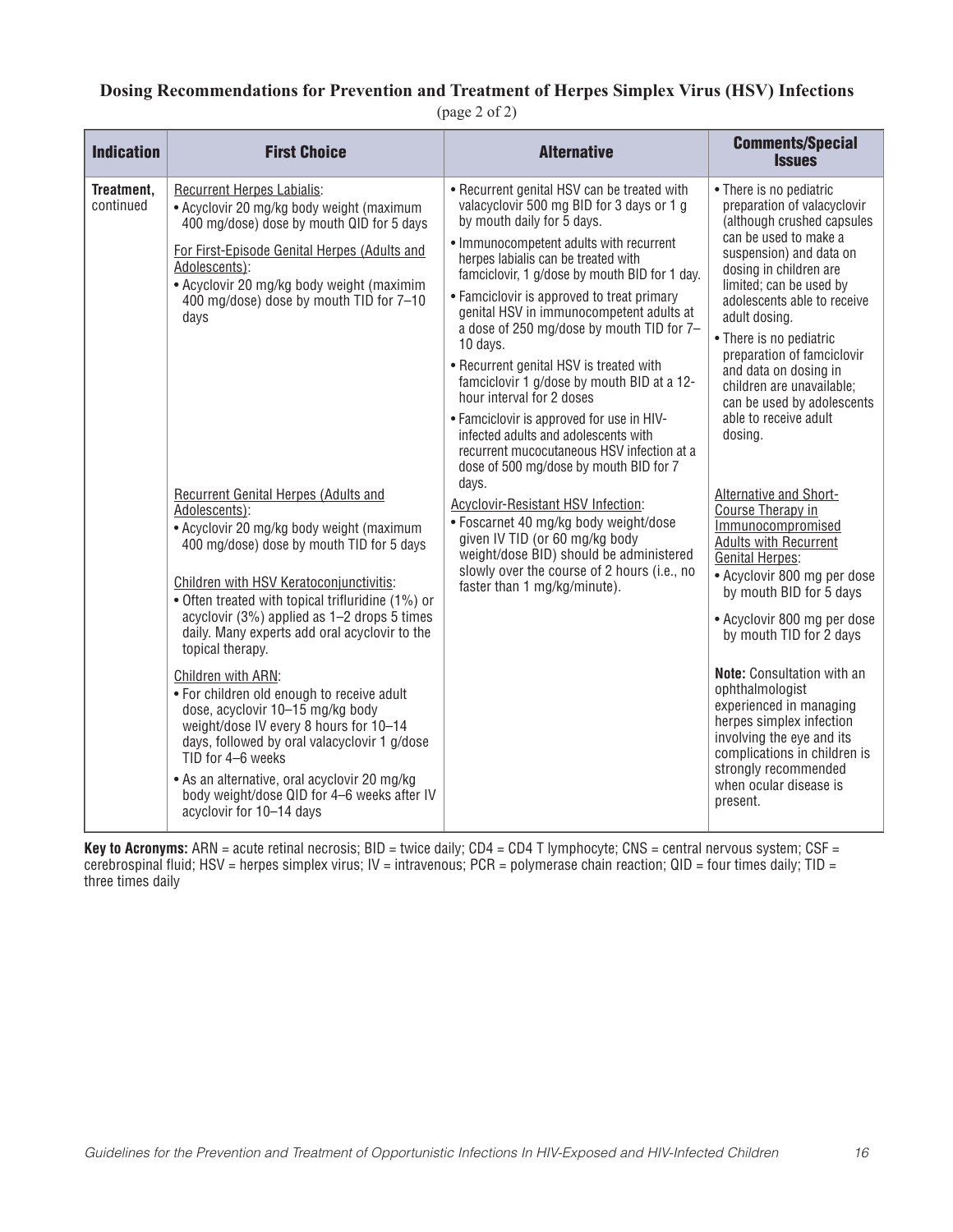# **Histoplasmosis (Last updated November 6, 2013; last reviewed November 6, 2013)**

| <b>Indication</b>                                                  | <b>First Choice</b>                                                                                                                                                                                                                                                                                                                                                                                                                                                                                                                                                                                                                                                                                                                                                                        | <b>Alternative</b>                                                                                                                                                                                                                            | <b>Comments/Special Issues</b>                                                                                                                                                                                                                                                                                                                                                                                                                                                                                                                                                                                                                                                                                                                                                                                                                                |
|--------------------------------------------------------------------|--------------------------------------------------------------------------------------------------------------------------------------------------------------------------------------------------------------------------------------------------------------------------------------------------------------------------------------------------------------------------------------------------------------------------------------------------------------------------------------------------------------------------------------------------------------------------------------------------------------------------------------------------------------------------------------------------------------------------------------------------------------------------------------------|-----------------------------------------------------------------------------------------------------------------------------------------------------------------------------------------------------------------------------------------------|---------------------------------------------------------------------------------------------------------------------------------------------------------------------------------------------------------------------------------------------------------------------------------------------------------------------------------------------------------------------------------------------------------------------------------------------------------------------------------------------------------------------------------------------------------------------------------------------------------------------------------------------------------------------------------------------------------------------------------------------------------------------------------------------------------------------------------------------------------------|
| Primary<br><b>Prophylaxis</b>                                      | N/A                                                                                                                                                                                                                                                                                                                                                                                                                                                                                                                                                                                                                                                                                                                                                                                        | N/A                                                                                                                                                                                                                                           | Primary Prophylaxis indicated for<br>selected HIV-infected adults but not<br>children.<br><b>Criteria for Discontinuing Primary</b><br>Prophylaxis:<br>$\bullet$ N/A<br><b>Criteria for Restarting Primary</b><br>Prophylaxis:<br>$\bullet$ N/A                                                                                                                                                                                                                                                                                                                                                                                                                                                                                                                                                                                                               |
| <b>Secondary</b><br><b>Prophylaxis</b><br>(Suppressive<br>Therapy) | Itraconazole oral solution 5-10 mg/kg<br>body weight (maximum 200 mg) per dose<br>by mouth daily                                                                                                                                                                                                                                                                                                                                                                                                                                                                                                                                                                                                                                                                                           | Fluconazole 3-6 mg/kg<br>body weight (maximum<br>200 mg) by mouth once<br>daily                                                                                                                                                               | Secondary Prophylaxis Indicated:<br>• Documented histoplasmosis in a<br>patient with impaired immune function<br><b>Criteria For Discontinuing Secondary</b><br>Prophylaxis<br>If All of the Following Criteria Are Fulfilled:<br>• CD4 percentage >15% at any age; or<br>CD4 cell count >150 cells/mm <sup>3</sup> aged $\geq$ 6<br>vears.<br>$\bullet$ Received $\geq$ 1 year itraconazole<br>maintenance therapy<br>• Established (e.g., $\geq 6$ months)<br>adherence to effective cART<br>• Negative Histoplasma blood cultures<br>• Serum Histoplasma antigen <2 ng/mL<br>Use same initial itraconazole dosing for<br>capsules as for solution. Itraconazole<br>solution is preferred to the capsule<br>formulation because it is better<br>absorbed; solution can achieve serum<br>concentrations 30% higher than those<br>achieved with the capsules. |
| <b>Treatment</b>                                                   | <b>Acute Primary Pulmonary Histoplasmosis:</b><br>• Itraconazole oral solution loading dose of<br>2-5 mg/kg body weight (maximum 200<br>mg) per dose by mouth 3 times daily for<br>first 3 days of therapy, followed by 2-5<br>mg/kg body weight (max 200 mg) per<br>dose by mouth twice daily for 12 months.<br>Duration of 12 weeks is sufficient for HIV-<br>infected children, with functional cellular<br>immunity (CD4 percentage >20% or if<br>aged $\geq$ 6, CD4 cell count $>$ 300 cells/mm <sup>3</sup> ),<br>provided monitoring confirms clinical<br>improvement and decreased urine<br>antigen concentrations.<br>Mild Disseminated Disease:<br>• Itraconazole oral solution loading dose of<br>2-5 mg/kg body weight (maximum 200<br>mg) per dose by mouth 3 times daily for | <b>Acute Primary Pulmonary</b><br>Histoplasmosis:<br>• Fluconazole 3-6 mg/kg<br>body weight (maximum<br>200 mg) by mouth once<br>daily<br>Mild Disseminated Disease:<br>• Fluconazole 5-6 mg/kg<br>body weight IV or by<br>mouth (maximum 300 | Use same initial itraconazole dosing for<br>capsules as for solution. Itraconazole<br>solution is preferred to the capsule<br>formulation because it is better<br>absorbed; solution can achieve serum<br>concentrations 30% higher than those<br>achieved with the capsules.<br>Urine antigen concentration should be<br>assessed at diagnosis. If >39 ng/mL,<br>serum concentrations should be<br>followed. When serum levels become<br>undetectable, urine concentrations<br>should be monitored monthly during<br>treatment and followed thereafter to<br>identify relapse.<br>Serum concentrations of itraconazole<br>should be monitored and achieve a level<br>of 1 µg/mL at steady-state. Levels                                                                                                                                                      |

**Dosing Recommendations for Preventing and Treating Histoplasmosis** (page 1 of 2)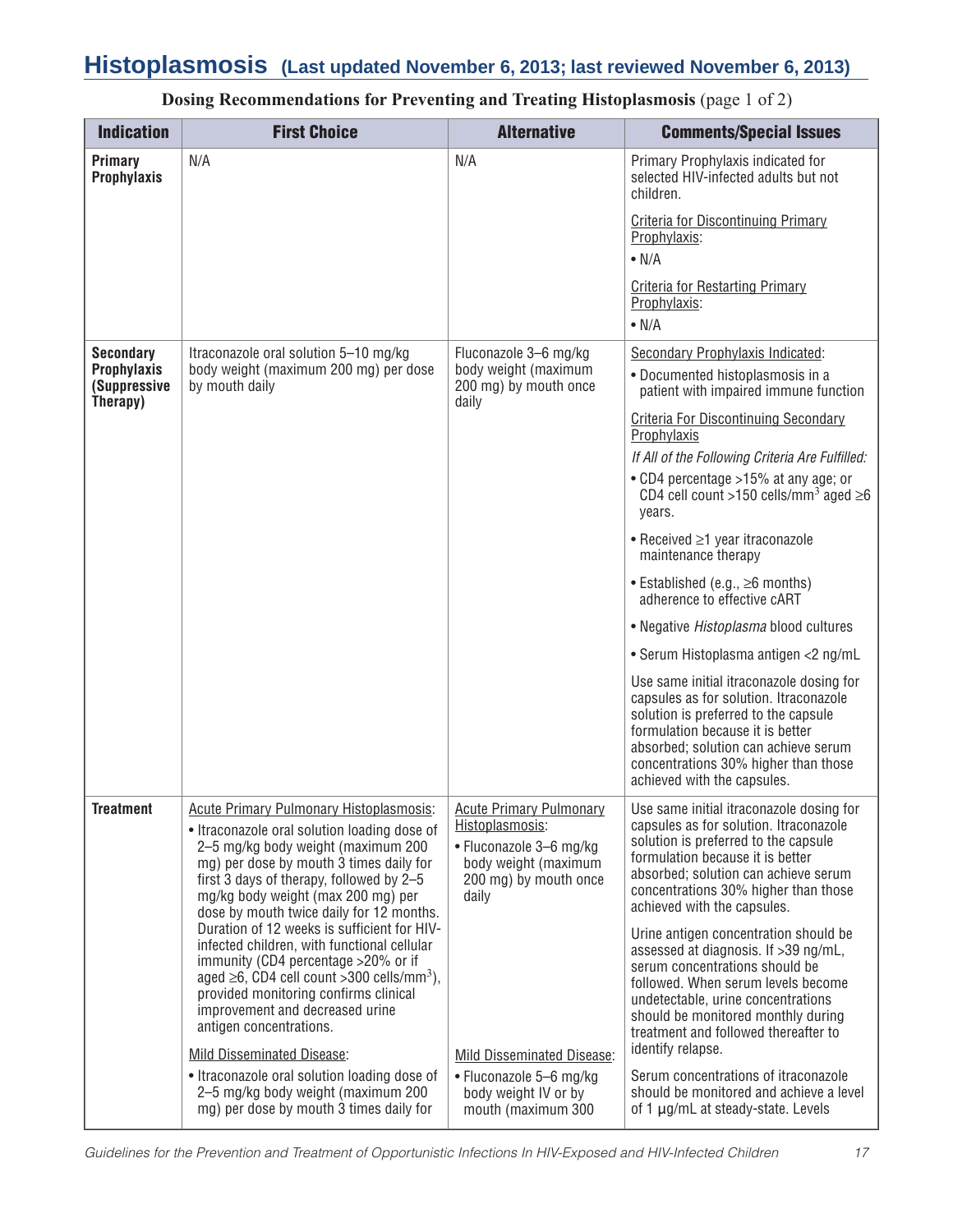| <b>Indication</b>       | <b>First Choice</b>                                                                                                                                                                                                                                                                                                                                                                                                                                                                                                                                                                                                                                                                                                                                                                                     | <b>Alternative</b>                                                                                                                                                                                                                                                                                                                                                   | <b>Comments/Special Issues</b>                                                                                                                                                                                                                                                                                                                                                                                                                                                                                                                                                           |
|-------------------------|---------------------------------------------------------------------------------------------------------------------------------------------------------------------------------------------------------------------------------------------------------------------------------------------------------------------------------------------------------------------------------------------------------------------------------------------------------------------------------------------------------------------------------------------------------------------------------------------------------------------------------------------------------------------------------------------------------------------------------------------------------------------------------------------------------|----------------------------------------------------------------------------------------------------------------------------------------------------------------------------------------------------------------------------------------------------------------------------------------------------------------------------------------------------------------------|------------------------------------------------------------------------------------------------------------------------------------------------------------------------------------------------------------------------------------------------------------------------------------------------------------------------------------------------------------------------------------------------------------------------------------------------------------------------------------------------------------------------------------------------------------------------------------------|
| Treatment,<br>continued | first 3 days of therapy, followed by 2-5<br>mg/kg body weight (maximum 200 mg)<br>per dose by mouth twice daily for 12<br>months<br><b>Moderately Severe to Severe Disseminated</b><br><b>Disease</b><br>Acute Therapy (Minimum 2-Week<br>Induction, Longer if Clinical Improvement<br>is Delayed, Followed by Consolidation<br>Therapy):<br>• Liposomal amphotericin B 3-5 mg/kg<br>body weight, IV once daily (preferred)<br>• Amphotericin B deoxycholate 0.7-1<br>mg/kg body weight IV once daily<br>(alternative)<br>Consolidation Therapy (Followed by<br>Chronic Suppressive Therapy):<br>• Itraconazole oral solution initial loading<br>dose of 2-5 mg/kg body weight                                                                                                                          | mg) per dose, twice daily<br>(maximum 600 mg/day) for<br>12 months<br><b>Moderately Severe to</b><br><b>Severe Disseminated</b><br>Disease:<br>• If itraconazole not<br>tolerated, amphotericin<br>alone for 4–6 weeks can<br>be used with monitoring<br>that confirms decline in<br>histoplasma urine and<br>serum antigen levels.<br>4-6 weeks<br>• Amphotericin B | exceeding 10 µg/mL should be followed<br>by dose reduction.<br>High relapse rate with CNS infection<br>occurs in adults and longer therapy may<br>be required; treatment in children is<br>anecdotal and expert consultation<br>should be considered.<br>Chronic suppressive therapy<br>(secondary prophylaxis) with<br>itraconazole is recommended in adults<br>and children following initial therapy.<br>Amphotericin B deoxycholate is better<br>tolerated in children than in adults.<br>Liposomal amphotericin B is preferred<br>for treatment of parenchymal cerebral<br>lesions. |
|                         | (maximum 200 mg) per dose by mouth 3<br>times daily for first 3 days of therapy,<br>followed by 2-5 mg/kg body weight (max<br>200 mg) per dose by mouth given twice<br>daily for 12 months<br><b>Central Nervous System Infection</b><br>Acute Therapy (4-6 Weeks, Followed by<br>Consolidation Therapy):<br>• Liposomal amphotericin B, 5 mg/kg body<br>weight IV once daily (AII)<br>Consolidation Therapy (Followed by<br>Chronic Suppressive Therapy):<br>• Itraconazole oral solution initial loading<br>dose of 2-5 mg/kg body weight<br>(maximum 200 mg) per dose by mouth 3<br>times daily for first 3 days of therapy,<br>followed by 2-5 mg/kg body weight (max<br>200 mg) per dose by mouth given twice<br>daily for $\geq$ 12 months and until<br>histoplasma antigen is no longer detected | • Liposomal amphotericin B<br>3-5 mg/kg body weight IV<br>once daily (preferred) for<br>deoxycholate 0.7-1 mg/kg<br>body weight IV once daily<br>(alternative) for 4-6<br>weeks                                                                                                                                                                                      |                                                                                                                                                                                                                                                                                                                                                                                                                                                                                                                                                                                          |
|                         | in cerebrospinal fluid                                                                                                                                                                                                                                                                                                                                                                                                                                                                                                                                                                                                                                                                                                                                                                                  |                                                                                                                                                                                                                                                                                                                                                                      |                                                                                                                                                                                                                                                                                                                                                                                                                                                                                                                                                                                          |

### **Dosing Recommendations for Preventing and Treating Histoplasmosis** (page 2 of 2)

**Key to Acronyms:** cART = combination antiretroviral therapy; CD4 = CD4 T lymphocyte; CNS = central nervous system;  $IV =$ intravenous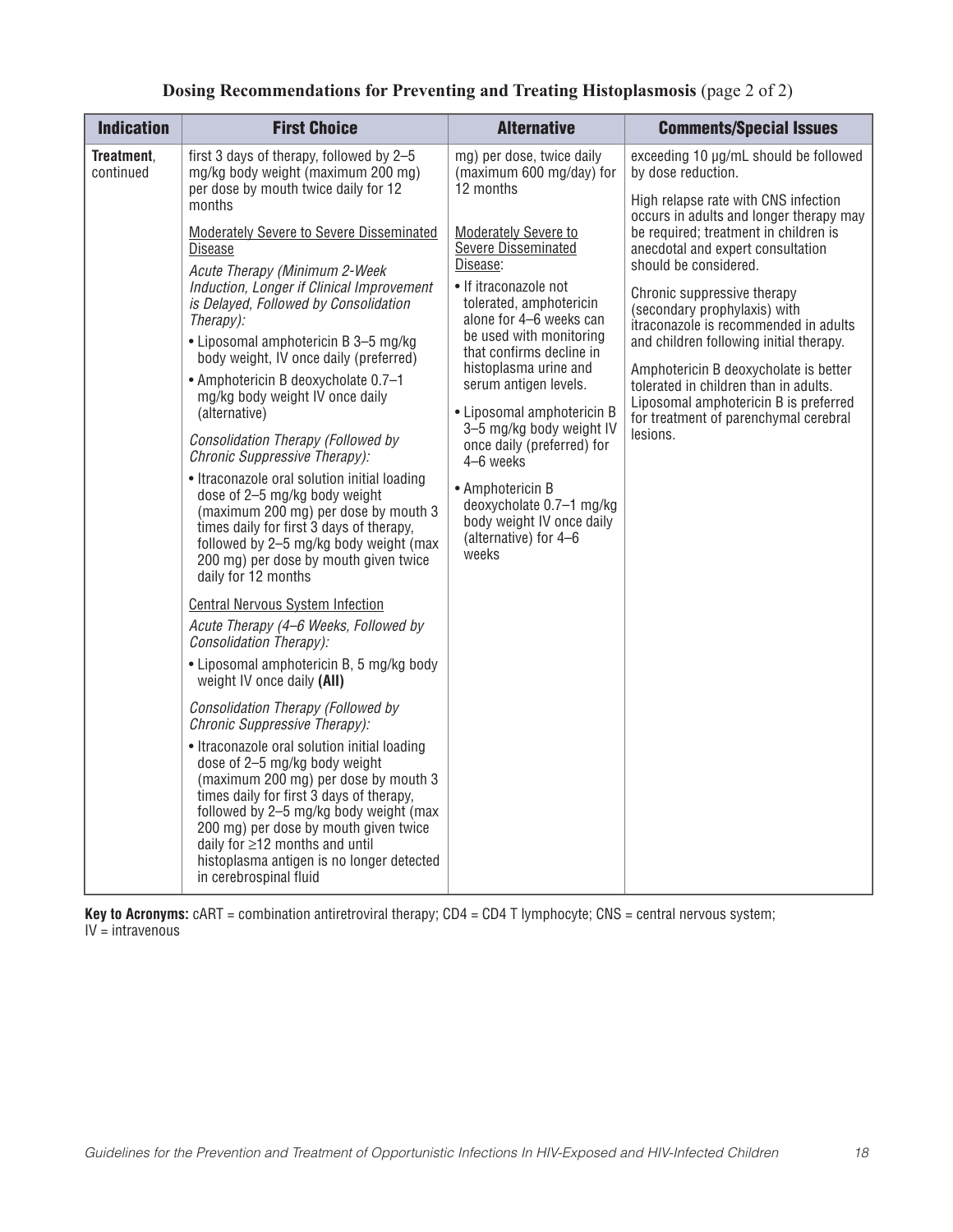# **Human Papillomavirus (HPV) (Last updated November 6, 2013; last reviewed**

### **November 6, 2013)**

| <b>Indication</b>                      | <b>First Choice</b>                                                                                                                                                                                                                                                                                                                                                                                                                                                                                                                                                                                                                                                                                                                                                                                                                                                                                                                        | <b>Alternative</b>                                                                                                                                                                                                                                                                                                                                                                                                                                                                                                                                                                                                                                                                  | <b>Comments/Special Issues</b>                                                                                                                                                                                                                                                                                                                                                                                                                                                                                                                                                                                                                                                                                                                                                                                                                                                                                                                                                                                                                                                                                                                                                                                                                                                                         |
|----------------------------------------|--------------------------------------------------------------------------------------------------------------------------------------------------------------------------------------------------------------------------------------------------------------------------------------------------------------------------------------------------------------------------------------------------------------------------------------------------------------------------------------------------------------------------------------------------------------------------------------------------------------------------------------------------------------------------------------------------------------------------------------------------------------------------------------------------------------------------------------------------------------------------------------------------------------------------------------------|-------------------------------------------------------------------------------------------------------------------------------------------------------------------------------------------------------------------------------------------------------------------------------------------------------------------------------------------------------------------------------------------------------------------------------------------------------------------------------------------------------------------------------------------------------------------------------------------------------------------------------------------------------------------------------------|--------------------------------------------------------------------------------------------------------------------------------------------------------------------------------------------------------------------------------------------------------------------------------------------------------------------------------------------------------------------------------------------------------------------------------------------------------------------------------------------------------------------------------------------------------------------------------------------------------------------------------------------------------------------------------------------------------------------------------------------------------------------------------------------------------------------------------------------------------------------------------------------------------------------------------------------------------------------------------------------------------------------------------------------------------------------------------------------------------------------------------------------------------------------------------------------------------------------------------------------------------------------------------------------------------|
| Primary<br><b>Prophylaxis</b>          | HPV vaccine                                                                                                                                                                                                                                                                                                                                                                                                                                                                                                                                                                                                                                                                                                                                                                                                                                                                                                                                | N/A                                                                                                                                                                                                                                                                                                                                                                                                                                                                                                                                                                                                                                                                                 | See Figure 2 for detailed vaccine<br>recommendations.                                                                                                                                                                                                                                                                                                                                                                                                                                                                                                                                                                                                                                                                                                                                                                                                                                                                                                                                                                                                                                                                                                                                                                                                                                                  |
| <b>Secondary</b><br><b>Prophylaxis</b> | N/A                                                                                                                                                                                                                                                                                                                                                                                                                                                                                                                                                                                                                                                                                                                                                                                                                                                                                                                                        | N/A                                                                                                                                                                                                                                                                                                                                                                                                                                                                                                                                                                                                                                                                                 | N/A                                                                                                                                                                                                                                                                                                                                                                                                                                                                                                                                                                                                                                                                                                                                                                                                                                                                                                                                                                                                                                                                                                                                                                                                                                                                                                    |
| <b>Treatment</b>                       | · Podofilox solution/gel (0.5%)<br>applied topically BID for 3<br>consecutive days a week up<br>to 4 weeks (patient applied).<br>Withhold treatment for 4<br>days and repeat the cycle<br>weekly up to 4 times (BIII)<br>• Imiguimod cream (5%)<br>applied topically at night and<br>washed off in the morning for<br>3 non-consecutive nights a<br>week for up to 16 weeks<br>(patient applied) (BII)<br>• TCA or BCA (80%-90%)<br>applied topically weekly for<br>up to 3 to 6 weeks (provider<br>applied) (BIII)<br>• Podophyllin resin (10%-25%<br>suspension in tincture of<br>benzoin) applied topically and<br>washed off several hours<br>later, repeated weekly for 3 to<br>6 weeks (provider applied)<br>(CIII)<br>• Cryotherapy with liquid<br>nitrogen or cryoprobe<br>applied every 1-2 weeks<br>(BIII)<br>• Surgical removal either by<br>tangential excision, tangential<br>shave excision, curettage, or<br>electrosurgery | $\bullet$ Intralesional IFN- $\alpha$ is<br>generally not recommended<br>because of high cost,<br>difficult administration, and<br>potential for systemic side<br>effects (CIII)<br>• Cidofovir topical gel (1%) is<br>an experimental therapy<br>studied in HIV-infected<br>adults that is commercially<br>available through<br>compounding pharmacies<br>and has very limited use in<br>children; systemic<br>absorption can occur (CIII).<br>• 5-FU/epinephrine gel implant<br>should be offered in only<br>severe recalcitrant cases<br>because of inconvenient<br>routes of administration,<br>frequent office visits, and a<br>high frequency of systemic<br>adverse effects. | Adequate topical anesthetics to the genital area<br>should be given before caustic modalities are<br>applied.<br>Sexual contact should be limited while solutions<br>or creams are on the skin.<br>Although sinecatechins (15% ointment) applied<br>TID up to 16 weeks is recommended in<br>immunocompetent individuals, data are<br>insufficient on safety and efficacy in HIV-infected<br>individuals.<br>cART has not been consistently associated with<br>reduced risk of HPV-related cervical<br>abnormalities in HIV-infected women.<br>Laryngeal papillomatosis generally requires<br>referral to a pediatric otolaryngologist. Treatment<br>is directed at maintaining the airway, rather than<br>removing all disease.<br>For women who have exophytic cervical warts, a<br>biopsy to exclude HSIL must be performed<br>before treatment.<br>Liquid nitrogen or TCA/BCA is recommended for<br>vaginal warts. Use of a cryoprobe in the vagina is<br>not recommended.<br>Cryotherapy with liquid nitrogen or podophyllin<br>resin (10%-25%) is recommended for urethral<br>meatal warts.<br>Cryotherapy with liquid nitrogen or TCA/BCA or<br>surgical removal is recommended for anal warts.<br>Abnormal Pap smear cytology should be referred<br>to colposcopy for diagnosis and management. |

**Key to Acronyms:** 5-FU = 5-fluorouracil; BCA = bichloroacetic acid; BID = twice daily; cART = combination antiretroviral therapy; HPV = human papillomavirus; HSIL = high-grade squamous intraepithelial lesion; IFN-α = interferon alfa; TCA = trichloroacetic acid;  $TID =$  three times daily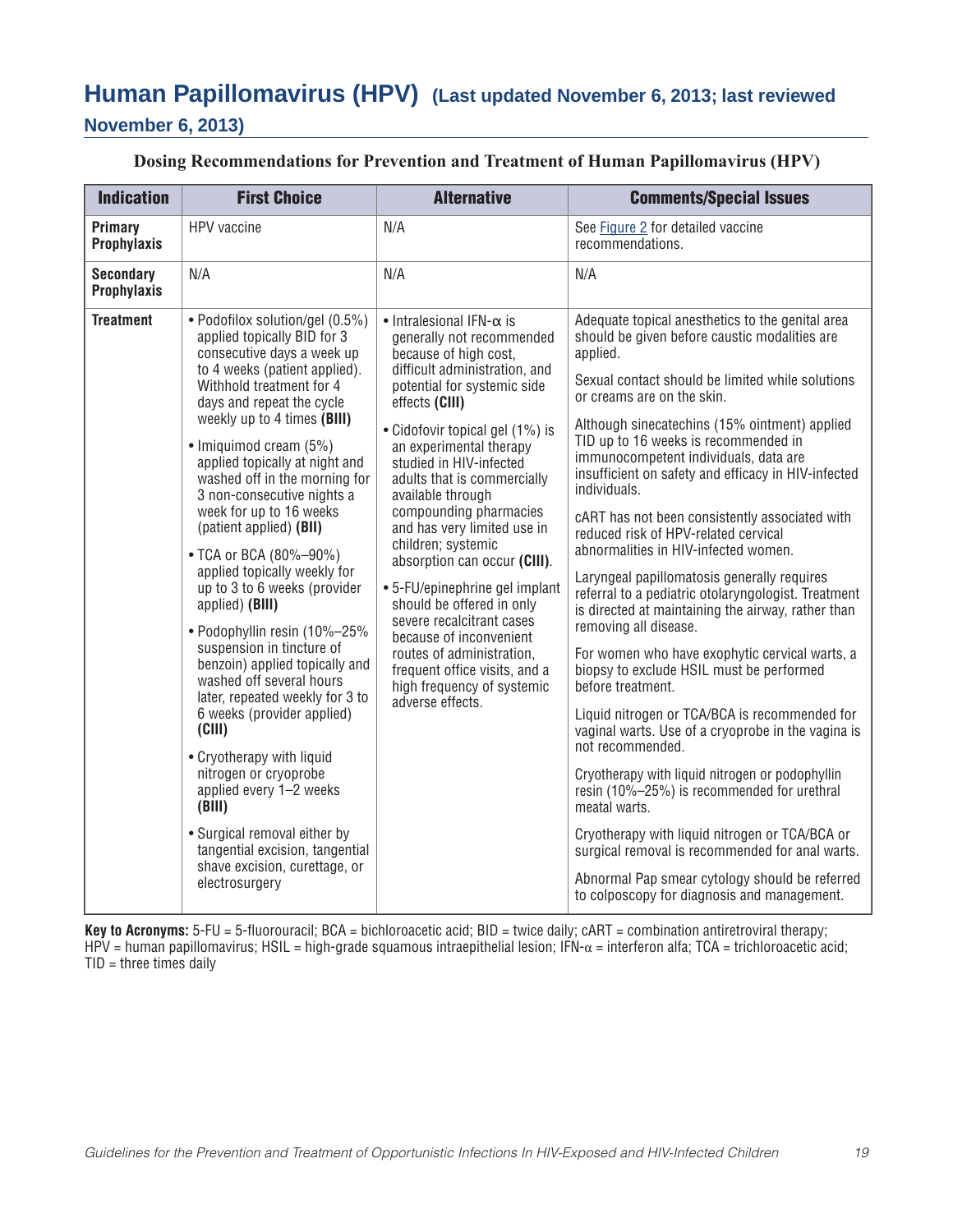# **Influenza (Last updated July 26, 2018; last reviewed July 26, 2018)**

### **Dosing Recommendations for Chemoprophylaxis and Treatment of Influenza**

| Indication                                   | <b>First Choice</b>                                                                                                                                                           | Alternative | <b>Comments/Special Issues</b>                                                                                                                                                                                                                                                                                                                       |
|----------------------------------------------|-------------------------------------------------------------------------------------------------------------------------------------------------------------------------------|-------------|------------------------------------------------------------------------------------------------------------------------------------------------------------------------------------------------------------------------------------------------------------------------------------------------------------------------------------------------------|
| Primary                                      | Oseltamivir                                                                                                                                                                   | <b>None</b> | Pre-Exposure Chemoprophylaxis                                                                                                                                                                                                                                                                                                                        |
| Chemoprophylaxis<br>(Pre- and Post-Exposure) | • Aged <3 Months: Not<br>recommended <sup>a</sup><br>• Aged 3 Months to <1 Year:<br>Oseltamivir 3 mg/kg body<br>weight/dose once daily <sup>a</sup><br>• Aged ≥1 to 12 Years: |             | Indications:                                                                                                                                                                                                                                                                                                                                         |
| Influenza A and B                            |                                                                                                                                                                               |             | • After careful consideration of risks and benefits, pre-exposure<br>antiviral chemoprophylaxis may be considered for children with<br>HIV with severe immunosuppression while influenza virus is<br>circulating in the community.                                                                                                                   |
|                                              |                                                                                                                                                                               |             | Duration:                                                                                                                                                                                                                                                                                                                                            |
|                                              | Weight-band dosing <sup>a</sup><br>• Weighing ≤15 kg:<br>Oseltamivir 30 mg once<br>daily                                                                                      |             | . When employed, pre-exposure antiviral chemoprophylaxis should<br>continue for the duration of influenza virus circulation in the<br>community.                                                                                                                                                                                                     |
|                                              | • Weighing >15 kg to 23 kg:                                                                                                                                                   |             | Post-Exposure Chemoprophylaxis                                                                                                                                                                                                                                                                                                                       |
|                                              | Oseltamivir 45 mg once                                                                                                                                                        |             | Indications Recommended For:                                                                                                                                                                                                                                                                                                                         |
|                                              | daily<br>• Weighing >23 kg to 40 kg:                                                                                                                                          |             | • Children with HIV with severe immunosuppression regardless of<br>influenza vaccination status.                                                                                                                                                                                                                                                     |
|                                              | Oseltamivir 60 mg once                                                                                                                                                        |             | • Children with HIV with moderate to no immunosuppression if                                                                                                                                                                                                                                                                                         |
|                                              | daily<br>• Weighing >40 kg:                                                                                                                                                   |             | · Influenza vaccination is contraindicated or unavailable; or                                                                                                                                                                                                                                                                                        |
|                                              | Oseltamivir 75 mg once<br>daily                                                                                                                                               |             | • Low influenza vaccine effectiveness is documented in the<br>current influenza season; and                                                                                                                                                                                                                                                          |
|                                              | • Aged ≥13 Years: Oseltamivir<br>75 mg once daily<br>Zanamivir (Aged ≥5 Years):<br>· Zanamivir 10 mg (2<br>inhalations) once daily <sup>b</sup>                               |             | • Antiviral chemoprophylaxis can be started within 48 hours of<br>exposure to an ill person with confirmed or suspected influenza.                                                                                                                                                                                                                   |
|                                              |                                                                                                                                                                               |             | Duration:                                                                                                                                                                                                                                                                                                                                            |
|                                              |                                                                                                                                                                               |             | Note: Duration of chemoprophylaxis depends on the type of<br>exposure, whether influenza vaccination was provided after the<br>exposure, and whether influenza vaccine is anticipated to be<br>effective based on the child's degree of immunosuppression and the<br>degree of match with circulating influenza viruses.                             |
|                                              |                                                                                                                                                                               |             | • If influenza vaccination is provided after contact, chemoprophylaxis<br>duration should be 2 weeks after vaccination.                                                                                                                                                                                                                              |
|                                              |                                                                                                                                                                               |             | • If exposure is to a household contact, chemoprophylaxis duration<br>should be 7 days.                                                                                                                                                                                                                                                              |
|                                              |                                                                                                                                                                               |             | • If chemoprophylaxis is provided in setting of an institutional<br>outbreak, the duration is either 14 days or 7 days after onset of<br>symptoms in the last person infected, whichever is longer. <sup>c</sup>                                                                                                                                     |
|                                              |                                                                                                                                                                               |             | Oseltamivir Dosing Adjustments                                                                                                                                                                                                                                                                                                                       |
|                                              |                                                                                                                                                                               |             | Premature Infants:                                                                                                                                                                                                                                                                                                                                   |
|                                              |                                                                                                                                                                               |             | • Current weight-based dosing recommendations for oseltamivir<br>are not appropriate for premature infants (i.e., gestational age at<br>delivery <38 weeks). <sup>d</sup>                                                                                                                                                                            |
|                                              |                                                                                                                                                                               |             | Renal Insufficiency:                                                                                                                                                                                                                                                                                                                                 |
|                                              |                                                                                                                                                                               |             | • A reduction in dose of oseltamivir is recommended for patients<br>with CrCl <30 mL/min. For patients with CrCl 10-30 mL/min, a<br>reduction in chemoprophylaxis dosing frequency to every other<br>day is recommended. Pharmacokinetic data are limited for dosing<br>recommendations for patients with severe renal insufficiency on<br>dialysis. |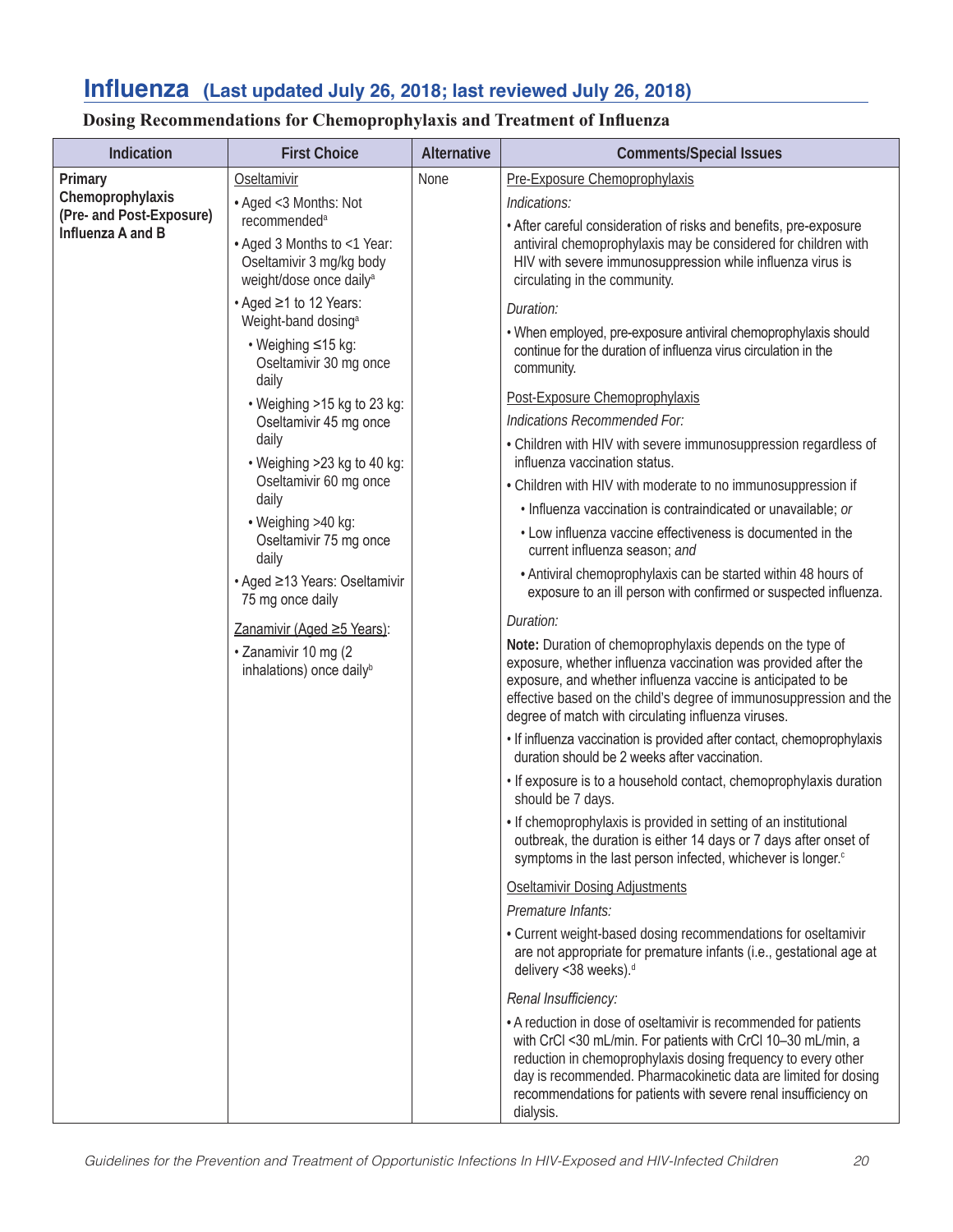| <b>Indication</b>                     | <b>First Choice</b>                                                                                                                                                                                                                                                                                                                                                                                                                                                                                                                                                                    | <b>Alternative</b> | <b>Comments/Special Issues</b>                                                                                                                                                                                                                                                                                                                                                                                                                                                                                                                                                                                                                                                                                                                                                                                                                                                                                                                                                                                                      |
|---------------------------------------|----------------------------------------------------------------------------------------------------------------------------------------------------------------------------------------------------------------------------------------------------------------------------------------------------------------------------------------------------------------------------------------------------------------------------------------------------------------------------------------------------------------------------------------------------------------------------------------|--------------------|-------------------------------------------------------------------------------------------------------------------------------------------------------------------------------------------------------------------------------------------------------------------------------------------------------------------------------------------------------------------------------------------------------------------------------------------------------------------------------------------------------------------------------------------------------------------------------------------------------------------------------------------------------------------------------------------------------------------------------------------------------------------------------------------------------------------------------------------------------------------------------------------------------------------------------------------------------------------------------------------------------------------------------------|
| Secondary<br>Chemoprophylaxis         | N/A                                                                                                                                                                                                                                                                                                                                                                                                                                                                                                                                                                                    | N/A                | No role for secondary chemoprophylaxis                                                                                                                                                                                                                                                                                                                                                                                                                                                                                                                                                                                                                                                                                                                                                                                                                                                                                                                                                                                              |
| <b>Treatment</b><br>Influenza A and B | Oseltamivir: <sup>e</sup><br>• Aged <3 Months: Oseltamivir<br>3 mg/kg/dose twice daily<br>• Aged 3 Months to <1 Year:<br>Oseltamivir 3 mg/kg/dose<br>twice daily<br>• Aged ≥1 to 12 Years:<br>Weight-band dosing<br>• Weighing ≤15 kg:<br>Oseltamivir 30 mg twice<br>daily<br>• Weighing >15 kg to 23 kg:<br>Oseltamivir 45 mg twice<br>daily<br>• Weighing >23 kg to 40 kg:<br>Oseltamivir 60 mg twice<br>daily<br>• Weighing >40 kg:<br>Oseltamivir 75 mg twice<br>daily<br>• Aged ≥13 Years: Oseltamivir<br>75 mg twice daily<br>Zanamivir (Aged ≥7 Years):<br>· Zanamivir 10 mg (2 | None               | Duration:<br>• The recommended antiviral treatment duration for either<br>oseltamivir or zanamivir is 5 days. Per CDC recommendations,<br>longer treatment courses can be considered for patients who<br>remain severely ill after 5 days of treatment. <sup>c</sup><br>Oseltamivir Dosing Adjustments<br>Premature Infants:<br>• Current weight-based dosing recommendations for oseltamivir<br>are not appropriate for premature infants (i.e., gestational age at<br>delivery <38 weeks). <sup>d</sup><br>Renal Insufficiency:<br>• Oseltamivir renal dosing is not well established for pediatric<br>patients. For children >40 kg, adult renal dosing can be used.<br>CrCl/Dose:<br>• 61-90 mL/minute: 75 mg twice daily<br>· 31-60 mL/minute: 30 mg twice daily<br>· 11-30 mL/minute: 30 mg once daily<br>• ≤10 mL/minute, ESRD on hemodialysis: 30 mg dose after every<br>hemodialysis cycle<br>• ≤10 mL/minute, ESRD continuous ambulatory peritoneal dialysis:<br>single 30 mg dose administered after a dialysis exchange |
|                                       | inhalations) twice dailyf                                                                                                                                                                                                                                                                                                                                                                                                                                                                                                                                                              |                    |                                                                                                                                                                                                                                                                                                                                                                                                                                                                                                                                                                                                                                                                                                                                                                                                                                                                                                                                                                                                                                     |

#### **Dosing Recommendations for Chemoprophylaxis and Treatment of Influenza**

<sup>a</sup> Oseltamivir is FDA-approved for prophylaxis of influenza in children aged ≥1 year. It is not approved for prophylaxis in children aged <1 year. However, CDC recommends that health care providers who treat children aged ≥3 months to <1 year administer a chemoprophylaxis dose of oseltamivir 3 mg/kg body weight/dose once daily. Chemoprophylaxis for infants aged <3 months **is not recommended** unless the exposure situation is judged to be critical.

**b Zanamivir <u>is not recommended</u> for** chemoprophylaxis in children aged <5 years or for children with underlying respiratory disease.

<sup>c</sup> See Fiore 2011 and Influenza Antiviral Medications: Summary for Clinicians for further details.

<sup>d</sup> See Acosta et al. *J Infect Dis* 2010; 202:563-566 for dosing recommendations in premature infants.

<sup>e</sup> Oseltamivir is FDA-approved for treatment of influenza in children aged ≥2 weeks; however, both CDC and AAP recommend use of oral oseltamivir for influenza treatment in infants aged <2 weeks.

f Zanamivir **is not recommended** for treatment in children aged <7 years or for children with underlying respiratory disease.

**Key to Acronyms:** AAP = American Academy of Pediatrics; CDC = Centers for Disease Control and Prevention; CrCl = creatinine clearance; ESRD = end stage renal disease; FDA = Food and Drug Administration; PK = pharmacokinetic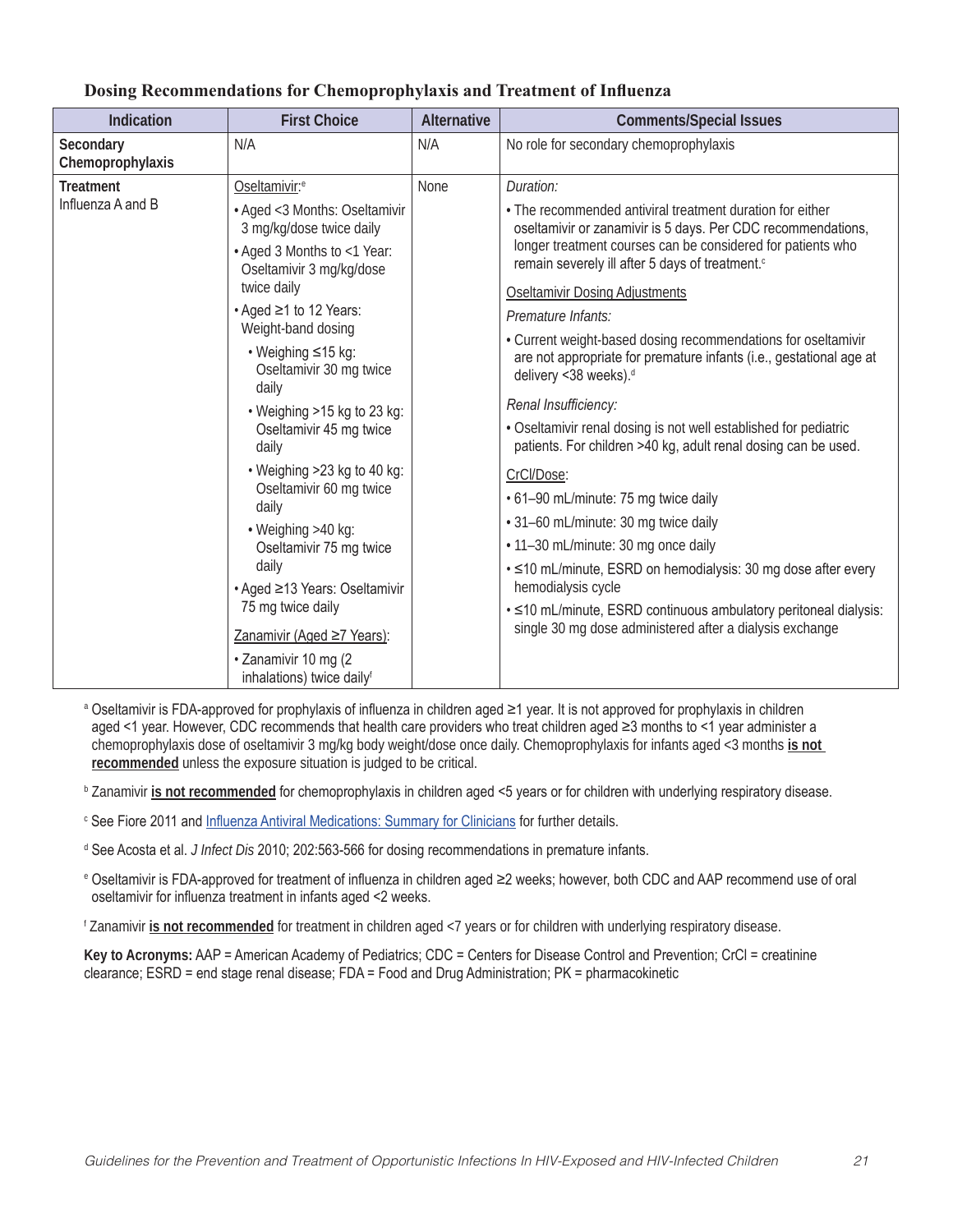# **Isosporiasis (Cystoisosporiasis) (Last updated November 6, 2013; last reviewed November 6, 2013)**

#### **Dosing Recommendations for Prevention and Treatment of Isosporiasis (Cystoisosporiasis)**

| <b>Indication</b>                      | <b>First Choice</b>                                                                                                                                  | <b>Alternative</b>                                                                                                                                                                                                                                                                                                                                                                                                                                                                    | <b>Comments/Special Issues</b>                                                                                                                                                                                                                                                                                                                                                                                                                                                                                                                                                                                                                                                                                                                                              |
|----------------------------------------|------------------------------------------------------------------------------------------------------------------------------------------------------|---------------------------------------------------------------------------------------------------------------------------------------------------------------------------------------------------------------------------------------------------------------------------------------------------------------------------------------------------------------------------------------------------------------------------------------------------------------------------------------|-----------------------------------------------------------------------------------------------------------------------------------------------------------------------------------------------------------------------------------------------------------------------------------------------------------------------------------------------------------------------------------------------------------------------------------------------------------------------------------------------------------------------------------------------------------------------------------------------------------------------------------------------------------------------------------------------------------------------------------------------------------------------------|
| Primary<br><b>Prophylaxis</b>          | There are no U.S.<br>recommendations for primary<br>prophylaxis of isosporiasis.                                                                     | N/A                                                                                                                                                                                                                                                                                                                                                                                                                                                                                   | Initiation of cART to avoid advanced<br>immunodeficiency may reduce incidence;<br>TMP-SMX prophylaxis may reduce incidence.                                                                                                                                                                                                                                                                                                                                                                                                                                                                                                                                                                                                                                                 |
| <b>Secondary</b><br><b>Prophylaxis</b> | <b>If Severe</b><br>Immunosuppression:<br>• Administer TMP-SMX 2.5<br>mg/kg body weight of TMP<br>component twice daily by<br>mouth 3 times per week | Pyrimethamine 1 mg/kg body<br>weight (maximum 25 mg) plus<br>folinic acid, 10-25 mg by mouth<br>once daily.<br>Second-Line Alternative:<br>• Ciprofloxacin, 10-20 mg/kg body<br>weight given twice daily by mouth<br>3 times per week                                                                                                                                                                                                                                                 | Consider discontinuing secondary<br>prophylaxis in a patient receiving cART after<br>sustained improvement from severe<br>immunosuppression (from CDC immunologic<br>category 3 to CD4 values that fall within<br>category 1 or 2) for longer than 6 months.<br>In adults, the dose of pyrimethamine for<br>secondary prophylaxis (25 mg daily) is lower<br>than the dose for treatment (50-75 mg daily),<br>but no similar data exist for children. Thus,<br>the recommended dosing for secondary<br>prophylaxis in children is 1 mg/kg per dose<br>(maximum 25 mg) once daily.<br>Ciprofloxacin is generally not a drug of first<br>choice in children due to increased incidence<br>of adverse events, including events related to<br>joints and/or surrounding tissues. |
| <b>Treatment</b>                       | TMP-SMX 5 mg/kg body<br>weight of TMP component<br>given twice daily by mouth<br>for 10 days                                                         | Pyrimethamine 1 mg/kg body<br>weight plus folinic acid 10-25 mg by<br>mouth once daily for 14 days<br>Second-Line Alternatives:<br>• Ciprofloxacin 10-20 mg/kg body<br>weight/day twice daily by mouth<br>for 7 days<br>• Nitazoxanide (see doses below) for<br>3 consecutive days<br>• Children 1-3 years: 100 mg by<br>mouth every 12 hours<br>• Children 4-11 years: 200 mg by<br>mouth every 12 hours<br>• Adolescents ≥12 years and<br>adults: 500 mg by mouth every<br>12 hours | If symptoms worsen or persist, the TMP-<br>SMX dose may be increased to 5 mg/kg/day<br>given 3-4 times daily by mouth for 10 days<br>or the duration of treatment may be<br>lengthened. Duration of treatment with<br>pyrimethamine has not been well<br>established.<br>Ciprofloxacin is generally not a drug of first<br>choice in children due to increased<br>incidence of adverse events, including<br>events related to joints and/or surrounding<br>tissues.                                                                                                                                                                                                                                                                                                         |

**Key to Acronyms:** CD4 = CD4 T lymphocyte; CDC = Centers for Disease Control and Prevention; cART = combination antiretroviral therapy; TMP-SMX = trimethoprim-sulfamethoxazole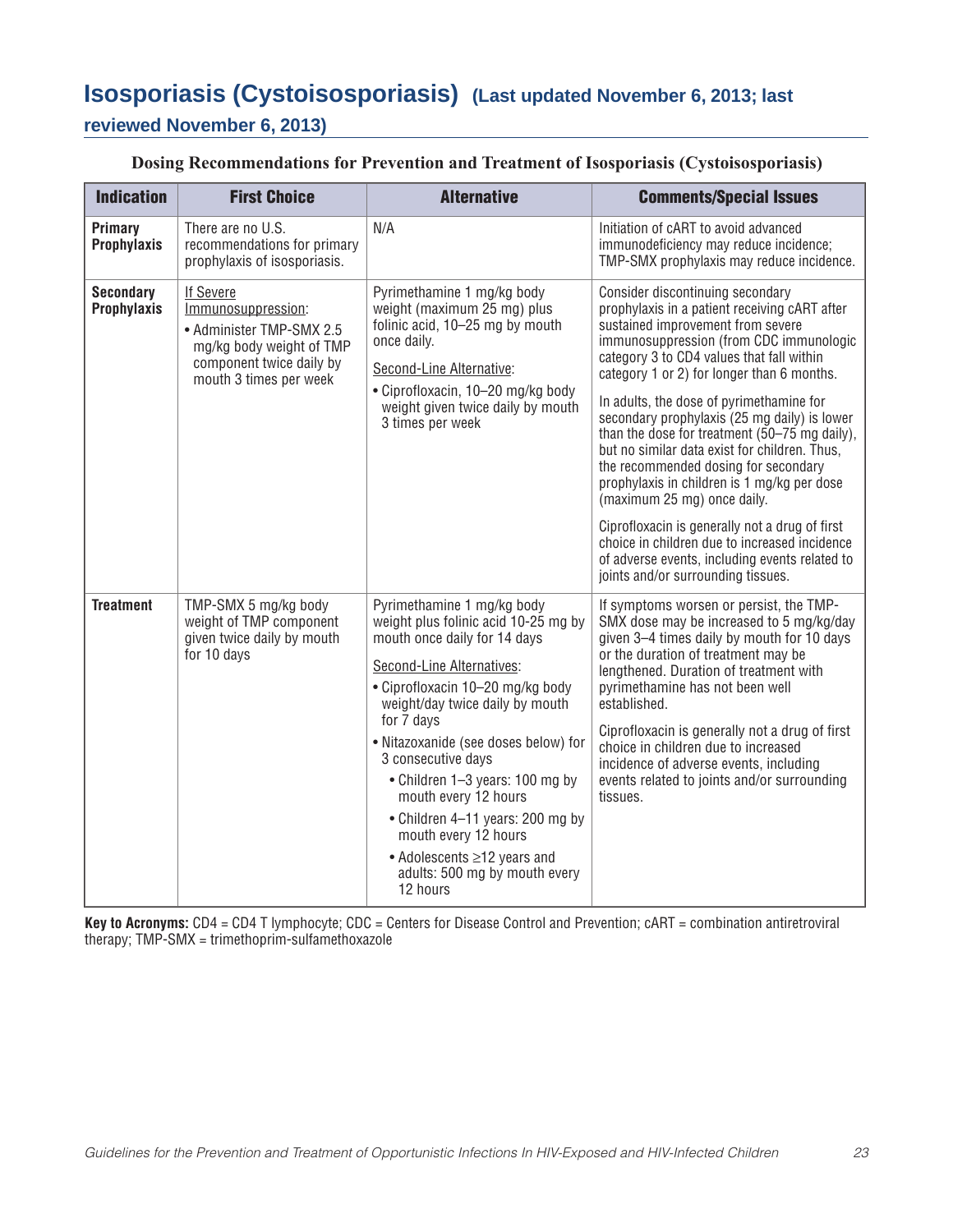| <b>Indication</b>                    | <b>First Choice</b>                                                                                                                                                                                                                                                                                                                                                                                                                                                                                                                                                                                                                                                                                                                                                                                                                                                                                                                                                                                                                                                                                                                                                                                                                                                                                                                                                                                                                                                                                                                                                                                                                                                                                                                                            | <b>Comments/Special Issues</b>                                                                                                                                                                                                                                                                                                                                                                                                                                                                                                                                                                                                                                                                                                                                                                                                                                                          |
|--------------------------------------|----------------------------------------------------------------------------------------------------------------------------------------------------------------------------------------------------------------------------------------------------------------------------------------------------------------------------------------------------------------------------------------------------------------------------------------------------------------------------------------------------------------------------------------------------------------------------------------------------------------------------------------------------------------------------------------------------------------------------------------------------------------------------------------------------------------------------------------------------------------------------------------------------------------------------------------------------------------------------------------------------------------------------------------------------------------------------------------------------------------------------------------------------------------------------------------------------------------------------------------------------------------------------------------------------------------------------------------------------------------------------------------------------------------------------------------------------------------------------------------------------------------------------------------------------------------------------------------------------------------------------------------------------------------------------------------------------------------------------------------------------------------|-----------------------------------------------------------------------------------------------------------------------------------------------------------------------------------------------------------------------------------------------------------------------------------------------------------------------------------------------------------------------------------------------------------------------------------------------------------------------------------------------------------------------------------------------------------------------------------------------------------------------------------------------------------------------------------------------------------------------------------------------------------------------------------------------------------------------------------------------------------------------------------------|
| <b>Primary</b><br><b>Prophylaxis</b> | For Travel To Chloroquine-Sensitive Areas:<br>• Chloroquine base 5 mg/kg body weight base<br>by mouth, up to 300 mg once weekly<br>(equivalent to 7.5 mg/kg body weight<br>chloroquine phosphate). Start 1-2 weeks<br>before leaving, take weekly while away, and<br>then take once weekly for 4 weeks after<br>returning home<br>• Atovaquone/proguanil once daily started 1-2<br>days before travel, for duration of stay, and<br>then for 1 week after returning home<br>• 11-20 kg; 1 pediatric tablet (62.5 mg/<br>$25$ mg)<br>• 21-30 kg, 2 pediatric tablets (125 mg/<br>50 mg)<br>• 31-40 kg; 3 pediatric tablets (187.5 mg/<br>75 mg)<br>$\bullet$ >40 kg; 1 adult tablet (250 mg/100 mg)<br>• Doxycycline 2.2 mg/kg body weight (maximum<br>100 mg) by mouth once daily for children aged<br>$\geq$ 8 years. Must be taken 1-2 days before travel,<br>daily while away, and then up to 4 weeks after<br>returning<br>• Mefloquine 5 mg/kg body weight orally given<br>once weekly (max 250 mg)<br>For Areas with Mainly P. Vivax.<br>• Primaquine phosphate 0.6 mg/kg body weight<br>base once daily by mouth, up to a maximum of<br>30 mg base/day. Starting 1 day before leaving,<br>taken daily, and for 3-7 days after return<br>For Travel to Chloroquine-Resistant Areas:<br>• Atovaguone/proguanil once daily started 1-2<br>days before travel, for duration of stay, and<br>then for 1 week after returning home<br>• 11-20 kg; 1 pediatric tablet (62.5 mg/<br>25 mg)<br>• 21-30 kg; 2 pediatric tablets (125 mg/<br>$50$ mg)<br>• 31-40 kg; 3 pediatric tablets (187.5 mg/<br>75 mg)<br>$\bullet$ >40 kg; 1 adult tablet (250 mg/100 mg)<br>• Doxycycline 2.2 mg/kg body weight (maximum<br>100 mg) by mouth once daily for children aged | Recommendations are the same for HIV-infected and HIV-<br>uninfected children. Please refer to the following website for the<br>most recent recommendations based on region and drug<br>susceptibility: http://www.cdc.gov/malaria/<br>For travel to chloroquine-sensitive areas. Equally recommended<br>options include chloroquine, atovaquone/proguanil, doxycycline<br>(for children aged $\geq$ 8 years), and mefloquine; primaquine is<br>recommended for areas with mainly P. vivax.<br>G6PD screening must be performed prior to primaguine use.<br>Chloroquine phosphate is the only formulation of chloroquine<br>available in the United States; 10 mg of chloroquine phosphate $=$<br>6 mg of chloroquine base.<br>For travel to chloroquine-resistant areas, preferred drugs are<br>atovaguone/proguanil, doxycycline (for children aged $\geq$ 8 years)<br>or mefloquine. |
|                                      | $\geq$ 8 years. Must be taken 1-2 days before<br>travel, daily while away, and then up to 4<br>weeks after returning<br>• Mefloquine 5 mg/kg body weight orally given<br>once weekly (maximum 250 mg)                                                                                                                                                                                                                                                                                                                                                                                                                                                                                                                                                                                                                                                                                                                                                                                                                                                                                                                                                                                                                                                                                                                                                                                                                                                                                                                                                                                                                                                                                                                                                          |                                                                                                                                                                                                                                                                                                                                                                                                                                                                                                                                                                                                                                                                                                                                                                                                                                                                                         |

### **Dosing Recommendations for Prevention and Treatment of Malaria** (page 1 of 3)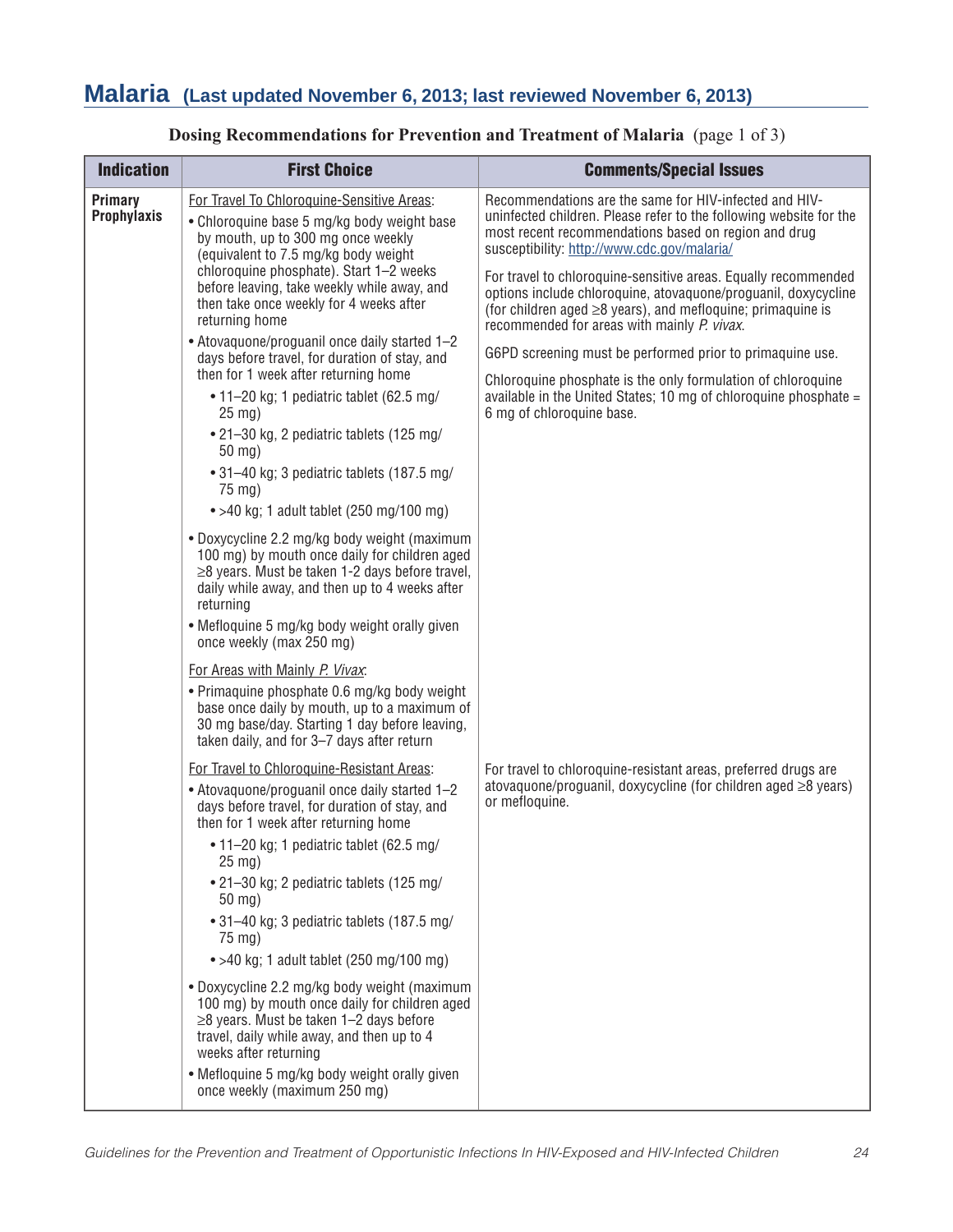| <b>Dosing Recommendations for Prevention and Treatment of Malaria</b> (page 2 of 3) |  |  |  |
|-------------------------------------------------------------------------------------|--|--|--|
|-------------------------------------------------------------------------------------|--|--|--|

| <b>Indication</b>                      | <b>First Choice</b>                                                                                                                                                                                                                                                                                                                                                                                                                                                                                                                                                                                                                                                                                                                                                                                                                                                                                                                                                                                                                                                                                                                                                                                                                                                                                                                                                                                                                                                                                                                                                                                                                           | <b>Comments/Special Issues</b>                                                                                                                                                                                                                                                                                                                                                                                                                                                                                                                                                                                                                                                                                                                                                                                                                                                                                                                                                                                                                                                                                                                                                                                                                                                                                              |
|----------------------------------------|-----------------------------------------------------------------------------------------------------------------------------------------------------------------------------------------------------------------------------------------------------------------------------------------------------------------------------------------------------------------------------------------------------------------------------------------------------------------------------------------------------------------------------------------------------------------------------------------------------------------------------------------------------------------------------------------------------------------------------------------------------------------------------------------------------------------------------------------------------------------------------------------------------------------------------------------------------------------------------------------------------------------------------------------------------------------------------------------------------------------------------------------------------------------------------------------------------------------------------------------------------------------------------------------------------------------------------------------------------------------------------------------------------------------------------------------------------------------------------------------------------------------------------------------------------------------------------------------------------------------------------------------------|-----------------------------------------------------------------------------------------------------------------------------------------------------------------------------------------------------------------------------------------------------------------------------------------------------------------------------------------------------------------------------------------------------------------------------------------------------------------------------------------------------------------------------------------------------------------------------------------------------------------------------------------------------------------------------------------------------------------------------------------------------------------------------------------------------------------------------------------------------------------------------------------------------------------------------------------------------------------------------------------------------------------------------------------------------------------------------------------------------------------------------------------------------------------------------------------------------------------------------------------------------------------------------------------------------------------------------|
| <b>Secondary</b><br><b>Prophylaxis</b> | For P. vivax or P. ovale:<br>• Primaquine 0.5 mg/kg base (0.8 mg/kg salt)<br>up to adult dose orally, daily for 14 days after<br>departure from the malarious area                                                                                                                                                                                                                                                                                                                                                                                                                                                                                                                                                                                                                                                                                                                                                                                                                                                                                                                                                                                                                                                                                                                                                                                                                                                                                                                                                                                                                                                                            | This regimen, known as PART, is recommended only for<br>individuals who have resided in a malaria-endemic area for an<br>extended period of time. Adult dose: 30 mg base (52.6 mg salt)<br>orally, daily for 14 days after departure from the malarious area.                                                                                                                                                                                                                                                                                                                                                                                                                                                                                                                                                                                                                                                                                                                                                                                                                                                                                                                                                                                                                                                               |
|                                        |                                                                                                                                                                                                                                                                                                                                                                                                                                                                                                                                                                                                                                                                                                                                                                                                                                                                                                                                                                                                                                                                                                                                                                                                                                                                                                                                                                                                                                                                                                                                                                                                                                               | http://wwwnc.cdc.gov/travel/yellowbook/2012/chapter-3-<br>infectious-diseases-related-to-travel/malaria.htm#1939                                                                                                                                                                                                                                                                                                                                                                                                                                                                                                                                                                                                                                                                                                                                                                                                                                                                                                                                                                                                                                                                                                                                                                                                            |
| <b>Treatment</b>                       | Uncomplicated P. Falciparum or Unknown<br>Malaria Species, from Chloroquine-Resistant<br>Areas (All Malaria Areas Except Those Listed as<br>Chloroquine Sensitive) or Unknown Region:<br>• Atovaquone-proguanil (pediatric tablets 62.5<br>mg/25 mg; adult tablets 250 mg/100 mg),<br>dosed once daily:<br>• 5-8 kg; 2 pediatric tablets for 3 days;<br>• 9–10 kg; 3 pediatric tablets for 3 days;<br>• 11-20 kg; 4 pediatric tablets or 1 adult<br>tablet for 3 days;<br>• 21-30 kg; 2 adult tablets for 3 days;<br>• 31-40 kg; 3 adult tablets for 3 days;<br>• >40 kg; 4 adult tablets for 3 days<br>Uncomplicated P. Falciparum OR Unknown<br><b>Malaria Species From Chloroquine-Sensitive</b><br>Region (See Comments for Link to Resistance<br>Map):<br>• Chloroquine phosphate: 16.6 mg/kg body<br>weight (10 mg/kg body weight chloroquine<br>base) (maximum 1000 mg) by mouth once,<br>then 8.3 mg/kg body weight (maximum 500<br>mg) by mouth at 6, 24, and 48 hours (total<br>$dose = 41.6$ mg/kg body weight chloroquine<br>phosphate [maximum 2500 mg] = $25 \text{ mg/kg}$<br>body weight chloroquine base)<br>P. vivax, P. ovale, P. malariae, P. knowlesi (All<br>Areas Except Papua New Guinea, Indonesia; See<br>Comments)<br>Initial Therapy (Followed by Anti-Relapse<br>Therapy for P. Ovale and P. Vivax):<br>• Chloroquine phosphate 16.6 mg/kg body<br>weight (10 mg/kg body weight chloroquine<br>base) (maximum 1000 mg) by mouth once,<br>then 8.3 mg/kg body weight (maximum<br>500 mg) by mouth at 6, 24, and 48 hours<br>(total dose = $41.6$ mg/kg body weight<br>chloroquine phosphate $[maximum 2500 mg] =$ | For quinine-based regimens, doxycycline or tetracycline should<br>be used only in children aged $\geq$ 8 years. An alternative for<br>children aged $\geq$ 8 years is clindamycin 7 mg/kg body weight per<br>dose by mouth given every 8 hours. Clindamycin should be used<br>for children aged <8 years.<br>Before primaquine is given, G6PD status <b>must</b> be verified.<br>Primaquine may be given in combination with chloroquine if the<br>G6PD status is known and negative, otherwise give after<br>chloroquine (when G6PD status is available)<br>For most updated prevention and treatment recommendations<br>for specific region, refer to updated CDC treatment table<br>available at<br>http://www.cdc.gov/malaria/resources/pdf/treatmenttable.pdf<br>For sensitive and resistant malaria map: http://cdc-<br>malaria.ncsa.uiuc.edu/<br>High treatment failure rates due to chloroquine-resistant P. vivax<br>have been documented in Papua New Guinea and Indonesia.<br>Treatment should be selected from one of the three following<br>options:<br>• Atovaquone-proguanil plus primaquine phosphate<br>. Quinine sulfate plus <b>EITHER</b> doxycycline OR tetracycline PLUS<br>primaquine phosphate. This regimen cannot be used in<br>children aged <8 years.<br>• Mefloquine plus primaquine phosphate |
|                                        | 25 mg/kg body weight chloroquine base)<br>Anti-Relapse Therapy for P. ovale, P. vivax:                                                                                                                                                                                                                                                                                                                                                                                                                                                                                                                                                                                                                                                                                                                                                                                                                                                                                                                                                                                                                                                                                                                                                                                                                                                                                                                                                                                                                                                                                                                                                        |                                                                                                                                                                                                                                                                                                                                                                                                                                                                                                                                                                                                                                                                                                                                                                                                                                                                                                                                                                                                                                                                                                                                                                                                                                                                                                                             |
|                                        | • Primaquine 0.5 mg base/kg body weight (max<br>30 mg base) by mouth once daily for 14 days                                                                                                                                                                                                                                                                                                                                                                                                                                                                                                                                                                                                                                                                                                                                                                                                                                                                                                                                                                                                                                                                                                                                                                                                                                                                                                                                                                                                                                                                                                                                                   |                                                                                                                                                                                                                                                                                                                                                                                                                                                                                                                                                                                                                                                                                                                                                                                                                                                                                                                                                                                                                                                                                                                                                                                                                                                                                                                             |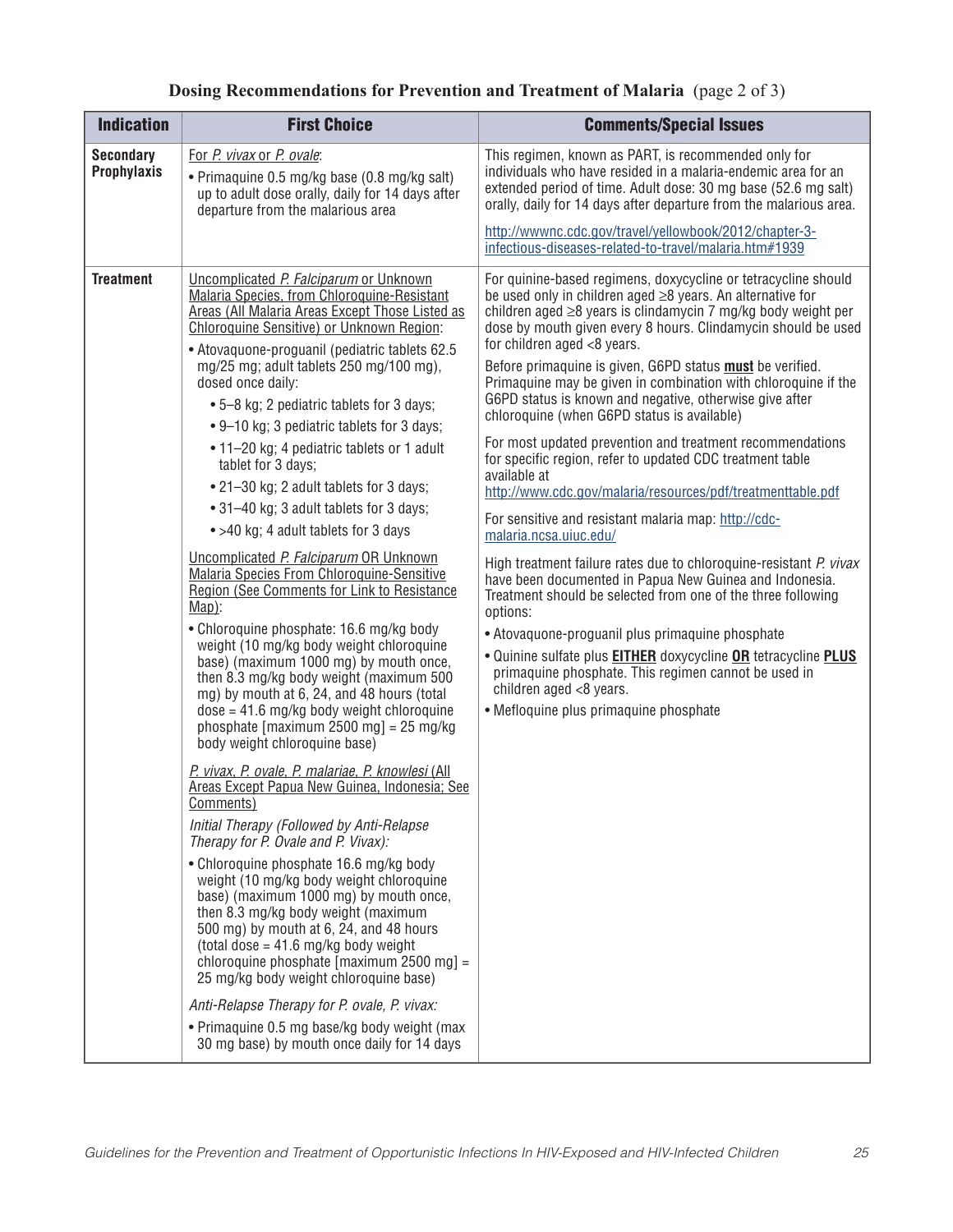| <b>Indication</b>               | <b>First Choice</b>                                                                                                                                                                                                                                                                                                                                                                                                                                                    | <b>Comments/Special Issues</b>                                                                                                                                                                                                                                                                                                                                                                                                                                                                                                                                  |
|---------------------------------|------------------------------------------------------------------------------------------------------------------------------------------------------------------------------------------------------------------------------------------------------------------------------------------------------------------------------------------------------------------------------------------------------------------------------------------------------------------------|-----------------------------------------------------------------------------------------------------------------------------------------------------------------------------------------------------------------------------------------------------------------------------------------------------------------------------------------------------------------------------------------------------------------------------------------------------------------------------------------------------------------------------------------------------------------|
| Treatment,<br>continued         | Uncomplicated P. falciparum or Unknown Malaria<br>Species from Chloroquine-Resistant Areas (All<br>Malaria Areas Except Those Listed as Chloroquine<br>Sensitive) or Unknown Region:                                                                                                                                                                                                                                                                                   |                                                                                                                                                                                                                                                                                                                                                                                                                                                                                                                                                                 |
|                                 | • Mefloquine (250-mg tablets only): 15 mg/kg body<br>weight (maximum 750 mg) by mouth once, then<br>10 mg/kg body weight (maximum 500 mg) by<br>mouth given 12 hours later                                                                                                                                                                                                                                                                                             |                                                                                                                                                                                                                                                                                                                                                                                                                                                                                                                                                                 |
|                                 | • Quinine sulfate 10 mg/kg body weight (maximum<br>650 mg) per dose by mouth every 8 hours for 3 to 7<br>days, <b>plus</b> Clindamycin 7 mg/kg body weight per<br>dose by mouth every 8 hours for 7 days, or<br>doxycycline: 2.2 mg/kg body weight per dose<br>(maximum 100 mg) given by mouth every 12 hours,<br>or tetracycline 6–12.5 mg/kg body weight per dose<br>by mouth given every 6 hours (maximum dose:<br>500 mg per dose given 4 times daily) for 7 days. |                                                                                                                                                                                                                                                                                                                                                                                                                                                                                                                                                                 |
|                                 | • Artemether-lumefantrine: 1 tablet = 20 mg Artemether<br>and 120 mg lumefantrine, a 3-day treatment schedule<br>for a total of 6 doses. The second dose follows the<br>initial dose 8 hours later, then 1 dose twice daily for<br>the next 2 days.                                                                                                                                                                                                                    |                                                                                                                                                                                                                                                                                                                                                                                                                                                                                                                                                                 |
|                                 | • 5 to <15 kg; 1 tablet per dose<br>• 15 to <25 kg; 2 tablets per dose                                                                                                                                                                                                                                                                                                                                                                                                 |                                                                                                                                                                                                                                                                                                                                                                                                                                                                                                                                                                 |
|                                 | • 25 to <35 kg; 3 tablets per dose                                                                                                                                                                                                                                                                                                                                                                                                                                     |                                                                                                                                                                                                                                                                                                                                                                                                                                                                                                                                                                 |
|                                 | • > 35 kg; 4 tablets per dose                                                                                                                                                                                                                                                                                                                                                                                                                                          |                                                                                                                                                                                                                                                                                                                                                                                                                                                                                                                                                                 |
| <b>Severe</b><br><b>Malaria</b> | • Quinidine gluconate 10 mg/kg body weight IV loading<br>dose over 1-2 hours, then 0.02 mg/kg body weight/<br>minute infusion for ≥24 hours (Treatment duration:<br>7 days in Southeast Asia, Oceania, otherwise 3 days)<br>PLUS One of the Following:<br>. Doxycycline 100 mg per dose by mouth every 12<br>hours for 7 days; for children <45 kg, use 2.2                                                                                                            | Quinidine gluconate is a class 1a anti-arrhythmic agent not typically<br>stocked in pediatric hospitals. When regional supplies are<br>unavailable, the CDC Malaria hotline may be of assistance (see<br>below). Do not give quinidine gluconate as an IV bolus. Quinidine<br>gluconate IV should be administered in a monitored setting. Cardiac<br>monitoring required. Adverse events including severe hypoglycemia,<br>prolongation of the QT interval, ventricular arrhythmia, and<br>hypotension can result from the use of this drug at treatment doses. |
|                                 | mg/kg body weight per dose<br>0R                                                                                                                                                                                                                                                                                                                                                                                                                                       | IND: IV artesunate is available from CDC. Contact the CDC Malaria                                                                                                                                                                                                                                                                                                                                                                                                                                                                                               |
|                                 | • Clindamycin 7 mg/kg body weight per dose by<br>mouth given every 8 hours for 7 days.<br>0 <sub>R</sub>                                                                                                                                                                                                                                                                                                                                                               | Hotline at (770) 488-7788 from 8 a.m. -4:30 p.m. EST or (770) 488-<br>7100 after hours, weekends, and holidays. Artesunate followed by<br>one of the following: Atovaquone-proguanil (Malarone™),<br>clindamycin, mefloquine, or (for children aged >8 years)<br>doxycycline.                                                                                                                                                                                                                                                                                   |
|                                 | • Tetracycline 6-12.5 mg/kg body weight per dose<br>every 6 hours (maximum dose 500 mg per dose                                                                                                                                                                                                                                                                                                                                                                        | Quinidine gluconate: $10 \text{ mg} = 6.25 \text{ mg}$ guinidine base.                                                                                                                                                                                                                                                                                                                                                                                                                                                                                          |
|                                 | given 4 times daily) for 7 days<br>• Artesunate 2.4 mg/kg body weight IV bolus at 0, 12,<br>24, and 48 hours<br>PLUS One of the Following:<br>• Doxycycline (treatment dosing as above), or                                                                                                                                                                                                                                                                            | Doxycycline (or tetracycline) should be used in children aged<br>$\geq$ 8 years. For patients unable to take oral medication, may give IV.<br>For children <45 kg, give 2.2 mg/kg IV every 12 hours and then<br>switch to oral doxycycline. For children >45 kg, use the same dosing<br>as per adults. For IV use, avoid rapid administration.                                                                                                                                                                                                                  |
|                                 | Atovaquone-proguanil (treatment dosing as<br>above), or<br>• Mefloquine 15 mg/kg body weight (maximum                                                                                                                                                                                                                                                                                                                                                                  | For patients unable to take oral clindamycin, give 10 mg base/kg<br>loading dose IV, followed by 5 mg base/kg IV every 8 hours. Switch<br>to oral clindamycin (oral dose as above) as soon as a patient can take                                                                                                                                                                                                                                                                                                                                                |
|                                 | 750 mg) by mouth once, then 10 mg/kg body<br>weight (maximum 500 mg) by mouth once given                                                                                                                                                                                                                                                                                                                                                                               | oral medication. For IV use, avoid rapid administration.<br>Drug Interactions:                                                                                                                                                                                                                                                                                                                                                                                                                                                                                  |
|                                 | 12 hours later, or<br>• Clindamycin (dosing as above)                                                                                                                                                                                                                                                                                                                                                                                                                  | • Avoid co-administration of quinidine with ritonavir<br>. Use quinidine with caution with other protease inhibitors.                                                                                                                                                                                                                                                                                                                                                                                                                                           |

**Key to Acronyms:** CDC = Centers for Disease Control and Prevention; G6PD = glucose-6-phosphate dehydrogenase; IND = investigational new drug; IV = intravenous; PART = presumptive anti-relapse therapy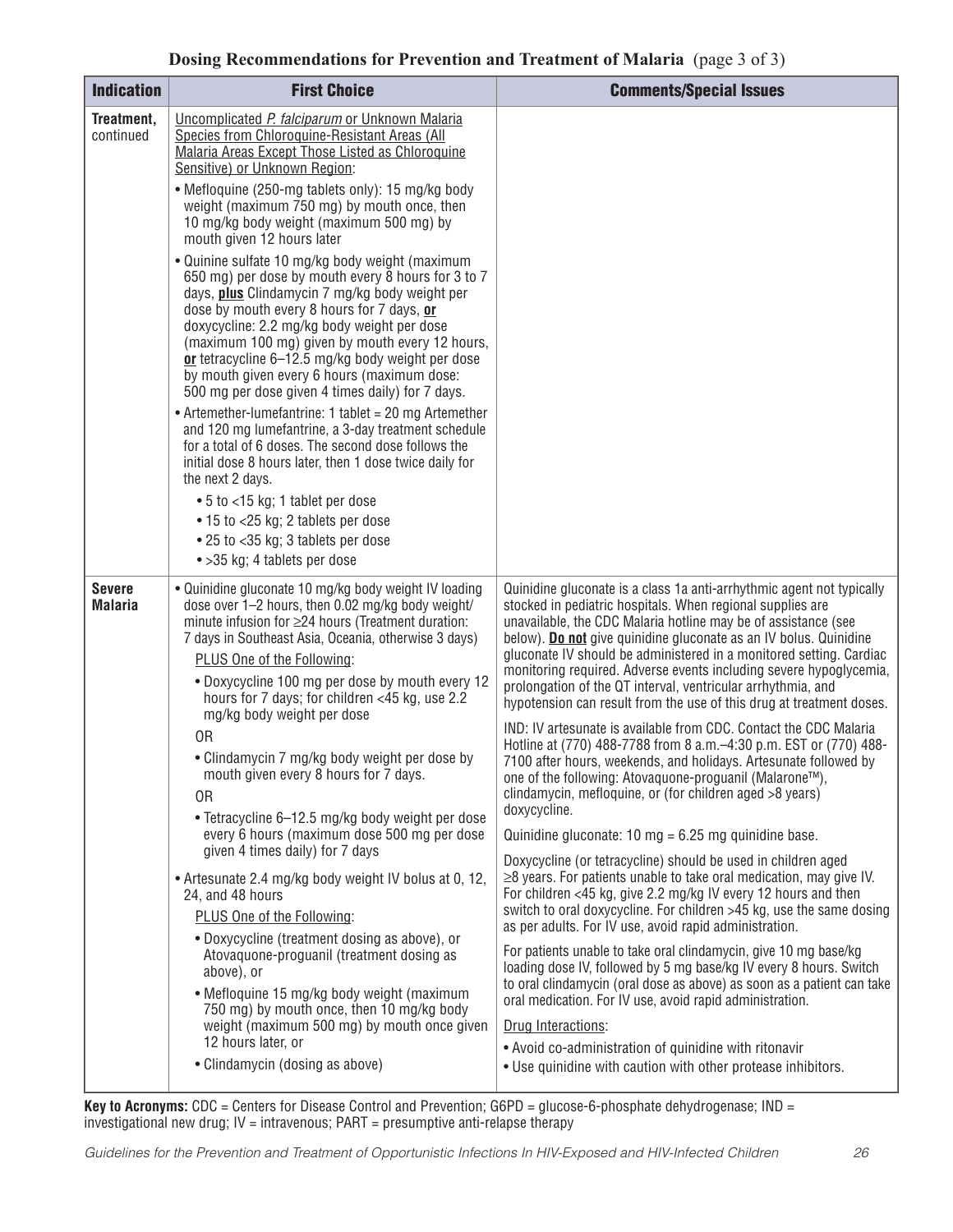|                                        | <b>Preventive Regimen</b>                                                                                                                                                                                                                                                                                                                                                                                                                                                                                                                                                                                                                                                                                                                                                                                                                                                                                                                                                                                                                                                                                                                                                                                                                                                                                                                                                                                   |                    |                                                                                                                                                                                                                                                                   |  |  |
|----------------------------------------|-------------------------------------------------------------------------------------------------------------------------------------------------------------------------------------------------------------------------------------------------------------------------------------------------------------------------------------------------------------------------------------------------------------------------------------------------------------------------------------------------------------------------------------------------------------------------------------------------------------------------------------------------------------------------------------------------------------------------------------------------------------------------------------------------------------------------------------------------------------------------------------------------------------------------------------------------------------------------------------------------------------------------------------------------------------------------------------------------------------------------------------------------------------------------------------------------------------------------------------------------------------------------------------------------------------------------------------------------------------------------------------------------------------|--------------------|-------------------------------------------------------------------------------------------------------------------------------------------------------------------------------------------------------------------------------------------------------------------|--|--|
| <b>Indication</b>                      | <b>First Choice</b>                                                                                                                                                                                                                                                                                                                                                                                                                                                                                                                                                                                                                                                                                                                                                                                                                                                                                                                                                                                                                                                                                                                                                                                                                                                                                                                                                                                         | <b>Alternative</b> | <b>Comments/Special Issues</b>                                                                                                                                                                                                                                    |  |  |
| Primary<br><b>Prophylaxis</b>          | N/A                                                                                                                                                                                                                                                                                                                                                                                                                                                                                                                                                                                                                                                                                                                                                                                                                                                                                                                                                                                                                                                                                                                                                                                                                                                                                                                                                                                                         | N/A                | Not recommended                                                                                                                                                                                                                                                   |  |  |
| <b>Secondary</b><br><b>Prophylaxis</b> | Disseminated, Non-Ocular Infection or GI Infection<br>Caused by Microsporidia Other Than E. Bieneusi or<br>V. Corneae:<br>• Albendazole 7.5 mg/kg body weight (maximum<br>400 mg/dose) by mouth twice daily<br>Ocular Infection:<br>• Topical fumagillin bicyclohexylammonium (Fumidil<br>B) 3 mg/mL in saline (fumagillin 70 $\mu$ g/mL) eye<br>drops: 2 drops every 2 hours for 4 days, then 2<br>drops QID (investigational use only in United<br>States) plus albendazole 7.5 mg/kg body weight<br>(maximum 400 mg/dose) by mouth twice daily for<br>management of systemic infection                                                                                                                                                                                                                                                                                                                                                                                                                                                                                                                                                                                                                                                                                                                                                                                                                   | N/A                | <b>Criteria For Discontinuing Secondary</b><br>Prophylaxis:<br>• Continue until sustained immune<br>reconstitution (more than 6 months at CDC<br>immunologic category 1 or 2), or<br>• After initiation of cART and resolution of<br>signs and symptoms           |  |  |
| <b>Treatment</b>                       | Effective cART Therapy:<br>• Immune reconstitution may lead to microbiologic<br>and clinical response<br>For Disseminated (Not Ocular) and Intestinal<br>Infection Attributed to Microsporidia Other Than<br>E. bieneusi or V. corneae:<br>• Albendazole 7.5 mg/kg body weight (maximum<br>400 mg/dose) by mouth twice daily<br>Treatment Duration:<br>• Continue until sustained immune reconstitution<br>(longer than 6 months at CDC immunologic<br>category 1 or 2) after initiation of cART and<br>resolution of signs and symptoms<br>For <i>E. bieneusi</i> or <i>V. corneae</i> infections:<br>• Fumagillin adult dose 20 mg by mouth 3 times<br>daily, or<br>• TNP-470 (a synthetic analogue of fumagillin)<br>recommended for treatment of infections due to<br>E. bieneusi in HIV-infected adults<br>For Ocular Infection:<br>• Topical fumagillin bicyclohexylammonium (Fumidil<br>B) 3 mg/mL in saline (fumagillin 70 $\mu$ g/mL) eye<br>drops: 2 drops every 2 hours for 4 days, then 2<br>drops QID (investigational use only in United States)<br>plus albendazole 7.5 mg/kg body weight (maximum<br>400 mg/dose) by mouth twice daily for management<br>of systemic infection<br>Treatment Duration:<br>• Continue until sustained immune reconstitution<br>(longer than 6 months at CDC immunologic<br>category 1 or 2) after initiation of cART and<br>resolution of signs and symptoms. | N/A                | • Supportive care: Hydration, correct<br>electrolyte abnormalities, nutritional support<br>• Fumagillin for systemic use is unavailable in<br>the United States and data on dosing in<br>children are unavailable. Consultation with<br>an expert is recommended. |  |  |

### **Dosing Recommendations for Preventing and Treating Microsporidiosis**

**Key to Acronyms:** cART = combination antiretroviral therapy; CDC = Centers for Disease Control and Prevention; GI = gastrointestinal;  $QID = four times a day$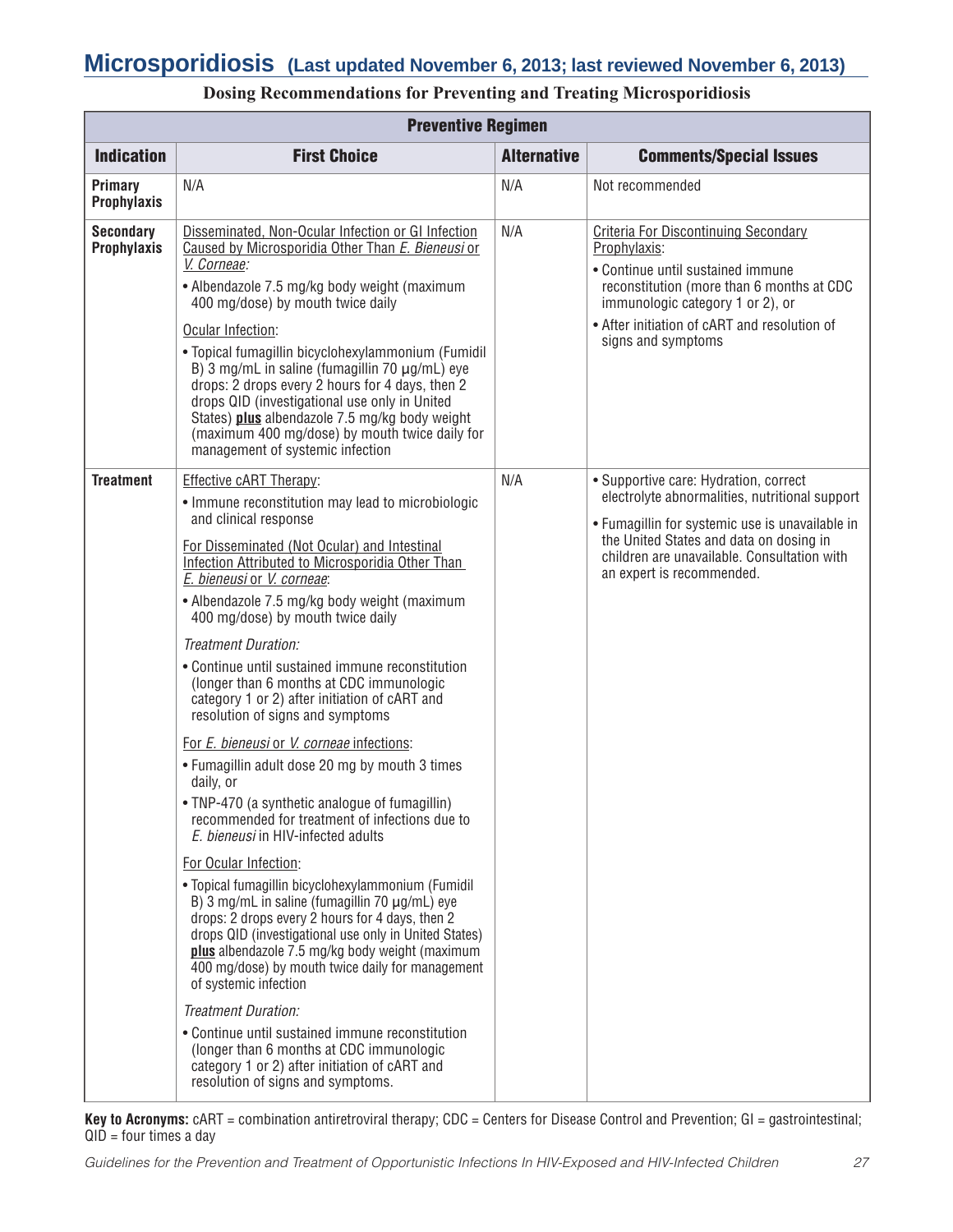### *Mycobacterium avium* **Complex Disease (Last updated January 8, 2019; last reviewed January 8, 2019)**

**Dosing Recommendations for Prevention and Treatment of** *Mycobacterium avium* **Complex (MAC)**  (page 1 of 2)

| <b>Preventive Regimen</b>                                       |                                                                                                                                                                                                                                                                                                                                                                             |                                                                                                                                                                                                                                                                                                                                                                     |                                                                                                                                                                                                                                                                                                                                                                                                                                                                                                                                                                                                                                                                                                                                                                                       |
|-----------------------------------------------------------------|-----------------------------------------------------------------------------------------------------------------------------------------------------------------------------------------------------------------------------------------------------------------------------------------------------------------------------------------------------------------------------|---------------------------------------------------------------------------------------------------------------------------------------------------------------------------------------------------------------------------------------------------------------------------------------------------------------------------------------------------------------------|---------------------------------------------------------------------------------------------------------------------------------------------------------------------------------------------------------------------------------------------------------------------------------------------------------------------------------------------------------------------------------------------------------------------------------------------------------------------------------------------------------------------------------------------------------------------------------------------------------------------------------------------------------------------------------------------------------------------------------------------------------------------------------------|
| Indication                                                      | <b>First Choice</b>                                                                                                                                                                                                                                                                                                                                                         | <b>Alternative</b>                                                                                                                                                                                                                                                                                                                                                  | <b>Comments/Special Issues</b>                                                                                                                                                                                                                                                                                                                                                                                                                                                                                                                                                                                                                                                                                                                                                        |
| Primary<br>Prophylaxis                                          | · Clarithromycin 7.5 mg/kg<br>body weight (maximum 500<br>mg) orally twice daily, or<br>· Azithromycin 20 mg/kg body<br>weight (maximum 1200 mg)<br>orally once weekly                                                                                                                                                                                                      | • Azithromycin 5 mg/kg body<br>weight (maximum 250 mg)<br>orally once daily<br>• Children aged > 5 years:<br>rifabutin 300 mg orally once<br>daily with food                                                                                                                                                                                                        | Primary Prophylaxis Indicated for Children:<br>• Aged <1 year: CD4 count <750 cells/mm <sup>3</sup> ;<br>• Aged 1 to <2 years: CD4 count <500 cells/mm <sup>3</sup> ;<br>• Aged 2 to <6 years: CD4 count <75 cells/mm <sup>3</sup> ;<br>• Aged ≥6 years: CD4 count <50 cells/mm <sup>3</sup><br>Criteria for Discontinuing Primary Prophylaxis:<br>. Do not discontinue in children aged <2 years.<br>• After ≥6 months of ART, and:<br>• Aged 2 to <6 years: CD4 count >200 cells/<br>$mm3$ for >3 consecutive months<br>• Aged ≥6 years: CD4 count >100 cells/mm <sup>3</sup><br>for $>3$ consecutive months<br>Criteria for Restarting Primary Prophylaxis:<br>• Aged 2 to <6 years: CD4 count <200 cells/mm <sup>3</sup><br>• Aged ≥6 years: CD4 count <100 cells/mm <sup>3</sup> |
| Secondary<br>Prophylaxis<br>(Chronic<br>Suppressive<br>Therapy) | · Clarithromycin 7.5 mg/kg<br>body weight (maximum 500<br>mg) orally twice daily, plus<br>· Ethambutol 15-25 mg/kg<br>body weight (maximum 2.5<br>g) orally once daily, with or<br>without food<br>• Children aged > 5 years who<br>received rifabutin as part of<br>initial treatment: Rifabutin<br>5 mg/kg body weight<br>(maximum 300 mg) orally<br>once daily with food | • Azithromycin 5 mg/kg body<br>weight (maximum 250 mg)<br>orally once daily, plus<br>• Ethambutol 15-25 mg/kg body<br>weight (maximum 2.5 g) orally<br>once daily, with or without food<br>• Children aged > 5 years who<br>received rifabutin as part of<br>initial treatment: Rifabutin 5<br>mg/kg body weight (maximum<br>300 mg) orally once daily with<br>food | Secondary Prophylaxis Indicated:<br>• Prior disease<br>Criteria for Discontinuing Secondary Prophylaxis<br>Fulfillment of All of the Following Criteria:<br>• Completed ≥6 months of ART<br>• Completed ≥12 months MAC therapy<br>• Asymptomatic for signs and symptoms of MAC<br>• Aged 2 to <6 years: CD4 count >200 cells/mm <sup>3</sup><br>for $\geq 6$ consecutive months<br>• Aged ≥6 years: CD4 count >100 cells/mm <sup>3</sup> for<br>$\geq$ 6 consecutive months<br><b>Criteria for Restarting Secondary Prophylaxis:</b><br>• Aged 2 to <6 years: CD4 count <200 cells/mm <sup>3</sup><br>• Aged ≥6 years: CD4 count <100 cells/mm <sup>3</sup>                                                                                                                           |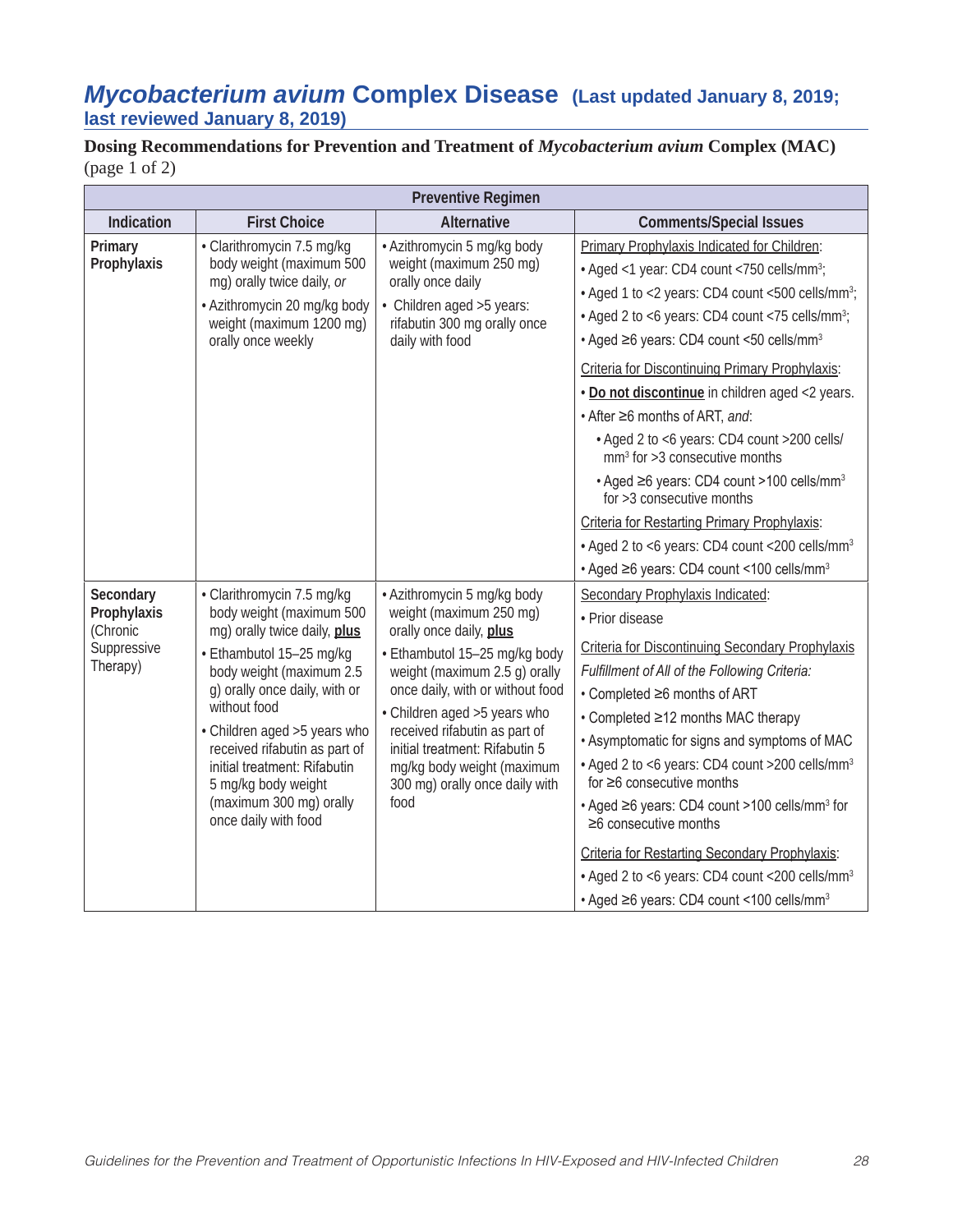### **Dosing Recommendations for Prevention and Treatment of** *Mycobacterium avium* **Complex (MAC)**  (page 2 of 2)

| <b>Preventive Regimen</b> |                                                                                                                                                                                                                                                                                                                                                                                  |                                                                                                                                                                                                                                                                                                                                                                                                                                                                                                                                                                                                                      |                                                                                                                                                                                                                                                                                                                                                                                                                                                                                                                                                                                                                                                                                                                                                                                              |  |
|---------------------------|----------------------------------------------------------------------------------------------------------------------------------------------------------------------------------------------------------------------------------------------------------------------------------------------------------------------------------------------------------------------------------|----------------------------------------------------------------------------------------------------------------------------------------------------------------------------------------------------------------------------------------------------------------------------------------------------------------------------------------------------------------------------------------------------------------------------------------------------------------------------------------------------------------------------------------------------------------------------------------------------------------------|----------------------------------------------------------------------------------------------------------------------------------------------------------------------------------------------------------------------------------------------------------------------------------------------------------------------------------------------------------------------------------------------------------------------------------------------------------------------------------------------------------------------------------------------------------------------------------------------------------------------------------------------------------------------------------------------------------------------------------------------------------------------------------------------|--|
| <b>Indication</b>         | <b>First Choice</b>                                                                                                                                                                                                                                                                                                                                                              | <b>Alternative</b>                                                                                                                                                                                                                                                                                                                                                                                                                                                                                                                                                                                                   | <b>Comments/Special Issues</b>                                                                                                                                                                                                                                                                                                                                                                                                                                                                                                                                                                                                                                                                                                                                                               |  |
| <b>Treatment</b>          | Initial Treatment (≥2 Drugs):<br>· Clarithromycin 7.5-15 mg/<br>kg body weight (maximum<br>500 mg/dose) orally twice<br>daily plus ethambutol<br>15-25 mg/kg body weight<br>(maximum 2.5 g/day) orally<br>once daily followed by<br>chronic suppressive therapy<br>For Severe Disease, Add:<br>· Rifabutin 10-20 mg/kg body<br>weight (maximum 300 mg/<br>day) orally once daily | If Intolerant to Clarithromycin:<br>· Azithromycin 10-12 mg/kg<br>body weight (maximum 500<br>mg/day) orally once daily<br>If Rifabutin Cannot Be<br>Administered and a Third Drug<br>is Needed in Addition to a<br>Macrolide and Ethambutol, or<br>if a Fourth Drug is Needed in<br>Addition to Rifabutin for Patients<br>with More Severe Symptoms or<br><b>Disseminated Disease:</b><br>· Ciprofloxacin 10-15 mg/kg<br>orally twice daily (maximum 1.5<br>g/day), or<br>• Levofloxacin 500 mg orally<br>once daily, or<br>• Amikacin 15-30 mg/kg body<br>weight IV in 1 or 2 divided<br>doses (maximum 1.5 g/day) | Combination therapy with a minimum of 2 drugs<br>is recommended for $\geq$ 12 months.<br>Clofazimine is associated with increased mortality<br>in adults with HIV infection and should not be<br>used.<br>Children receiving ethambutol who are old<br>enough to undergo routine eye testing should<br>have monthly monitoring of visual acuity and<br>color discrimination.<br>Fluoroquinolones (e.g., ciprofloxacin and<br>levofloxacin) are not labeled for use in children<br>aged <18 years because of concerns regarding<br>potential effects on cartilage; use in children aged<br><18 years requires an assessment of potential<br>risks and benefits.<br>Chronic suppressive therapy (secondary<br>prophylaxis) is recommended in children and<br>adults following initial therapy. |  |

**Key to Acronyms:** ART = antiretroviral therapy; CD4 = CD4 T lymphocyte; MAC = *Mycobacterium avium* complex; IV = intravenous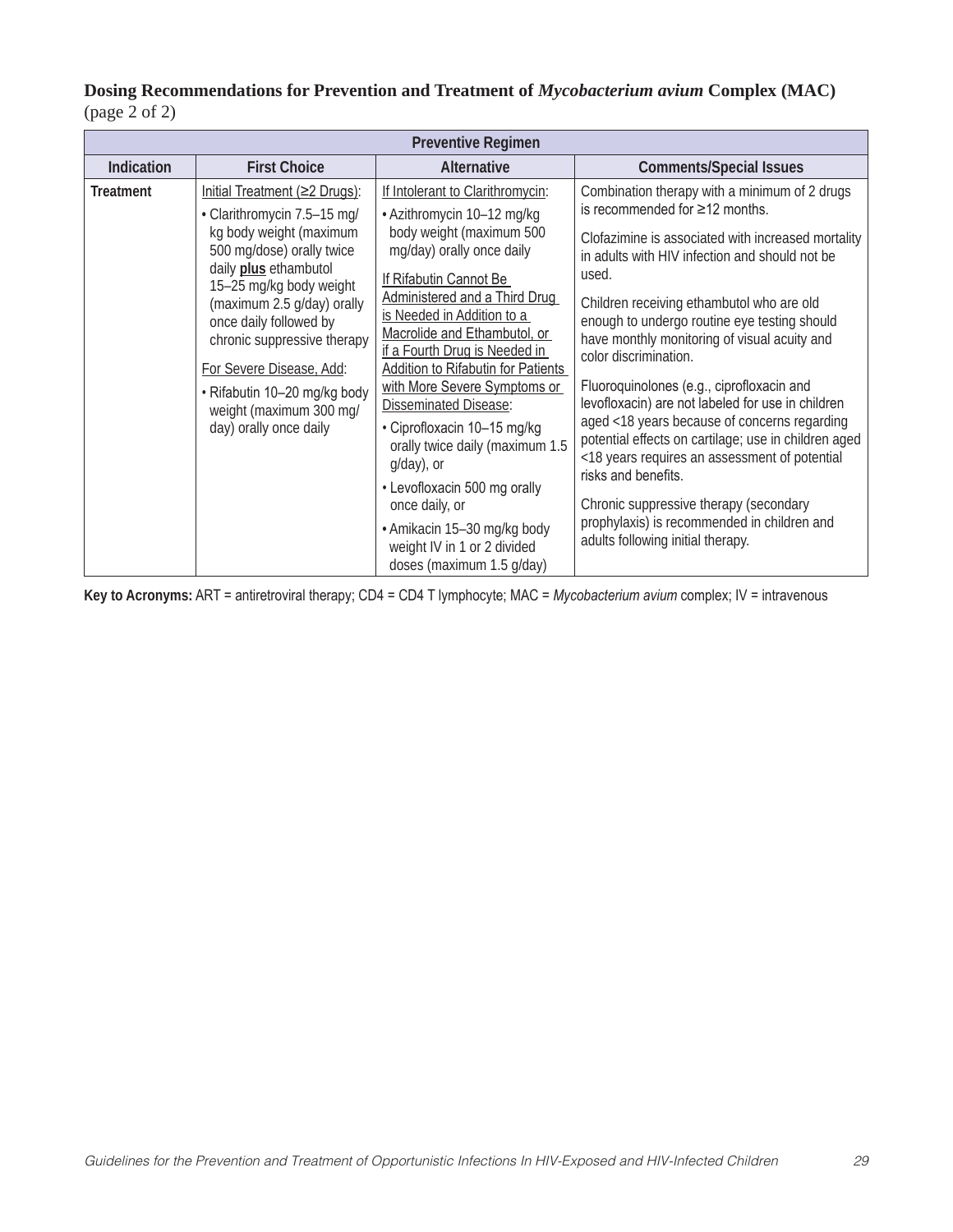### *Mycobacterium tuberculosis* **(Last updated November 6, 2013; last reviewed November 6, 2013)**

**Table: Dosing Recommendations for Preventing and Treating TB in HIV-infected Children** (page 1 of 2)

| <b>Indication</b>                       | <b>First Choice</b>                                                                                                                                                                                                                                                                                                                                                                                                                                                                                                                                                                                                                                                                                                                                        | <b>Alternative</b>                                                                                                                                                                                                                                                                                                                                                                                                                                                                                                                                                                                                                                                                                                                                       | <b>Comments/Special Issues</b>                                                                                                                                                                                                                                                                                                                                                                                                                                                                                                                                                                                                                                                                                                                                                                                                                                                                                                                                                                                 |
|-----------------------------------------|------------------------------------------------------------------------------------------------------------------------------------------------------------------------------------------------------------------------------------------------------------------------------------------------------------------------------------------------------------------------------------------------------------------------------------------------------------------------------------------------------------------------------------------------------------------------------------------------------------------------------------------------------------------------------------------------------------------------------------------------------------|----------------------------------------------------------------------------------------------------------------------------------------------------------------------------------------------------------------------------------------------------------------------------------------------------------------------------------------------------------------------------------------------------------------------------------------------------------------------------------------------------------------------------------------------------------------------------------------------------------------------------------------------------------------------------------------------------------------------------------------------------------|----------------------------------------------------------------------------------------------------------------------------------------------------------------------------------------------------------------------------------------------------------------------------------------------------------------------------------------------------------------------------------------------------------------------------------------------------------------------------------------------------------------------------------------------------------------------------------------------------------------------------------------------------------------------------------------------------------------------------------------------------------------------------------------------------------------------------------------------------------------------------------------------------------------------------------------------------------------------------------------------------------------|
| <b>Prophylaxis</b><br>Post-<br>exposure | Source Case Drug Susceptible:<br>• Isoniazid 10-15 mg/kg body<br>weight (maximum 300 mg/day) by<br>mouth daily for 9 months<br>Source Case Drug Resistant:<br>• Consult expert and local public<br>health authorities.                                                                                                                                                                                                                                                                                                                                                                                                                                                                                                                                     | • If adherence with daily<br>isoniazid cannot be ensured,<br>consider isoniazid 20-30 mg/<br>kg body weight (maximum 900<br>mg/day) by mouth 2 times a<br>week by DOT for 9 months<br>• Isoniazid 10-15 mg/kg body<br>weight (maximum 300 mg/<br>day) and rifampin 10-20 mg/<br>kg body weight (maximum 600<br>mg/day) by mouth daily for 3-<br>4 months<br>• Rifampin 10-20 mg/kg body<br>weight (maximum 600 mg/<br>day) by mouth daily for 4-6<br>months                                                                                                                                                                                                                                                                                              | Drug-drug interactions with cART should<br>be considered for all rifamycin containing<br>alternatives.<br>Indication:<br>. Positive TST (TST ≥5 mm) or IGRA<br>without previous TB treatment<br>• Close contact with any infectious TB case<br>(repeated exposures warrant repeated<br>post-exposure prophylaxis)<br>• TB disease must be excluded before<br>starting treatment.<br>. No indication for pre-exposure and post-<br>treatment prophylaxis.<br>Criteria for Discontinuing Prophylaxis:<br>• Only with documented severe adverse<br>event, which is exceedingly rare.<br><b>Adjunctive Treatment:</b><br>. Pyridoxine 1-2 mg/kg body weight once<br>daily (maximum 25-50 mg/day) with<br>isoniazid; pyridoxine supplementation is<br>recommended for exclusively breastfed<br>infants and for children and adolescents<br>on meat- and milk-deficient diets; children<br>with nutritional deficiencies, including all<br>symptomatic HIV-infected children; and<br>pregnant adolescents and women. |
| <b>Treatment</b>                        | <b>Intrathoracic Disease</b><br>Drug-Susceptible TB<br>Intensive Phase (2 Months):<br>· Isoniazid, 10-15 mg/kg body<br>weight (maximum 300 mg/day) by<br>mouth once daily, plus<br>• Rifampin 10-20 mg/kg body<br>weight (maximum 600 mg/day) by<br>mouth once daily, plus<br>• Pyrazinamide 30-40 mg/kg body<br>weight (maximum 2 g/day) by<br>mouth once daily, plus<br>• Ethambutol 15-25 mg/kg body<br>weight (maximum 2.5 g/day) by<br>mouth once daily<br>Continuation Phase (7 Months):<br>• Isoniazid 10-15 mg/kg body<br>weight (maximum 300 mg/day) by<br>mouth once daily, plus<br>• Rifampin 10-20 mg/kg body<br>weight (maximum 600 mg/day) by<br>mouth once daily<br><b>Extrathoracic Disease:</b><br><b>Note:</b> Depends on disease entity | Alternative for Rifampin:<br>• Rifabutin 10-20 mg/kg body<br>weight (maximum 300 mg/<br>day) by mouth once daily<br>(same dose if 3 times a week)<br>• Discuss with an expert.<br><b>Alternative Continuation Phase</b><br>If Good Adherence and<br>Treatment Response:<br>· Isoniazid 20-30 mg/kg body<br>weight (maximum 900 mg/<br>day) by mouth, plus<br>• Rifampin 10-20 mg/kg body<br>weight (maximum 600 mg/<br>day) three times a week.<br>• In children with minimal disease<br>with fully drug-susceptible TB in<br>the absence of significant<br>immune compromise, a 3-drug<br>intensive phase regimen<br>(excluding ethambutol) and a<br>continuation phase of 4 months<br>can be considered (total<br>duration of therapy of 6<br>months). | Only DOT.<br>If cART-naive, start TB therapy immediately<br>and initiate cART within 2-8 weeks.<br>Already on cART; review to minimize<br>potential toxicities and drug-drug<br>interactions; start TB treatment immediately.<br>Potential drug toxicity and interactions<br>should be reviewed at every visit.<br><b>Adjunctive Treatment:</b><br>• Co-trimoxazole prophylaxis<br>• Pyridoxine 1-2 mg/kg/ body weight/day<br>(maximum 25-50 mg/day) with isoniazid<br>or cycloserine/terizidone or, if<br>malnourished; pyridoxine<br>supplementation is recommended for<br>exclusively breastfed infants and for<br>children and adolescents on meat- and<br>milk-deficient diets; children with<br>nutritional deficiencies, including all<br>symptomatic HIV-infected children; and<br>pregnant adolescents and women.<br>• Corticosteroids (2 mg/kg body weight per<br>day of prednisone [maximum, 60 mg/day]<br>or its equivalent for 4-6 weeks followed                                                 |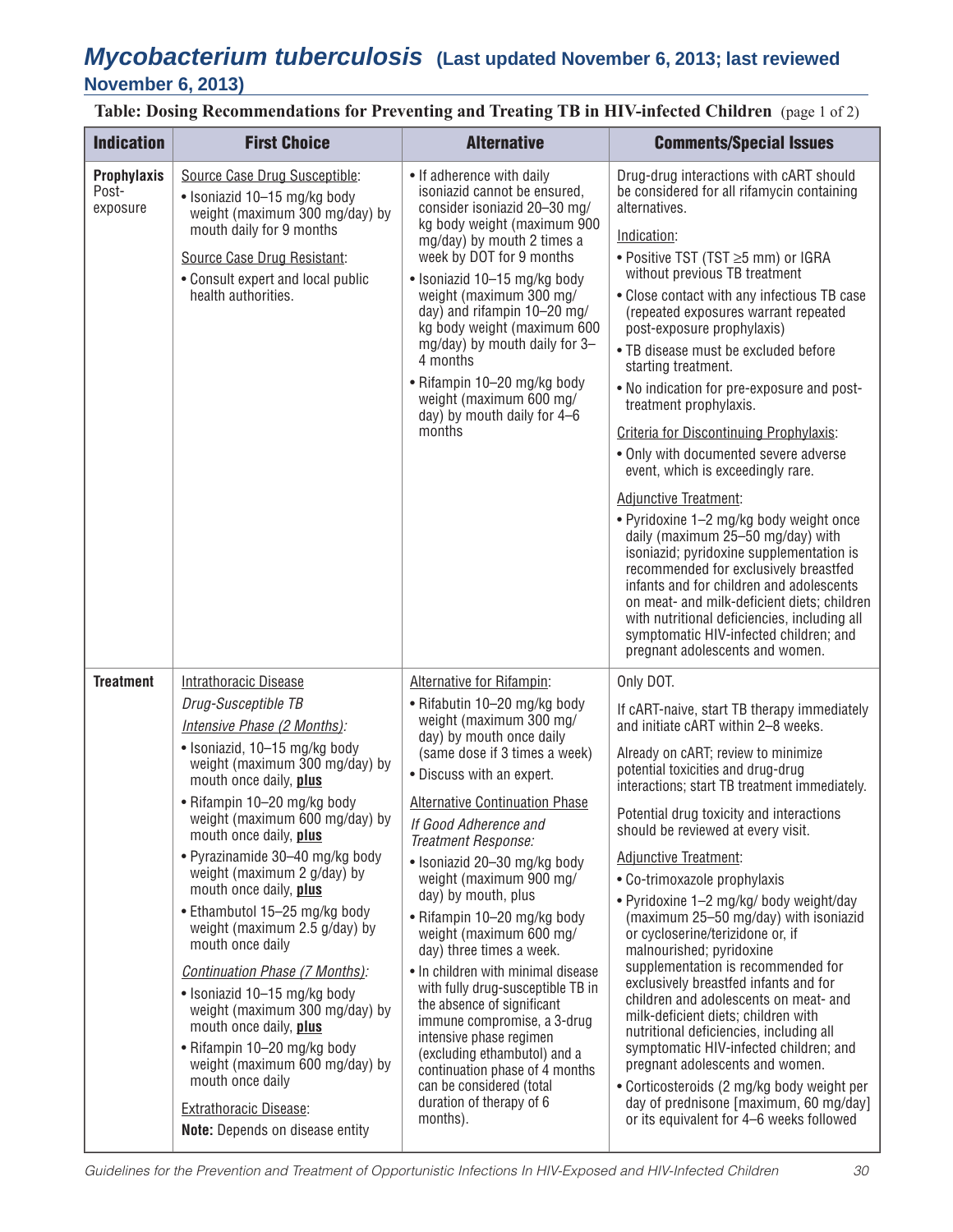|  |  | Table: Dosing Recommendations for Preventing and Treating TB in HIV-infected Children (page 2 of 2) |  |
|--|--|-----------------------------------------------------------------------------------------------------|--|
|  |  |                                                                                                     |  |

| <b>Indication</b>       | <b>First Choice</b>                                                                                                                                                                                                                                                                                                                                                                                                                                                                                                                                                                                                                                                                                                                                                                                                                    | <b>Alternative</b> | <b>Comments/Special Issues</b>                                                                                                                                                                                                                                                                                                                                                                                                                                                                                                                                                                                                                                                                                                                                                                                                                                                                                                                                                                                                                                                          |
|-------------------------|----------------------------------------------------------------------------------------------------------------------------------------------------------------------------------------------------------------------------------------------------------------------------------------------------------------------------------------------------------------------------------------------------------------------------------------------------------------------------------------------------------------------------------------------------------------------------------------------------------------------------------------------------------------------------------------------------------------------------------------------------------------------------------------------------------------------------------------|--------------------|-----------------------------------------------------------------------------------------------------------------------------------------------------------------------------------------------------------------------------------------------------------------------------------------------------------------------------------------------------------------------------------------------------------------------------------------------------------------------------------------------------------------------------------------------------------------------------------------------------------------------------------------------------------------------------------------------------------------------------------------------------------------------------------------------------------------------------------------------------------------------------------------------------------------------------------------------------------------------------------------------------------------------------------------------------------------------------------------|
| Treatment,<br>continued | • Lymph node TB-treat as minimal<br>intrathoracic disease<br>• Bone or joint disease-consider<br>extending continuation phase to 10<br>months (for total duration of                                                                                                                                                                                                                                                                                                                                                                                                                                                                                                                                                                                                                                                                   |                    | by tapering) with CNS disease or<br>pericardial effusion; may be considered<br>with pleural effusions, severe airway<br>compression, or severe IRIS.                                                                                                                                                                                                                                                                                                                                                                                                                                                                                                                                                                                                                                                                                                                                                                                                                                                                                                                                    |
|                         | therapy of 12 months).<br><b>TB Meningitis:</b><br>• As alternative to ethambutol or<br>streptomycin, 20-40 mg/kg body<br>weight (maximum 1 g/day) IM<br>once daily-during intensive<br>phase, consider ethionamide, 15-<br>20 mg/kg body weight by mouth<br>(maximum 1 g/day), initially<br>divided into 2 doses until well<br>tolerated<br>• Consider extending continuation<br>phase to 10 months (for total<br>duration of therapy of 12 months).<br>• Discuss with an expert.<br>Drug-Resistant TB<br>$MDR$ -T $R$ :<br>• Therapy should be based on<br>resistance pattern of child (or of<br>source case where child's isolate is<br>not available); consult an expert.<br><b>Treatment Duration:</b><br>• 18-24 months after non-<br>bacteriological diagnosis or after<br>culture conversion; ≥12 months if<br>minimal disease |                    | Second-Line Drug Doses:<br>• Amikacin 15-30 mg/kg body weight<br>(maximum 1 g/day) IM or IV once daily<br>• Kanamycin 15–30 mg/kg body weight<br>(maximum 1 g/day) IM or IV once daily<br>• Capreomycin 15-30 mg/kg body weight<br>(maximum 1 g/day) IM once daily<br>• Ofloxacin 15-20 mg/kg body weight<br>(maximum 800 mg/day), or levofloxacin<br>7.5-10 mg/kg body weight (maximum<br>750 mg/day) by mouth once daily.<br>Because some fluoroquinolones are<br>approved by the FDA for use only in<br>people aged 18 years and older, their use<br>in younger patients necessitates careful<br>assessment of the potential risks and<br>benefits.<br>· Cycloserine/Terizidone 10-20 mg/kg body<br>weight (maximum 1 g/day) by mouth<br>once daily<br>• Ethionamide/prothionamide, 15-20 mg/<br>kg body weight (maximum 1 g/day) by<br>mouth in 2-3 divided doses<br>• Para-aminosalicylic acid 200-300 mg/kg<br>body weight by mouth divided into 3-4<br>doses per day (maximum 10 g/day).<br>• Thiacetazone can cause severe reactions<br>in HIV-infected children including rash |
|                         | • Discuss with an expert.                                                                                                                                                                                                                                                                                                                                                                                                                                                                                                                                                                                                                                                                                                                                                                                                              |                    | and aplastic anemia, and should not be<br>used.                                                                                                                                                                                                                                                                                                                                                                                                                                                                                                                                                                                                                                                                                                                                                                                                                                                                                                                                                                                                                                         |

**Key to Acronyms:** cART = combined antiretroviral therapy; CNS = central nervous system; DOT = directly observed therapy; FDA = Food and Drug Administration; IGRA = interferon-gamma release assay; IM = intramuscular; IRIS = immune reconstitution inflammatory syndrome; IV = intravenous; MDR-TB = multi-drug-resistant tuberculosis; TB = tuberculosis; TST = tuberculin skin test

#### **References:**

Pickering LK, Baker CJ, Kimberlin DW, Long SS, and the American Academy of Pediatrics. Tuberculosis. *Red Book: 2009 Report of the Committee on Infectious Diseases*. Elk Grove Village, IL: American Academy of Pediatrics; 2009:680-701

Centers for Disease Control and Prevention. Tuberculin Testing and Treatment of Latent Tuberculosis Infection. *MMWR* 49(RR06);1- 54. 2003.

Centers for Disease Control and Prevention. Treatment of Tuberculosis. *MMWR* 52(RR11);1-77. 2003.

Schaaf HS, Marais BJ. Management of multidrug-resistant tuberculosis in children: a survival guide for paediatricians. *Paediatr Respir Rev*. 2011; 12: 31-38

World Health Organization. Rapid Advice: treatment of tuberculosis in children. Paper presented at Geneva, Switzerland: (WHO/HTM/TB/2010.13).

World Health Organization. Guidance for national tuberculosis and HIV programmes on the management of tuberculosis in HIVinfected children: recommendations for a public health approach. Paper presented at: Paris, France: IUATLD , 2010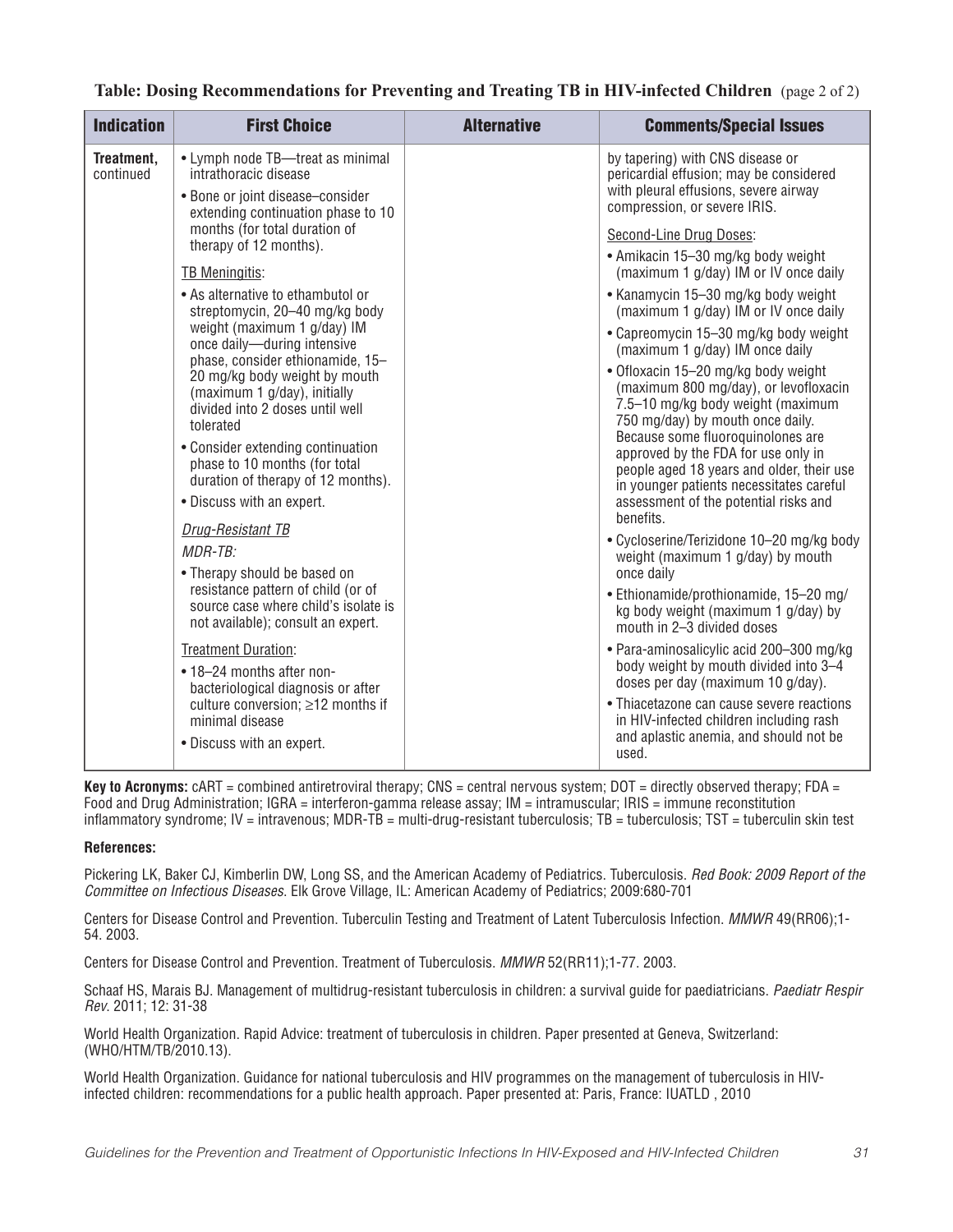# *Pneumocystis jirovecii* **Pneumonia (Last updated November 6, 2013; last reviewed November 6, 2013)**

**Dosing Recommendations for Prevention and Treatment of Pneumocystis Pneumonia** (page 1 of 2)

| <b>Indication</b>                                   | <b>First Choice</b>                                                                                                                                                                                                                                                                                                                                                                                                                                                                                                                                                                   | <b>Alternative</b>                                                                                                                                                                                                                                                                                                                                                                                                                                                                                                                                                                                                                                                                                              | <b>Comments/Special Issues</b>                                                                                                                                                                                                                                                                                                                                                                                                                                                                                                                                                                                                                                                                                                                                                                                                                                                                                                                                                                                                                                                               |
|-----------------------------------------------------|---------------------------------------------------------------------------------------------------------------------------------------------------------------------------------------------------------------------------------------------------------------------------------------------------------------------------------------------------------------------------------------------------------------------------------------------------------------------------------------------------------------------------------------------------------------------------------------|-----------------------------------------------------------------------------------------------------------------------------------------------------------------------------------------------------------------------------------------------------------------------------------------------------------------------------------------------------------------------------------------------------------------------------------------------------------------------------------------------------------------------------------------------------------------------------------------------------------------------------------------------------------------------------------------------------------------|----------------------------------------------------------------------------------------------------------------------------------------------------------------------------------------------------------------------------------------------------------------------------------------------------------------------------------------------------------------------------------------------------------------------------------------------------------------------------------------------------------------------------------------------------------------------------------------------------------------------------------------------------------------------------------------------------------------------------------------------------------------------------------------------------------------------------------------------------------------------------------------------------------------------------------------------------------------------------------------------------------------------------------------------------------------------------------------------|
| Primary<br>Prophylaxis                              | · TMP-SMX (Cotrimoxazole):<br>TMP $2.5 - 5$ mg/kg body<br>weight/dose with SMX<br>12.5-25 mg/kg body<br>weight/dose twice per day.<br>Dosing based on TMP<br>component.<br>• The total daily dose should<br>not exceed 320 mg TMP<br>and 1600 mg SMX. Several<br>dosing schemes have been<br>used successfully-<br>• Given 3 days per week<br>on consecutive days or<br>on alternate days<br>• Given 2 days per week<br>on consecutive days or<br>on alternate days<br>• Given every day (total<br>daily dose of TMP 5-10<br>mg/kg body weight<br>given as a single dose<br>each day) | Dapsone<br>Children aged $\geq$ 1 months:<br>• 2 mg/kg body weight<br>(maximum 100 mg) by mouth<br>once daily or 4 mg/kg body<br>weight (maximum 200 mg) by<br>mouth once weekly<br>Atovaguone<br>Children Aged 1-3 Months and<br>>24 Months-12 Years:<br>• 30-40 mg/kg body<br>weight/dose by mouth once<br>daily with food<br>Children Aged 4-24 Months:<br>• 45 mg/kg body weight/dose by<br>mouth once daily with food<br>Children Aged ≥13 Years:<br>• 1500 mg (10 cc oral yellow<br>suspension) per dose by<br>mouth once daily<br>Aerosolized Pentamidine<br>Children Aged $\geq$ 5 Years:<br>• 300 mg every month via<br>Respirgard II™ nebulizer<br>(manufactured by Marquest;<br>Englewood, Colorado) | Primary Prophylaxis Indicated For:<br>• All HIV-infected or HIV-indeterminate infants<br>from aged 4-6 weeks to 12 months<br>regardless of CD4 cell count/percentage<br>• HIV-infected children aged 1 to <6 years with<br>CD4 count <500 cells/ $\text{mm}^3$ or CD4 percentage<br><15%; HIV-infected children aged 6-12 years<br>with CD4 count <200 cells/mm <sup>3</sup> or CD4<br>percentage <15%<br>Criteria for Discontinuing Primary Prophylaxis:<br>Note: Do not discontinue in HIV-infected<br>children aged <1 year<br>After $\geq 6$ Months of cART:<br>• Aged 1 to <6 years; CD4 percentage $\geq$ 15% or<br>CD4 count is $\geq$ 500 cells/mm <sup>3</sup> for $>$ 3<br>consecutive months, or<br>• Aged ≥6 years, CD4 percentage ≥15% or CD4<br>count is $\geq$ 200 cells/mm <sup>3</sup> for $>$ 3 consecutive<br>months<br><b>Criteria for Restarting Primary Prophylaxis:</b><br>• Aged 1 to $<$ 6 years with CD4 percentage $<$ 15<br>or CD4 count <500 cells/mm <sup>3</sup><br>• Aged $\geq$ 6 years with CD4 percentage <15% or<br>CD4 count <200 cells/mm <sup>3</sup> |
| <b>Secondary</b><br><b>Prophylaxis</b><br>Prior PCP | Same as for primary<br>prophylaxis.                                                                                                                                                                                                                                                                                                                                                                                                                                                                                                                                                   | Same as for primary<br>prophylaxis.                                                                                                                                                                                                                                                                                                                                                                                                                                                                                                                                                                                                                                                                             | Secondary Prophylaxis Indicated For:<br>• Children with prior episode of PCP<br><b>Criteria for Discontinuing Secondary</b><br>Prophylaxis:<br>• Same as for primary prophylaxis<br><b>Criteria for Restarting Secondary Prophylaxis:</b><br>• Same as for primary prophylaxis                                                                                                                                                                                                                                                                                                                                                                                                                                                                                                                                                                                                                                                                                                                                                                                                               |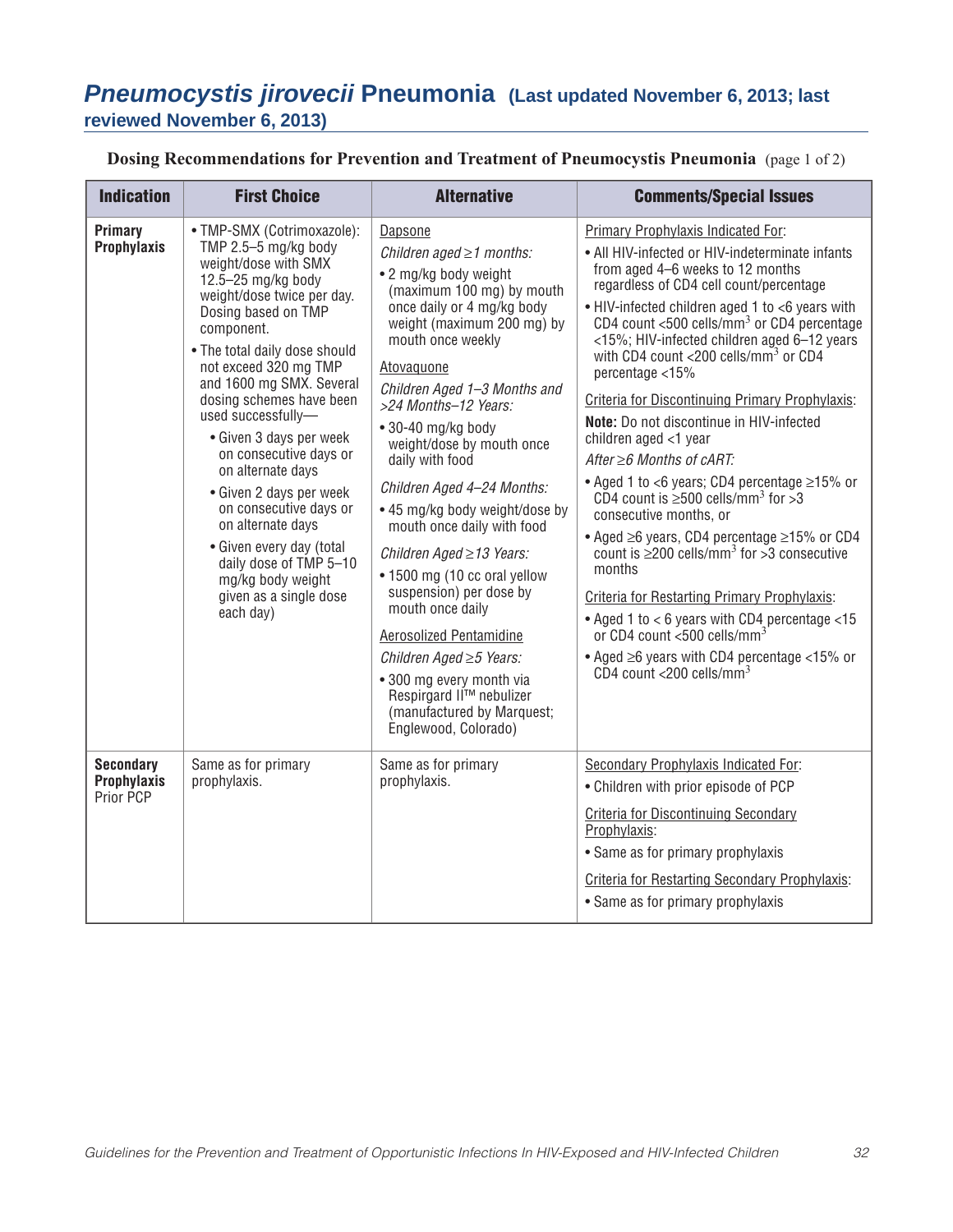| <b>Indication</b> | <b>First Choice</b>                                                                                                                                                          | <b>Alternative</b>                                                                                                                                                                                                                                                                                   | <b>Comments/Special Issues</b>                                                                                                                                                                                                                                                                                                                                                                                                          |
|-------------------|------------------------------------------------------------------------------------------------------------------------------------------------------------------------------|------------------------------------------------------------------------------------------------------------------------------------------------------------------------------------------------------------------------------------------------------------------------------------------------------|-----------------------------------------------------------------------------------------------------------------------------------------------------------------------------------------------------------------------------------------------------------------------------------------------------------------------------------------------------------------------------------------------------------------------------------------|
| <b>Treatment</b>  | TMP-SMX 3.75-5 mg/kg<br>body weight/dose TMP<br>(based on TMP component)<br>every 6 hours IV or orally<br>given for 21 days (followed<br>by secondary prophylaxis<br>dosing) | If TMP-SMX-Intolerant or<br><b>Clinical Treatment Failure After</b><br>5-7 Days of TMP-SMX Therapy<br>Pentamidine:<br>• 4 mg/kg body weight/dose<br>IV/IM once daily is the first<br>choice alternative regimen.<br>Note: Pentamidine can be<br>changed to atovaquone after<br>7-10 days IV therapy. | After acute pneumonitis resolved in mild-<br>moderate disease, IV TMP-SMX can be changed<br>to oral. For oral administration, total daily dose<br>of TMP-SMX can also be administered in 3<br>divided doses (every 8 hours).<br>Dapsone 2 mg/kg body weight by mouth once<br>daily (maximum 100 mg/day) plus<br>trimethoprim 5 mg/kg body weight by mouth<br>every 8 hours has been used in adults but data<br>in children are limited. |
|                   |                                                                                                                                                                              | Atovaquone<br>Daily Dosing:<br>• Children aged 1-3 months and<br>$>24$ months-12 years: $30-40$<br>mg/kg body weight/dose by<br>mouth once daily with food                                                                                                                                           | Primaquine base 0.3 mg/kg body weight by<br>mouth once daily (maximum 30 mg/day) plus<br>clindamycin 10 mg/kg body weight/dose IV or by<br>mouth (maximum 600 mg given IV and 300-450<br>mg given orally) every 6 hours has been used in<br>adults, but data in children are not available.                                                                                                                                             |
|                   |                                                                                                                                                                              | • Children aged 4-24 months:                                                                                                                                                                                                                                                                         | <b>Indications for Corticosteroids:</b>                                                                                                                                                                                                                                                                                                                                                                                                 |
|                   |                                                                                                                                                                              | 45 mg/kg body weight/dose by<br>mouth once daily with food                                                                                                                                                                                                                                           | . PaO <sub>2</sub> <70 mm Hg at room air or alveolar-<br>arterial oxygen gradient > 35 mm Hg                                                                                                                                                                                                                                                                                                                                            |
|                   |                                                                                                                                                                              | Twice-Daily Dosing*:                                                                                                                                                                                                                                                                                 | Prednisone Dose:                                                                                                                                                                                                                                                                                                                                                                                                                        |
|                   |                                                                                                                                                                              | • Children aged ≥13 years: 750<br>mg/dose by mouth twice daily                                                                                                                                                                                                                                       | . 1 mg/kg body weight/dose by mouth twice<br>daily for 5 days, then                                                                                                                                                                                                                                                                                                                                                                     |
|                   |                                                                                                                                                                              |                                                                                                                                                                                                                                                                                                      | . 0.5-1 mg/kg body weight/dose by mouth<br>twice daily for 5 days, then                                                                                                                                                                                                                                                                                                                                                                 |
|                   |                                                                                                                                                                              |                                                                                                                                                                                                                                                                                                      | • 0.5 mg/kg body weight by mouth once daily<br>for days 11 to 21.                                                                                                                                                                                                                                                                                                                                                                       |
|                   |                                                                                                                                                                              |                                                                                                                                                                                                                                                                                                      | Alternative Corticosteroid Regimens Include:                                                                                                                                                                                                                                                                                                                                                                                            |
|                   |                                                                                                                                                                              |                                                                                                                                                                                                                                                                                                      | • Adult dosage of prednisone: 40 mg/dose<br>twice daily on days 1-5, 40 mg/dose once<br>daily on days 6-10, 20 mg/dose once daily on<br>days $11-21$ , and                                                                                                                                                                                                                                                                              |
|                   |                                                                                                                                                                              |                                                                                                                                                                                                                                                                                                      | • Methylprednisolone IV 1 mg/kg/dose every 6<br>hours on days 1-7, 1 mg/kg/dose twice daily<br>on days 8-9, 0.5 mg/kg/dose twice daily on<br>days 10 and 11, and 1 mg/kg/dose once daily<br>on days 12-16.                                                                                                                                                                                                                              |
|                   |                                                                                                                                                                              |                                                                                                                                                                                                                                                                                                      | Chronic suppressive therapy (secondary<br>prophylaxis) with TMP/SMX is recommended<br>in children and adults following initial therapy<br>(see Secondary Prophylaxis).                                                                                                                                                                                                                                                                  |

#### **Dosing Recommendations for Prevention and Treatment of Pneumocystis Pneumonia** (page 2 of 2)

\*Some experts use twice-daily dosing of atovaquone as alternative treatment for PCP in children aged <12 years:

• Children aged 1–3 months and >24 months to 12 years: 15–20 mg/kg body weight/dose by mouth twice daily with food

• Children aged 4–24 months: 22.5 mg/kg body weight/dose by mouth twice daily with food.

**Key to Acronyms:** cART = combination antiretroviral therapy; CD4 = CD4 T lymphocyte cell; IM = intramuscular; IV = intravenous; PCP = *Pneumocystis jirovecii* pneumonia; TMP-SMX = trimethoprim-sulfamethoxazole

**Note:** Information included in these guidelines might not represent Food and Drug Administration (FDA) approval or approved labeling for products or indications. Specifically, the terms safe and effective might not be synonymous with the FDA-defined legal standards for product approval.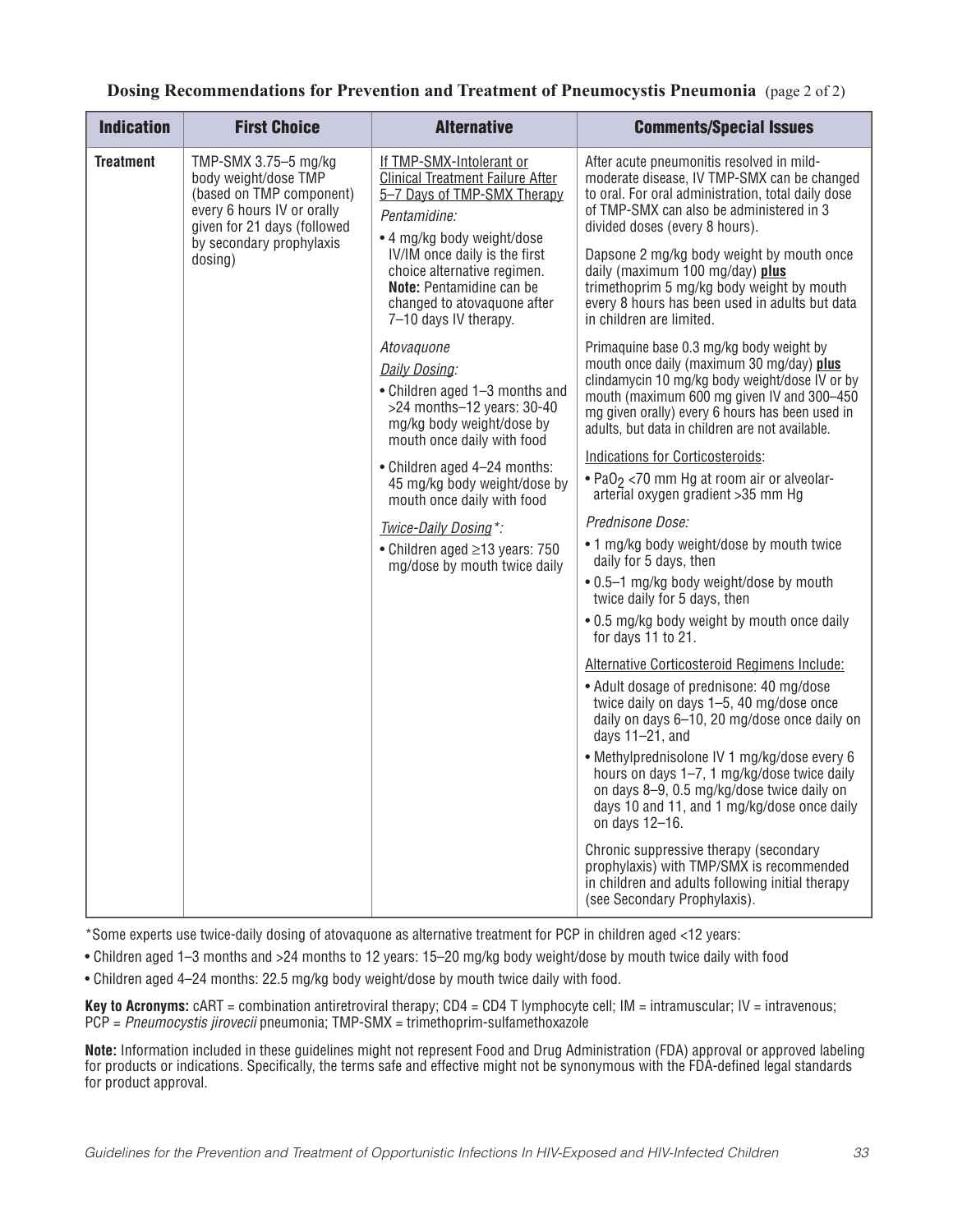| <b>Preventive Regimen</b> |                                                                                                                                                                                                                                                                                                                                                                                                                                                                                                                                                                                                                                                                                                                                                                |                                                                                                                                                                                                                                                                                                                                                                                                                                                                                                                                                                                                                                      |                                                                                                                                                                                                                                                                                                                                                                                                                                                                                                                                                                                                                                                                                                                                                                                                                                                   |  |  |
|---------------------------|----------------------------------------------------------------------------------------------------------------------------------------------------------------------------------------------------------------------------------------------------------------------------------------------------------------------------------------------------------------------------------------------------------------------------------------------------------------------------------------------------------------------------------------------------------------------------------------------------------------------------------------------------------------------------------------------------------------------------------------------------------------|--------------------------------------------------------------------------------------------------------------------------------------------------------------------------------------------------------------------------------------------------------------------------------------------------------------------------------------------------------------------------------------------------------------------------------------------------------------------------------------------------------------------------------------------------------------------------------------------------------------------------------------|---------------------------------------------------------------------------------------------------------------------------------------------------------------------------------------------------------------------------------------------------------------------------------------------------------------------------------------------------------------------------------------------------------------------------------------------------------------------------------------------------------------------------------------------------------------------------------------------------------------------------------------------------------------------------------------------------------------------------------------------------------------------------------------------------------------------------------------------------|--|--|
| Indication                | <b>First Choice</b>                                                                                                                                                                                                                                                                                                                                                                                                                                                                                                                                                                                                                                                                                                                                            | Alternative                                                                                                                                                                                                                                                                                                                                                                                                                                                                                                                                                                                                                          | <b>Comments/Special Issues</b>                                                                                                                                                                                                                                                                                                                                                                                                                                                                                                                                                                                                                                                                                                                                                                                                                    |  |  |
| Primary<br>Prophylaxis    | N/A                                                                                                                                                                                                                                                                                                                                                                                                                                                                                                                                                                                                                                                                                                                                                            | N/A                                                                                                                                                                                                                                                                                                                                                                                                                                                                                                                                                                                                                                  | Primary Prophylaxis Indicated<br>for:<br>$\bullet$ N/A<br><b>Criteria for Discontinuing</b><br>Primary Prophylaxis:<br>$\bullet$ N/A<br><b>Criteria for Restarting Primary</b><br>Prophylaxis:<br>$\bullet$ N/A                                                                                                                                                                                                                                                                                                                                                                                                                                                                                                                                                                                                                                   |  |  |
| Secondary<br>Prophylaxis  | N/A                                                                                                                                                                                                                                                                                                                                                                                                                                                                                                                                                                                                                                                                                                                                                            | N/A                                                                                                                                                                                                                                                                                                                                                                                                                                                                                                                                                                                                                                  | <b>Secondary Prophylaxis</b><br>Indicated:<br>$\bullet$ N/A<br><b>Criteria For Discontinuing</b><br><b>Secondary Prophylaxis:</b><br>$\bullet$ N/A<br><b>Criteria For Restarting</b><br><b>Secondary Prophylaxis:</b><br>$\bullet$ N/A                                                                                                                                                                                                                                                                                                                                                                                                                                                                                                                                                                                                            |  |  |
| <b>Treatment</b>          | Congenital<br>Proven or Highly Probable<br>Disease:<br>Aqueous crystalline penicillin G<br>100,000-150,000 units/kg<br>body weight per day,<br>administered as 50,000<br>units/kg body weight per dose<br>IV every 12 hours for the first 7<br>days of life, and then every 8<br>hours for 10 days<br>If diagnosed after 1 month of<br>age, aqueous penicillin G<br>200,000-300,000 unit/kg body<br>weight per day, administered<br>as 50,000 units/kg body weight<br>per dose IV every 4-6 hours<br>(maximum 18-24 million units<br>per day) for 10 days<br>Possible Disease:<br>Treatment options are<br>$\bullet$<br>influenced by several factors,<br>including maternal treatment,<br>titer, and response to therapy;<br>and infant physical exam, titer, | Congenital<br>Proven or Highly Probable<br>Disease (Less Desirable if CNS<br>Involvement):<br>• Procaine penicillin G 50,000<br>units/kg body weight IM once<br>daily for 10 days<br>Possible Disease:<br>• Treatment options are<br>influenced by several factors,<br>including maternal treatment,<br>titer, and response to therapy;<br>and infant physical exam, titer,<br>and test results. Scenarios that<br>include variations of these<br>factors are described and<br>treatment recommendations<br>are provided in detail on pages<br>36-37 of the Centers for<br><b>Disease Control STD</b><br>Treatment Guidelines, 2010. | For treatment of congenital<br>syphilis, repeat the entire course of<br>treatment if >1 day of treatment is<br>missed.<br>Examinations and serologic testing<br>for children with congenital syphilis<br>should occur every 2-3 months<br>until the test becomes non-reactive<br>or there is a fourfold decrease in<br>titer. Children with increasing titers<br>or persistently positive titers (even<br>if low levels) at ages 6-12 months<br>should be evaluated and<br>considered for re-treatment.<br>In the setting of maternal and<br>possible infant HIV infection, the<br>more conservative choices among<br>scenario-specific treatment options<br>may be preferable.<br>Children and adolescents with<br>acquired syphilis should have<br>clinical and serologic response<br>monitored at 3, 6, 9, 12, and 24<br>months after therapy. |  |  |

### **Dosing Recommendations for Prevention and Treatment of Syphilis**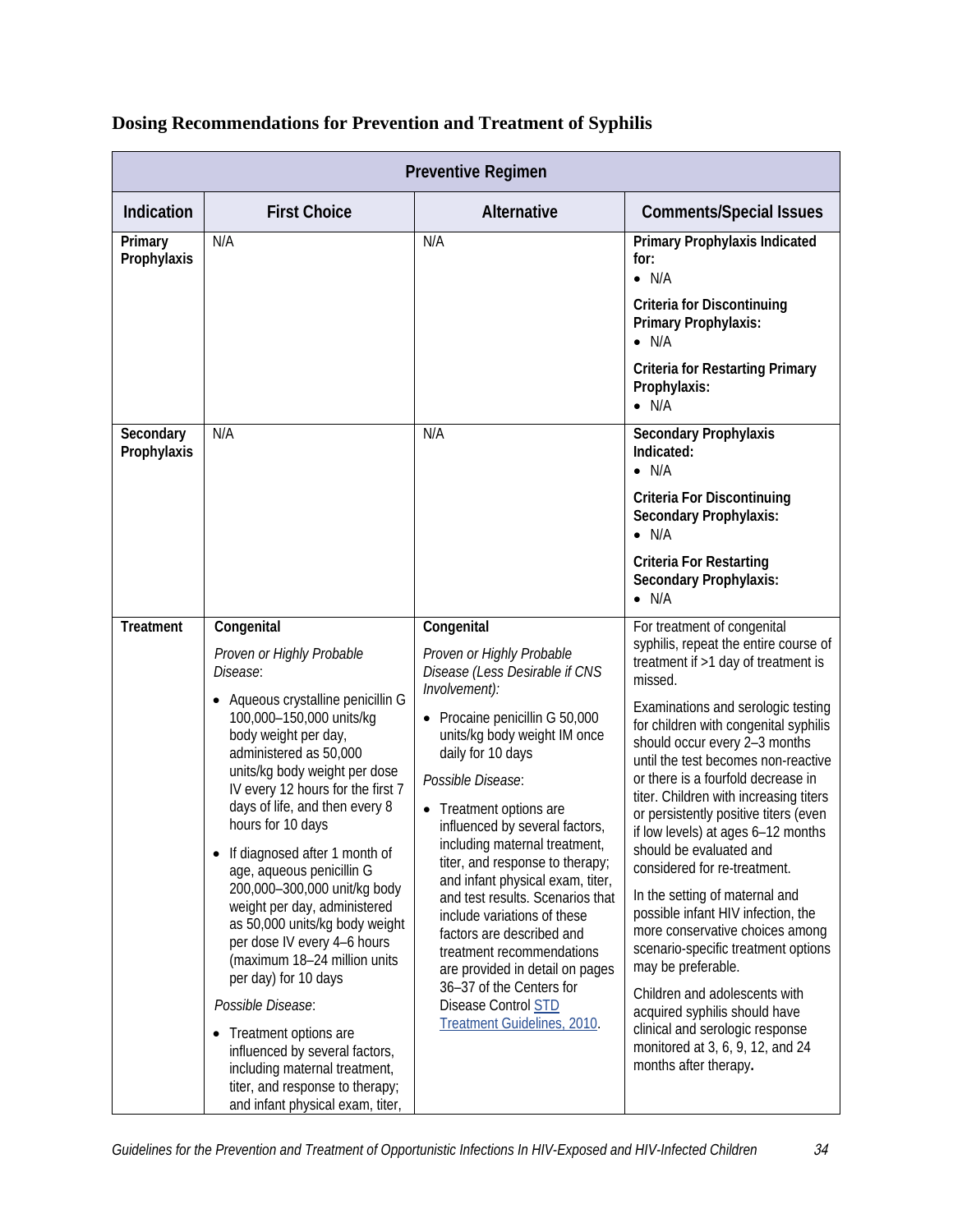| <b>Preventive Regimen</b> |                                                                                                                                                                                                                                                       |             |                                |  |  |
|---------------------------|-------------------------------------------------------------------------------------------------------------------------------------------------------------------------------------------------------------------------------------------------------|-------------|--------------------------------|--|--|
| Indication                | <b>First Choice</b>                                                                                                                                                                                                                                   | Alternative | <b>Comments/Special Issues</b> |  |  |
|                           | and test results. Scenarios that<br>include variations of these<br>factors are described and<br>treatment recommendations<br>are provided in detail on pages<br>36-37 of the Centers for<br><b>Disease Control STD</b><br>Treatment Guidelines, 2010. |             |                                |  |  |
|                           | Acquired<br>Early Stage (Primary, Secondary,<br>Early Latent):                                                                                                                                                                                        |             |                                |  |  |
|                           | Benzathine penicillin 50,000<br>$\bullet$<br>units/kg body weight<br>(maximum 2.4 million units) IM<br>for 1 dose                                                                                                                                     |             |                                |  |  |
|                           | Late Latent<br>Benzathine penicillin 50,000<br>units/kg body weight<br>(maximum 2.4 million units) IM<br>once weekly for 3 doses                                                                                                                      |             |                                |  |  |
|                           | Neurosyphilis (Including Ocular):                                                                                                                                                                                                                     |             |                                |  |  |
|                           | Aqueous penicillin G 200,000-<br>$\bullet$<br>300,000 units/kg body weight<br>per day administered as<br>50,000 units/kg body weight<br>per dose IV every 4-6 hours<br>(maximum 18-24 million units<br>per day) for 10-14 days                        |             |                                |  |  |

**Key:** CDC = Centers for Disease Control and Prevention; IM = intramuscular; IV = intravenous; STD = sexually transmitted disease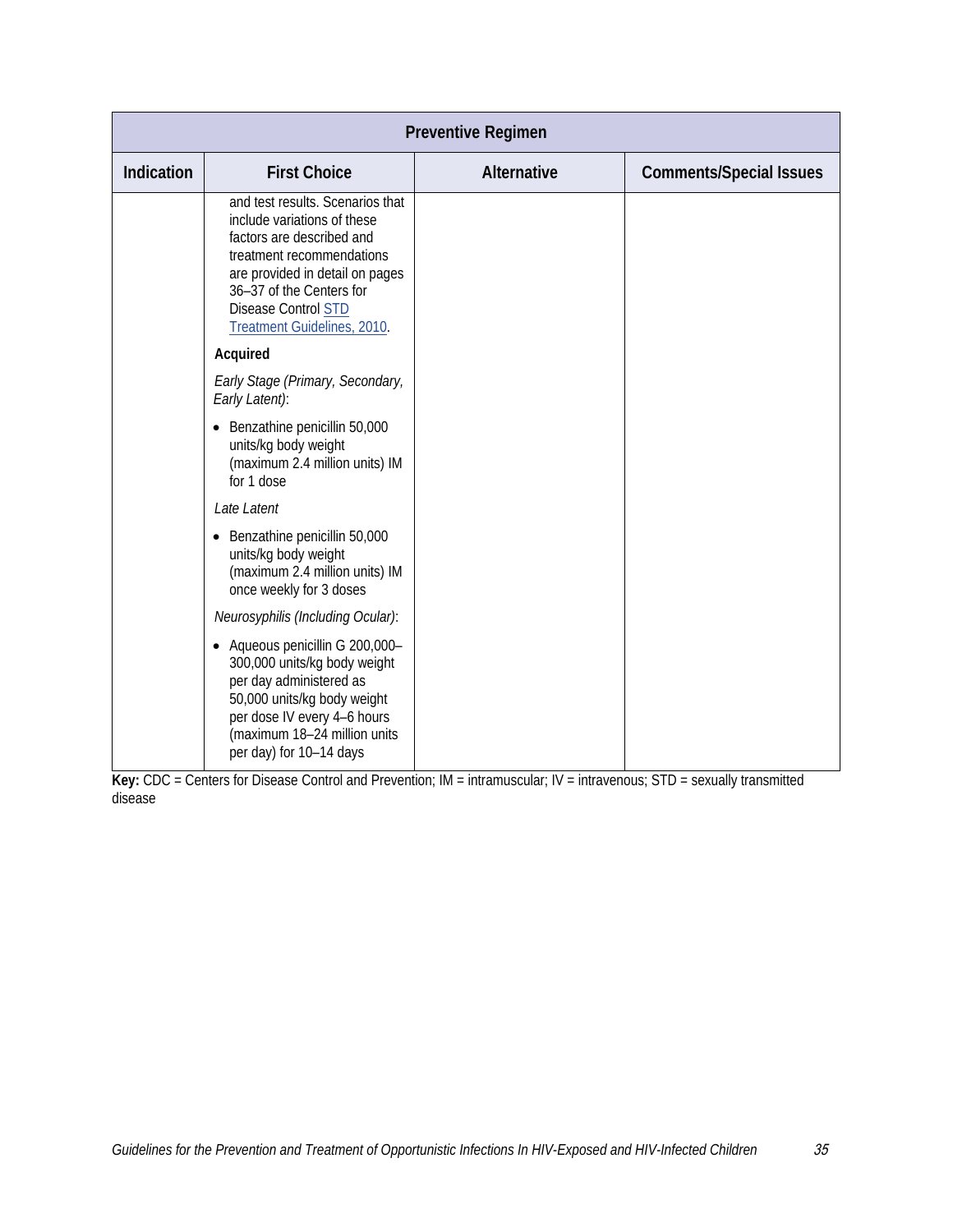## **Toxoplasmosis (Last updated November 6, 2013; last reviewed November 6, 2013)**

| <b>Indication</b>                                                  | <b>First Choice</b>                                                                                                                                                                                                                                                                                       | <b>Alternative</b>                                                                                                                                                                                                                                                                                                                                                                                                                                                                                                                                                                                                                                                                                                                                                                                                                                                                                                                                                                                                                                                                                                                    | <b>Comments/Special Issues</b>                                                                                                                                                                                                                                                                                                                                                                                                                                                                                                                                                                                                                                                                                                                                                                              |
|--------------------------------------------------------------------|-----------------------------------------------------------------------------------------------------------------------------------------------------------------------------------------------------------------------------------------------------------------------------------------------------------|---------------------------------------------------------------------------------------------------------------------------------------------------------------------------------------------------------------------------------------------------------------------------------------------------------------------------------------------------------------------------------------------------------------------------------------------------------------------------------------------------------------------------------------------------------------------------------------------------------------------------------------------------------------------------------------------------------------------------------------------------------------------------------------------------------------------------------------------------------------------------------------------------------------------------------------------------------------------------------------------------------------------------------------------------------------------------------------------------------------------------------------|-------------------------------------------------------------------------------------------------------------------------------------------------------------------------------------------------------------------------------------------------------------------------------------------------------------------------------------------------------------------------------------------------------------------------------------------------------------------------------------------------------------------------------------------------------------------------------------------------------------------------------------------------------------------------------------------------------------------------------------------------------------------------------------------------------------|
| Primary<br><b>Prophylaxis</b>                                      | TMP-SMX 150/750 mg/m <sup>2</sup><br>body surface area once daily<br>by mouth                                                                                                                                                                                                                             | For Children Aged ≥1 Month:<br>. Dapsone 2 mg/kg body weight or 15 mg/<br>$m2$ body surface area (maximum 25 mg)<br>by mouth once daily, plus<br>• Pyrimethamine 1 mg/kg body weight<br>(maximum 25 mg) by mouth once daily,<br>plus<br>• Leucovorin 5 mg by mouth every 3 days<br>For Children Aged 1-3 Months and<br>>24 Months:<br>• Atovaquone 30 mg/kg body weight by<br>mouth once daily<br>Children Aged 4-24 Months:<br>• Atovaquone 45 mg/kg body weight by<br>mouth once daily, with or without<br>pyrimethamine 1 mg/kg body weight or<br>15 mg/m <sup>2</sup> body surface area (maximum<br>25 mg) by mouth once daily, plus<br>• Leucovorin 5 mg by mouth every 3 days<br><b>Acceptable Alternative Dosage Schedules</b><br>for TMP-SMX:<br>• TMP-SMX 150/750 mg/m <sup>2</sup> body<br>surface area per dose once daily by<br>mouth 3 times weekly on 3 consecutive<br>days per week<br>• TMP-SMX 75/375 mg/m <sup>2</sup> body surface<br>area per dose twice daily by mouth<br>every day<br>• TMP-SMX 75/375 mg/m <sup>2</sup> body surface<br>area per dose twice daily by mouth 3<br>times weekly on alternate days | Primary Prophylaxis Indicated For:<br>IgG Antibody to Toxoplasma and<br>Severe Immunosuppression:<br>• HIV-infected children aged <6 years<br>with CD4 percentage <15%; HIV-<br>infected children aged ≥6 years with<br>CD4 count <100 cells/mm <sup>3</sup><br><b>Criteria for Discontinuing Primary</b><br>Prophylaxis:<br>Note: Do not discontinue in children<br>aged $<$ 1 year<br>$\bullet$ After $\geq$ 6 months of cART, and<br>• Aged 1 to <6 years; CD4 percentage is<br>$\geq$ 15% for >3 consecutive months<br>• Aged ≥6 years; CD4 count >200 cells/<br>$\text{mm}^3$ for $>3$ consecutive months<br><b>Criteria for Restarting Primary</b><br>Prophylaxis:<br>• Aged 1 to <6 years with CD4<br>percentage <15%<br>• Aged $\geq$ 6 years with CD4 count <100 to<br>$200$ cells/mm <sup>3</sup> |
| <b>Secondary</b><br><b>Prophylaxis</b><br>(Suppressive<br>Therapy) | · Sulfadiazine 42.5-60 mg/ kg<br>body weight per dose twice<br>daily* (maximum 2-4 g per<br>day) by mouth, plus<br>• Pyrimethamine 1 mg/kg<br>body weight or 15 mg/m <sup>2</sup><br>body surface area<br>(maximum 25 mg) by<br>mouth once daily, plus<br>• Leucovorin 5 mg by mouth<br>once every 3 days | • Clindamycin 7-10 mg/kg body weight<br>per dose by mouth 3 times daily, plus<br>• Pyrimethamine 1 mg/kg body weight or<br>15 mg/m <sup>2</sup> body surface area (maximum<br>25 mg) by mouth once daily, plus<br>• Leucovorin 5 mg by mouth once every<br>3 days<br>Children Aged 1-3 Months and >24<br>Months:<br>• Atovaquone 30 mg/kg body weight by<br>mouth once daily<br>• Leucovorin, 5 mg by mouth every 3 days<br>• TMP-SMX, 150/750 mg/m <sup>2</sup> body<br>surface area once daily by mouth                                                                                                                                                                                                                                                                                                                                                                                                                                                                                                                                                                                                                             | Secondary Prophylaxis Indicated:<br>• Prior toxoplasmic encephalitis<br><b>Note:</b> Alternate regimens with very<br>limited data in children. TMP-SMX only<br>to be used if patient intolerant to other<br>regimens<br><b>Criteria for Discontinuing Secondary</b><br>Prophylaxis<br>If All of the Following Criteria are<br>Fulfilled:<br>$\bullet$ Completed $\geq 6$ months of cART,<br>completed initial therapy for TE,<br>asymptomatic for TE, and                                                                                                                                                                                                                                                                                                                                                   |

### **Dosing Recommendations for the Prevention and Treatment of Toxoplasmosis** (page 1 of 3)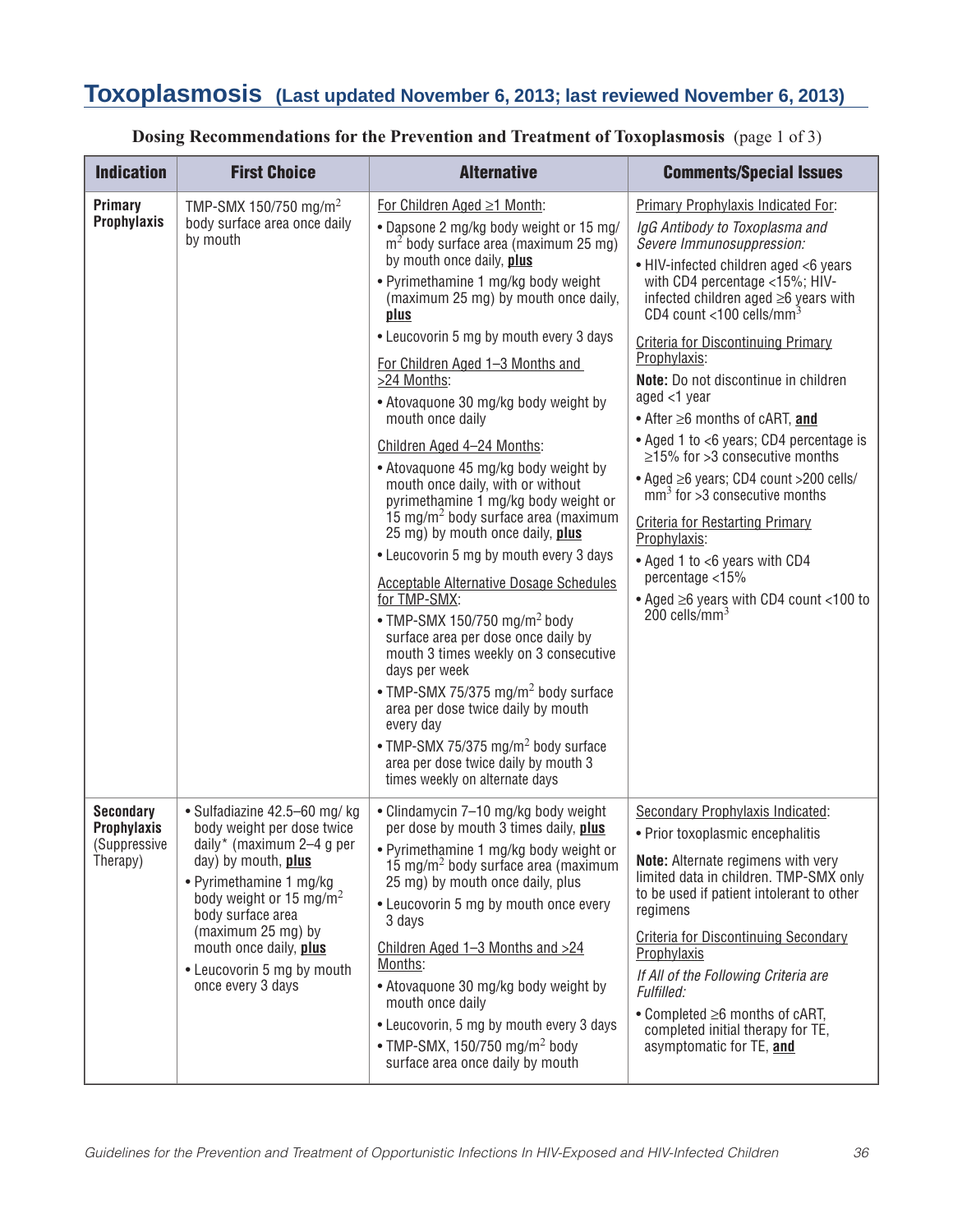| <b>Indication</b>                                                                | <b>First Choice</b>                                                                                                                                                                                                                                                                                                                                                                                                                                                                                                                                                                                                                                                                        | <b>Alternative</b>                                                                                                                                                                                                                                                                                                                                                        | <b>Comments/Special Issues</b>                                                                                                                                                                                                                                                                                                                                                                                                                                                                                                                                                                                                                                                                                                                                                                                                                                                                                                                                                                                  |
|----------------------------------------------------------------------------------|--------------------------------------------------------------------------------------------------------------------------------------------------------------------------------------------------------------------------------------------------------------------------------------------------------------------------------------------------------------------------------------------------------------------------------------------------------------------------------------------------------------------------------------------------------------------------------------------------------------------------------------------------------------------------------------------|---------------------------------------------------------------------------------------------------------------------------------------------------------------------------------------------------------------------------------------------------------------------------------------------------------------------------------------------------------------------------|-----------------------------------------------------------------------------------------------------------------------------------------------------------------------------------------------------------------------------------------------------------------------------------------------------------------------------------------------------------------------------------------------------------------------------------------------------------------------------------------------------------------------------------------------------------------------------------------------------------------------------------------------------------------------------------------------------------------------------------------------------------------------------------------------------------------------------------------------------------------------------------------------------------------------------------------------------------------------------------------------------------------|
| <b>Secondary</b><br><b>Prophylaxis</b><br>(Suppressive<br>Therapy),<br>continued |                                                                                                                                                                                                                                                                                                                                                                                                                                                                                                                                                                                                                                                                                            | Children Aged 4-24 Months:<br>• Atovaquone 45 mg/kg body weight by<br>mouth once daily, with or without<br>pyrimethamine 1 mg/kg body weight<br>or 15 mg/m <sup>2</sup> body surface area<br>(maximum 25 mg) by mouth once<br>daily, plus<br>• Leucovorin, 5 mg by mouth every 3<br>days<br>• TMP-SMX, 150/750 mg/m <sup>2</sup> body<br>surface area once daily by mouth | • Aged 1 to < 6 years; CD4 percentage<br>$\geq$ 15% for >6 consecutive months<br>• Aged ≥6 years; CD4 cell count >200 cells/<br>$mm3$ for >6 consecutive months<br><b>Criteria For Restarting Secondary</b><br>Prophylaxis:<br>• Aged 1 to <6 years with CD4 percentage<br>< 15%<br>$\bullet$ Aged $\geq$ 6 years with CD4 cell count<br>$\epsilon$ 200 cells/mm <sup>3</sup>                                                                                                                                                                                                                                                                                                                                                                                                                                                                                                                                                                                                                                   |
|                                                                                  | • Pyrimethamine loading<br>dose-2 mg/kg body weight<br>by mouth once daily for 2<br>days, then 1 mg/kg body<br>weight by mouth once daily<br>for 2-6 months, then 1<br>mg/kg body weight by                                                                                                                                                                                                                                                                                                                                                                                                                                                                                                | • Clindamycin 5-7.5 mg/kg body weight<br>(maximum 600 mg/dose) by mouth or<br>IV per dose given 4 times a day can be<br>substituted for sulfadiazine combined<br>with pyrimethamine and leucovorin                                                                                                                                                                        | • For infants born to mothers with<br>symptomatic Toxoplasma infection<br>during pregnancy, empiric therapy of the<br>newborn should be strongly considered<br>irrespective of the mother's treatment<br>during pregnancy.                                                                                                                                                                                                                                                                                                                                                                                                                                                                                                                                                                                                                                                                                                                                                                                      |
|                                                                                  | mouth 3 times weekly, plus<br>• Leucovorin (folinic acid) 10<br>mg by mouth or IM with each<br>dose of pyrimethamine, plus<br>• Sulfadiazine 50 mg/kg body<br>weight by mouth twice daily<br>Treatment Duration:<br>• 12 months<br><b>Acquired Toxoplasmosis</b><br><b>Acute Induction Therapy</b><br>(Followed by Chronic<br>Suppressive Therapy):<br>• Pyrimethamine: loading<br>dose-2 mg/kg body weight<br>(maximum 50 mg) by<br>mouth once daily for 3 days,<br>then 1 mg/kg body weight<br>(maximum 25 mg) by<br>mouth once daily, plus<br>· Sulfadiazine 25-50 mg/kg<br>body weight (maximum 1-<br>1.5 g/dose) by mouth per<br>dose 4 times daily, plus<br>• Leucovorin 10-25 mg by |                                                                                                                                                                                                                                                                                                                                                                           | Acquired Toxoplasmosis:<br>• Pyrimethamine use requires CBC<br>monitoring at least weekly while on daily<br>dosing and at least monthly while on<br>less than daily dosing.<br>. TMP-SMX-TMP 5 mg/kg body weight<br>plus SMX 25 mg/kg body weight per<br>dose IV or by mouth given twice daily<br>has been used as an alternative to<br>pyrimethamine-sulfadiazine in adults,<br>but has not been studied in children.<br>• Atovaquone (for adults, 1.5 g by mouth<br>twice daily-double the prophylaxis<br>dose) in regimens combined with<br>pyrimethamine/ leucovorin, with<br>sulfadiazine alone, or as a single agent<br>in patients intolerant to both<br>pyrimethamine and sulfadiazine, has<br>been used in adults, but these regimens<br>have not been studied in children.<br>• Azithromycin (for adults, 900-<br>1,200 mg/day, corresponding to 20 mg/<br>kg/day in children) has also been used<br>in adults combined with pyrimethamine-<br>sulfadiazine, but has not been studied in<br>children. |
|                                                                                  | mouth once daily, followed<br>by chronic suppressive<br>therapy<br><b>Treatment Duration (Followed)</b><br>by Chronic Suppressive<br>Therapy):<br>• ≥6 weeks (longer duration if<br>clinical or radiologic disease                                                                                                                                                                                                                                                                                                                                                                                                                                                                         |                                                                                                                                                                                                                                                                                                                                                                           | · Corticosteroids (e.g., prednisone,<br>dexamethasone) have been used in<br>children with CNS disease when CSF<br>protein is very elevated (>1,000 mg/dL)<br>or there are focal lesions with significant<br>mass effects, with discontinuation as<br>soon as clinically feasible.<br>• Anticonvulsants should be administered<br>to patients with a history of seizures and                                                                                                                                                                                                                                                                                                                                                                                                                                                                                                                                                                                                                                     |

### **Dosing Recommendations for the Prevention and Treatment of Toxoplasmosis** (page 2 of 3)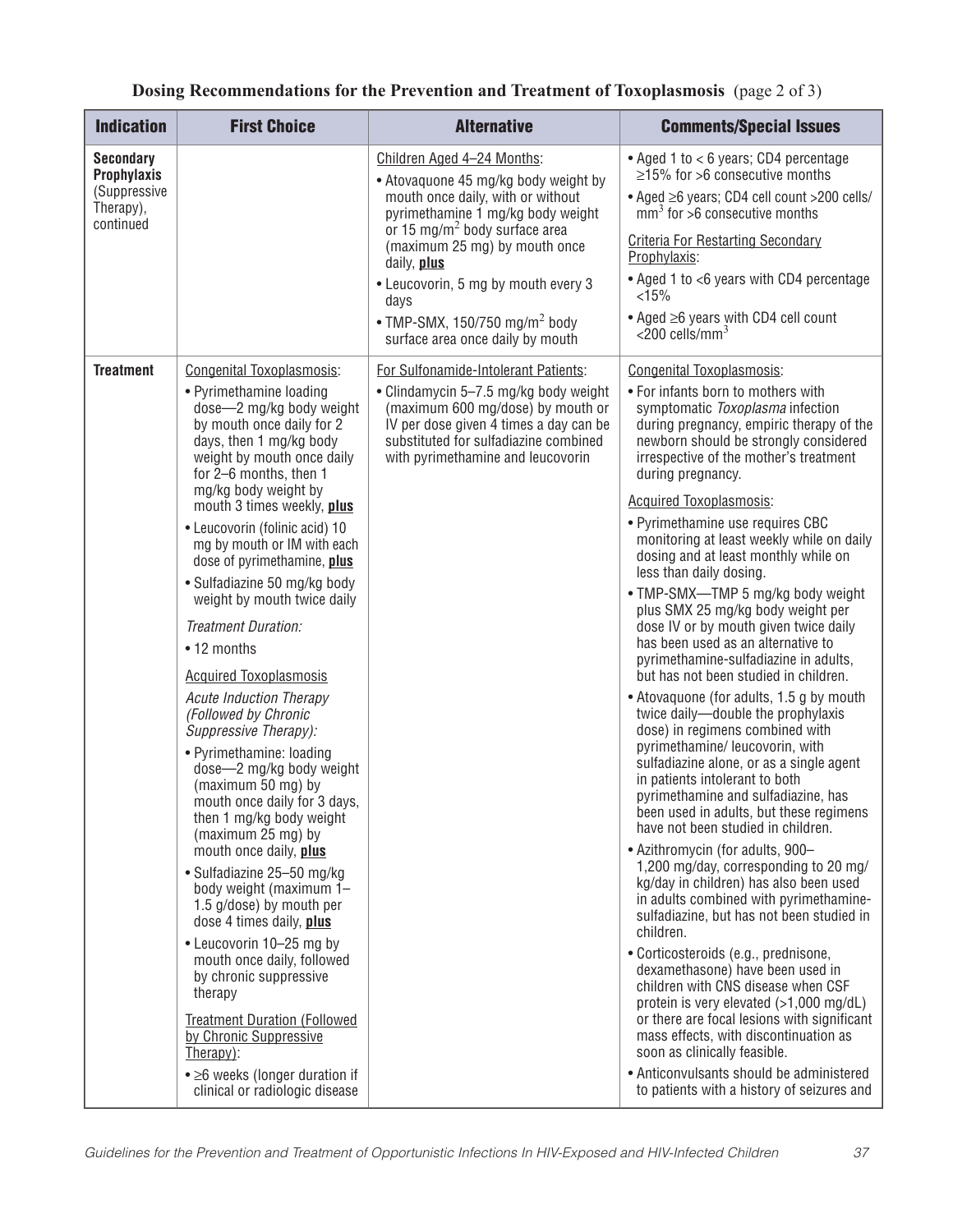#### **Dosing Recommendations for the Prevention and Treatment of Toxoplasmosis** (page 3 of 3)

| <b>Indication</b>       | <b>First Choice</b>                                   | <b>Alternative</b> | <b>Comments/Special Issues</b>                                                     |
|-------------------------|-------------------------------------------------------|--------------------|------------------------------------------------------------------------------------|
| Treatment,<br>continued | is extensive or response in<br>incomplete at 6 weeks) |                    | continued through the acute treatment;<br>but should not be used prophylactically. |

\* **Note:** Sulfadiazine may be given as 2–4 equal doses per day as long as the total daily dose is 85–120 mg/kg body weight.

Key to Acronyms: cART = combination antiretroviral therapy; CBC = complete blood count; CD4 = CD4 T lymphocyte; CNS = central nervous system; CSF = cerebrospinal fluid; IgG = Immunoglobulin G; IM = intramuscular; IV = intravenous; TE = toxoplasmic encephalitis; TMP-SMX = trimethoprim-sulfamethoxazole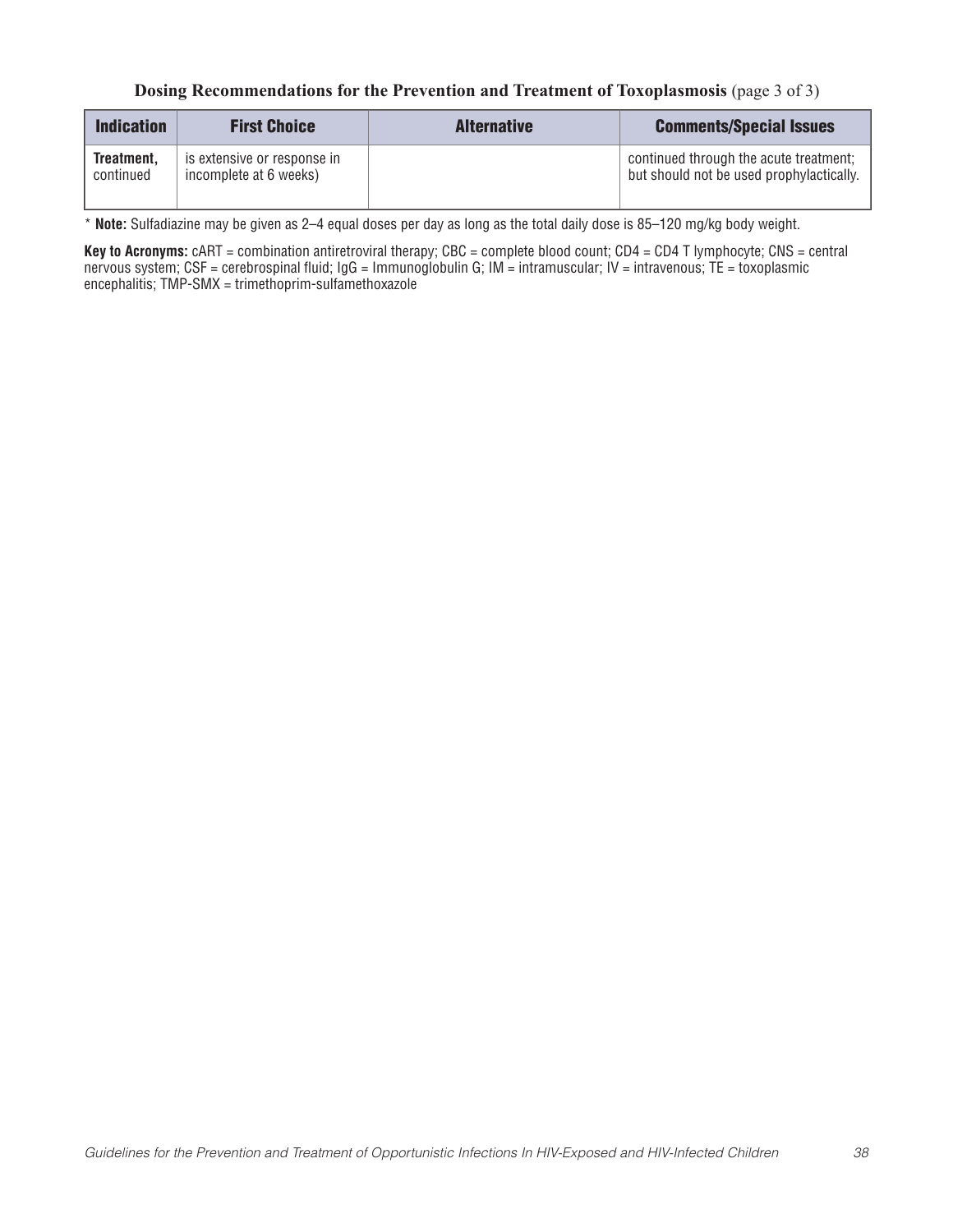# **Varicella-Zoster Virus (Last updated November 6, 2013; last reviewed November 6, 2013)**

| <b>Indication</b>                                    | <b>First Choice</b>                                                                                                                                       | <b>Alternative</b>                                                                                                                                                                                                                                                                                                                                                                                                                                                                         | <b>Comments/Special Issues</b>                                                                                                                                                                                                                                                                                                                                                                                                                                                                                                                                                                                                                                                                                                                                                                                                                                                                                                                                                                                                                                                                                                                                                                                                        |
|------------------------------------------------------|-----------------------------------------------------------------------------------------------------------------------------------------------------------|--------------------------------------------------------------------------------------------------------------------------------------------------------------------------------------------------------------------------------------------------------------------------------------------------------------------------------------------------------------------------------------------------------------------------------------------------------------------------------------------|---------------------------------------------------------------------------------------------------------------------------------------------------------------------------------------------------------------------------------------------------------------------------------------------------------------------------------------------------------------------------------------------------------------------------------------------------------------------------------------------------------------------------------------------------------------------------------------------------------------------------------------------------------------------------------------------------------------------------------------------------------------------------------------------------------------------------------------------------------------------------------------------------------------------------------------------------------------------------------------------------------------------------------------------------------------------------------------------------------------------------------------------------------------------------------------------------------------------------------------|
| <b>Pre-Exposure</b><br>Prophylaxis                   | Varicella vaccine                                                                                                                                         | N/A                                                                                                                                                                                                                                                                                                                                                                                                                                                                                        | See Figures 1 and 2 for detailed vaccine<br>recommendations.                                                                                                                                                                                                                                                                                                                                                                                                                                                                                                                                                                                                                                                                                                                                                                                                                                                                                                                                                                                                                                                                                                                                                                          |
| Primary<br>(Post-<br>Exposure)<br><b>Prophylaxis</b> | VariZIG 125 IU/10 kg body weight IM<br>(maximum 625 IU), administered ideally<br>within 96 hours (potentially beneficial up<br>to 10 days) after exposure | • If VariZIG cannot be<br>administered within<br>96 hours (up to 10<br>days), IVIG 400<br>mg/kg body weight,<br>administered once<br>should be<br>considered. IVIG<br>should ideally be<br>administered within<br>96 hours of exposure<br>• When passive<br>immunization is not<br>possible, some<br>experts recommend<br>prophylaxis with<br>acyclovir 20 mg/kg<br>body weight/dose<br>(maximum dose 800<br>mg), administered<br>QID for 7 days,<br>beginning 7-10 days<br>after exposure | Primary Post-Exposure Prophylaxis<br>Indicated for:<br>• Patients with substantial exposure to<br>varicella or zoster with no verified history<br>of varicella or zoster or who are<br>seronegative for VZV on a sensitive,<br>specific antibody assay or who lack<br>evidence of vaccination. Many experts<br>limit this recommendation to varicella or<br>zoster-exposed HIV-infected children<br>who are considered to be severely<br>immunocompromised, (i.e., in CDC<br>Immunologic Category 3), especially if<br>also classified as CDC Clinical Category<br>C <sup>a</sup> and experiencing a high HIV RNA<br>plasma viral load (BIII).<br>• Some experts start acyclovir at first<br>appearance of rash.<br>Note: To obtain VariZIG, contact FFF<br>Enterprises at 1-800-843-7477 or<br>http://www.fffenterprises.com.<br><sup>a</sup> CDC. Revised classification system for<br>human immunodeficiency virus infection<br>in children less than 13 years of age.<br>Official authorized addenda: human<br>immunodeficiency virus infection codes<br>and official guidelines for coding and<br>reporting ICD-9-CM. MMWR Morb<br>Mortal Wkly Rep. 1994;43:1-19. Available<br>at http://www.cdc.gov/mmwr/PDF/rr/<br>rr4312.pdf. |
| <b>Secondary</b><br><b>Prophylaxis</b>               | N/A                                                                                                                                                       | N/A                                                                                                                                                                                                                                                                                                                                                                                                                                                                                        | There is no indication for secondary<br>prophylaxis                                                                                                                                                                                                                                                                                                                                                                                                                                                                                                                                                                                                                                                                                                                                                                                                                                                                                                                                                                                                                                                                                                                                                                                   |

### **Dosing Recommendations for Preventing and Treating Varicella-Zoster Virus** (page 1 of 2)